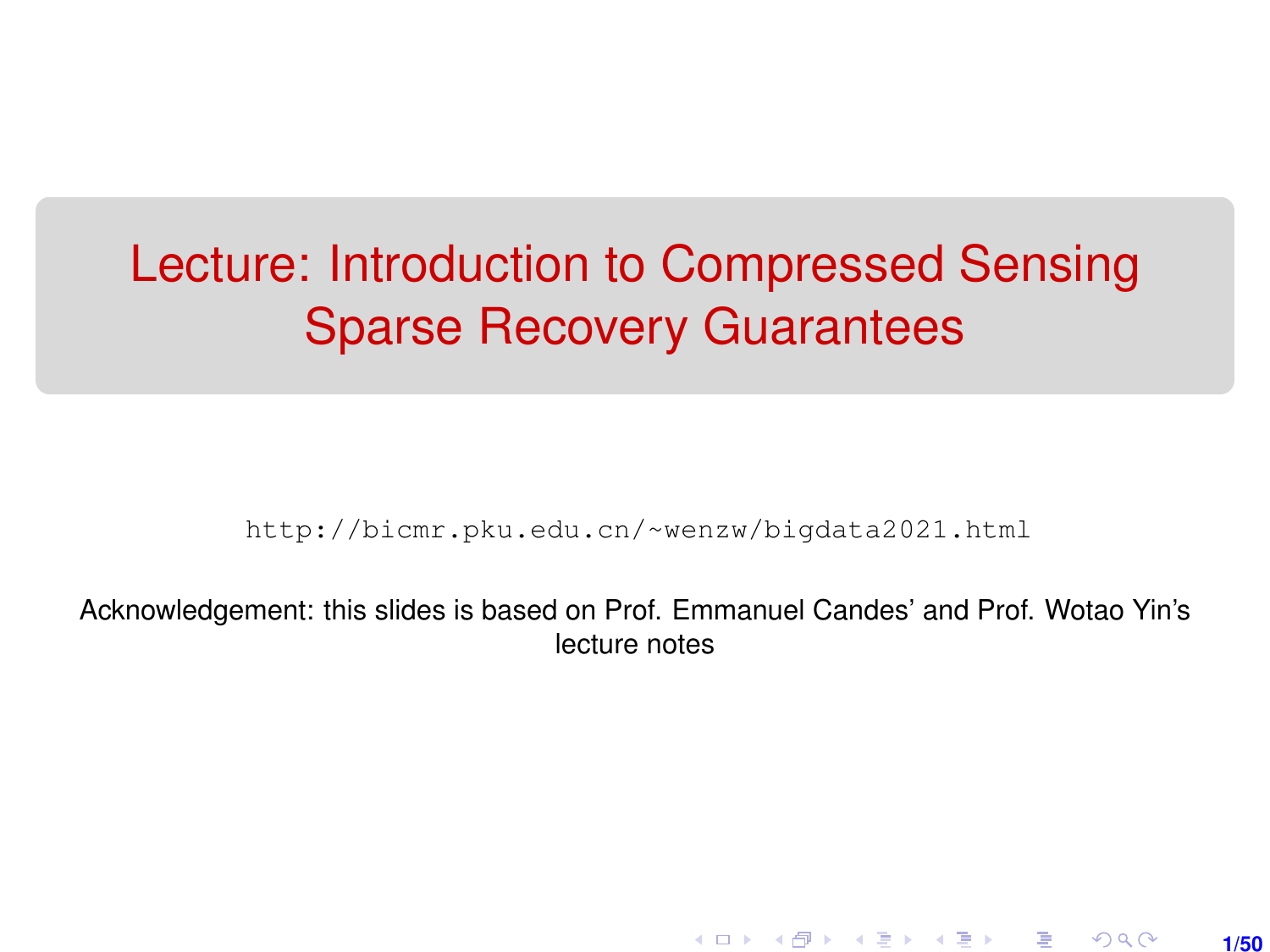## Underdetermined systems of linear equations

 $x \in \mathbb{R}^n, A \in \mathbb{R}^{m \times n}, b \in \mathbb{R}^m$ 



When fewer equations than unknowns

- Fundamental theorem of algebra says that we cannot find *x*
- In general, this is absolutely correct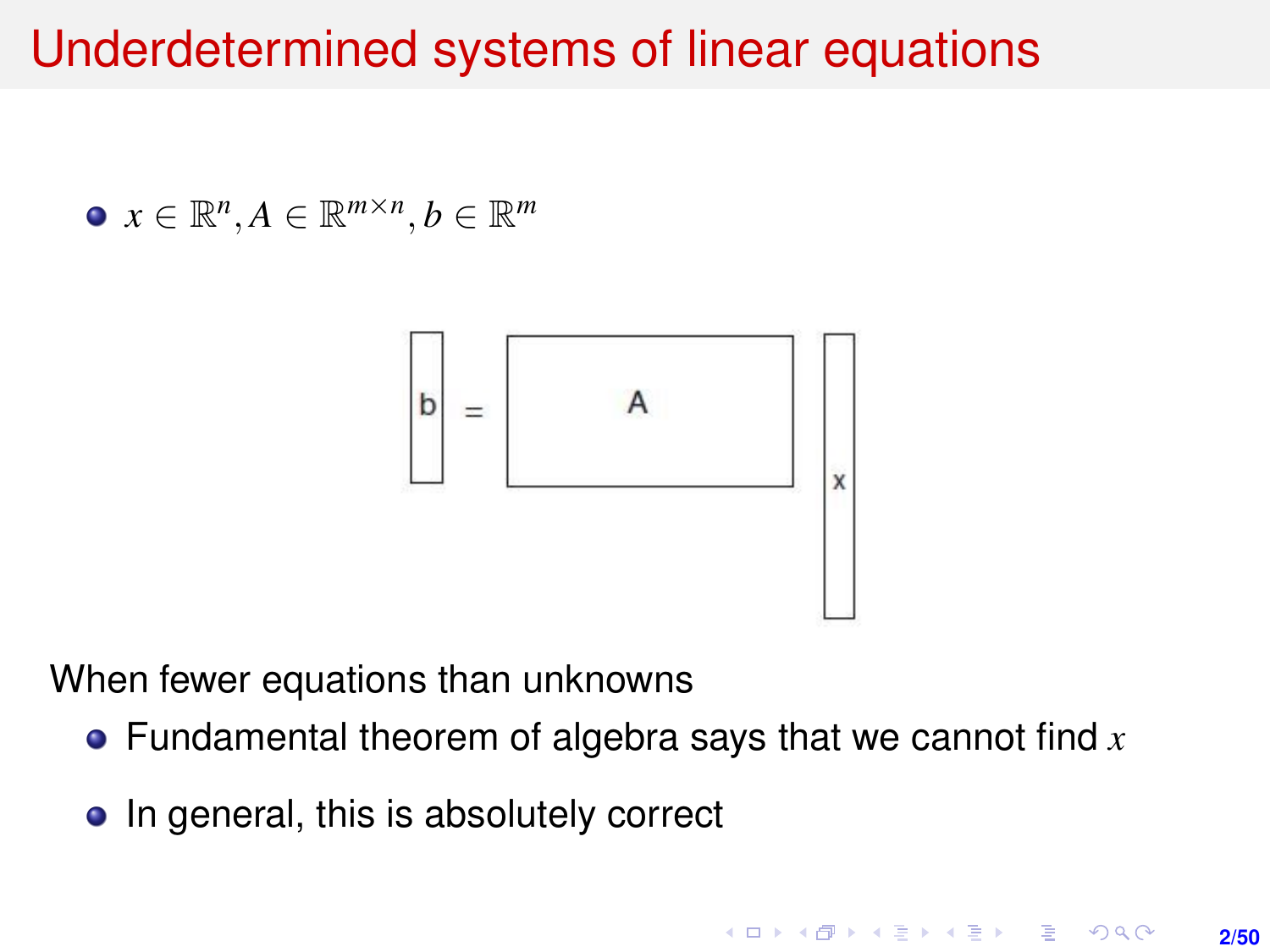# Special structure



If unknown is assumed to be

sparse

#### low-rank

then one can *often* find solutions to these problems by convex optimization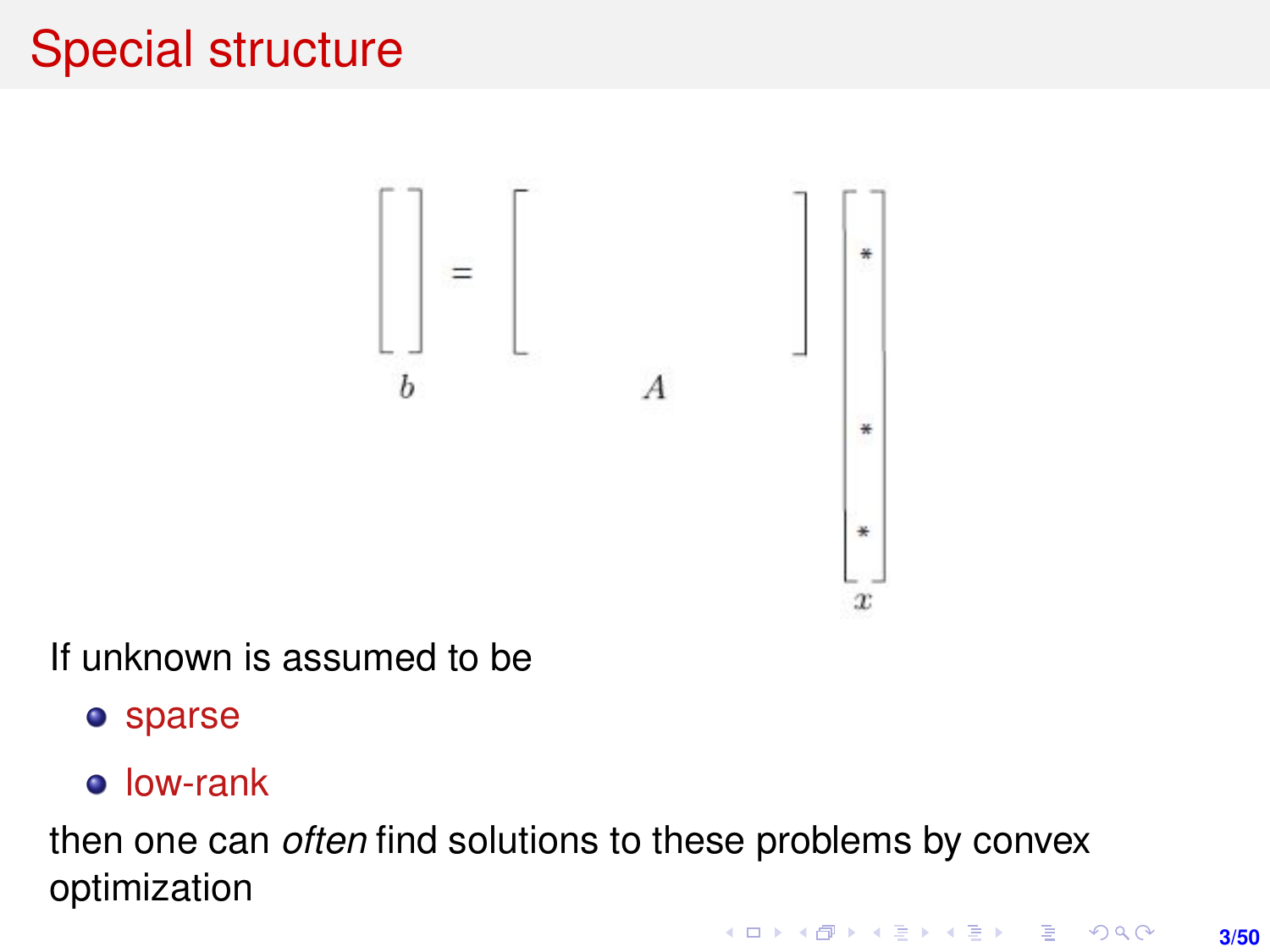# Compressive Sensing

[http://bicmr.pku.edu.cn/~wenzw/courses/sparse\\_l1\\_example.m](http://bicmr.pku.edu.cn/~wenzw/courses/sparse_l1_example.m)

#### Find the sparest solution

- Given n=256, m=128.
- $A = \text{randn}(m,n); u = \text{sprandn}(n, 1, 0.1); b = A^*u;$

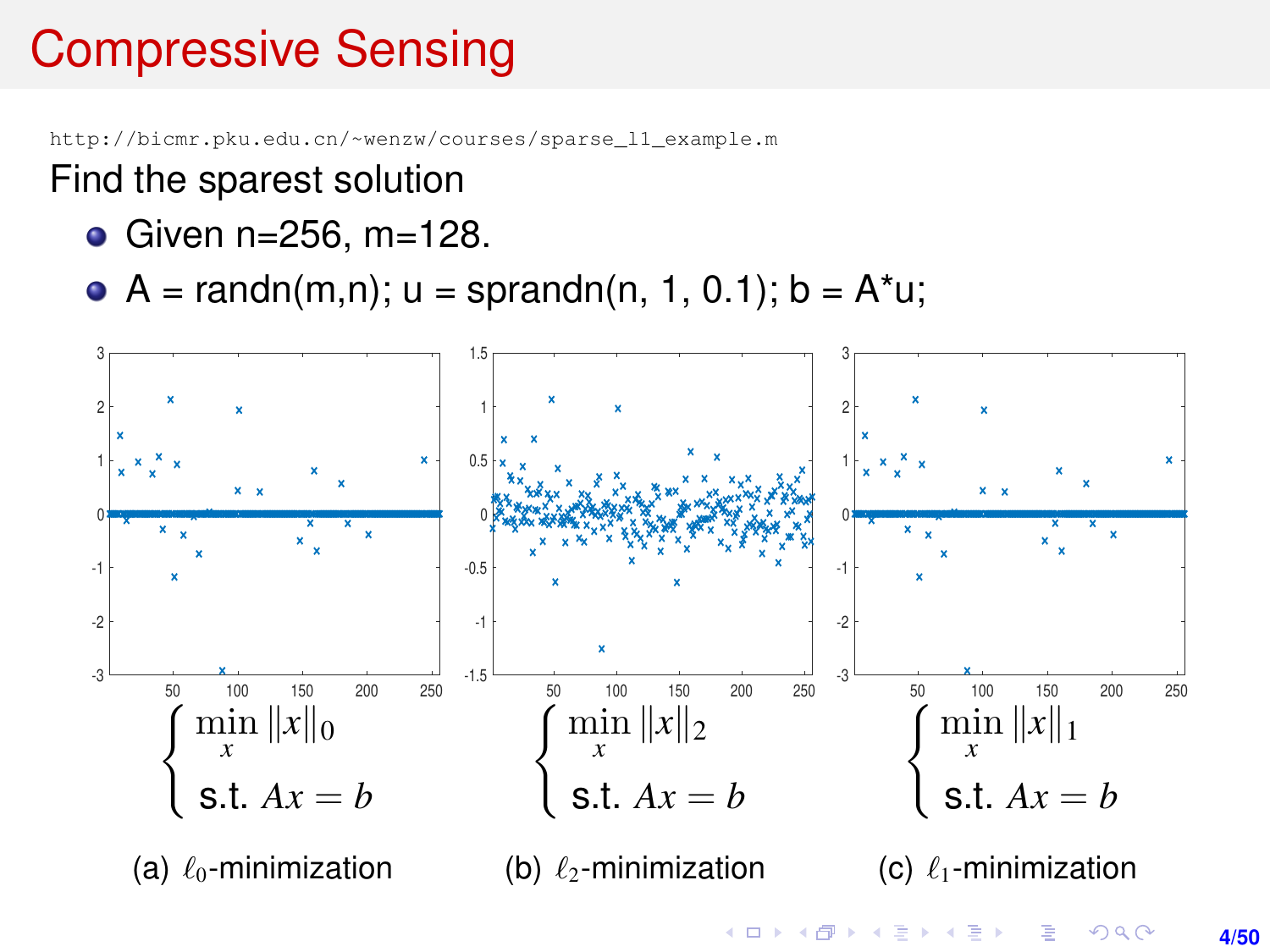# Linear programming formulation

#### $\ell_0$  minimization

min  $||x||_0$  $s$ *t*.  $Ax = b$ Combinatorially hard

## $\ell_1$  minimization

min  $||x||_1$  $s$ *t*.  $Ax = b$ Linear program

minimize  $\sum_i |x_i|$ subject to  $Ax = b$ 

is equivalent to

minimize 
$$
\sum_i t_i
$$
  
subject to  $Ax = b$   
 $-t_i \le x_i \le t_i$ 

with variables  $x, t \in \mathbb{R}^n$ 

 $x^*$  is a solution  $\iff$  (*x*  $x^{\star}, t^{\star} = |x^{\star}|$ ) is a solution **KOD KAD KED KED E YOUR**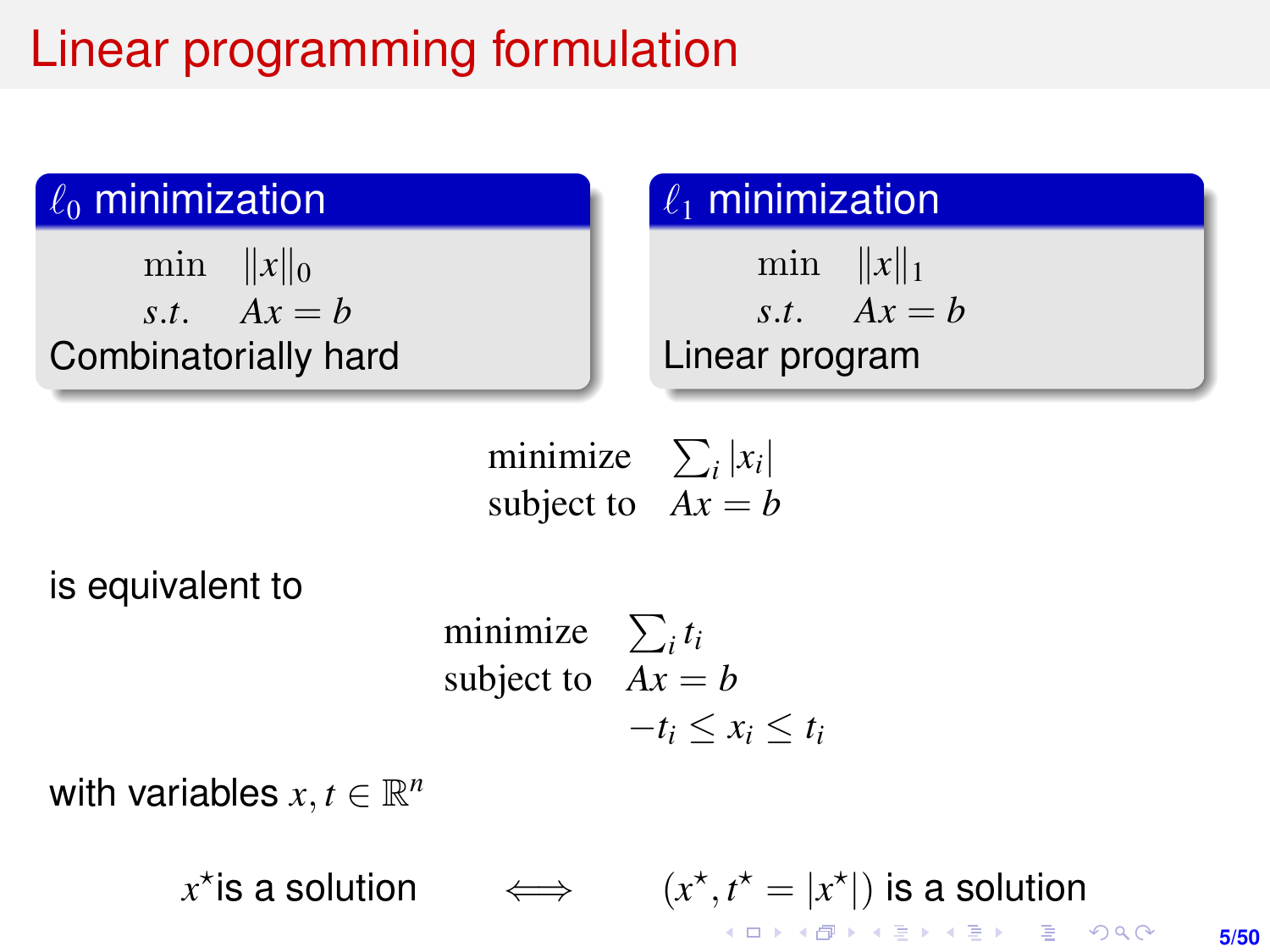## Compressed sensing

- Name coined by David Donoho
- Has become a label for sparse signal recovery
- But really one instance of underdetermined problems
- Informs analysis of underdetermined problems
- Changes viewpoint about underdetermined problems
- Starting point of a general burst of activity in
	- information theory
	- signal processing
	- **•** statistics
	- some areas of computer science
	- ...
- Inspired new areas of research, e. g. low-rank matrix recovery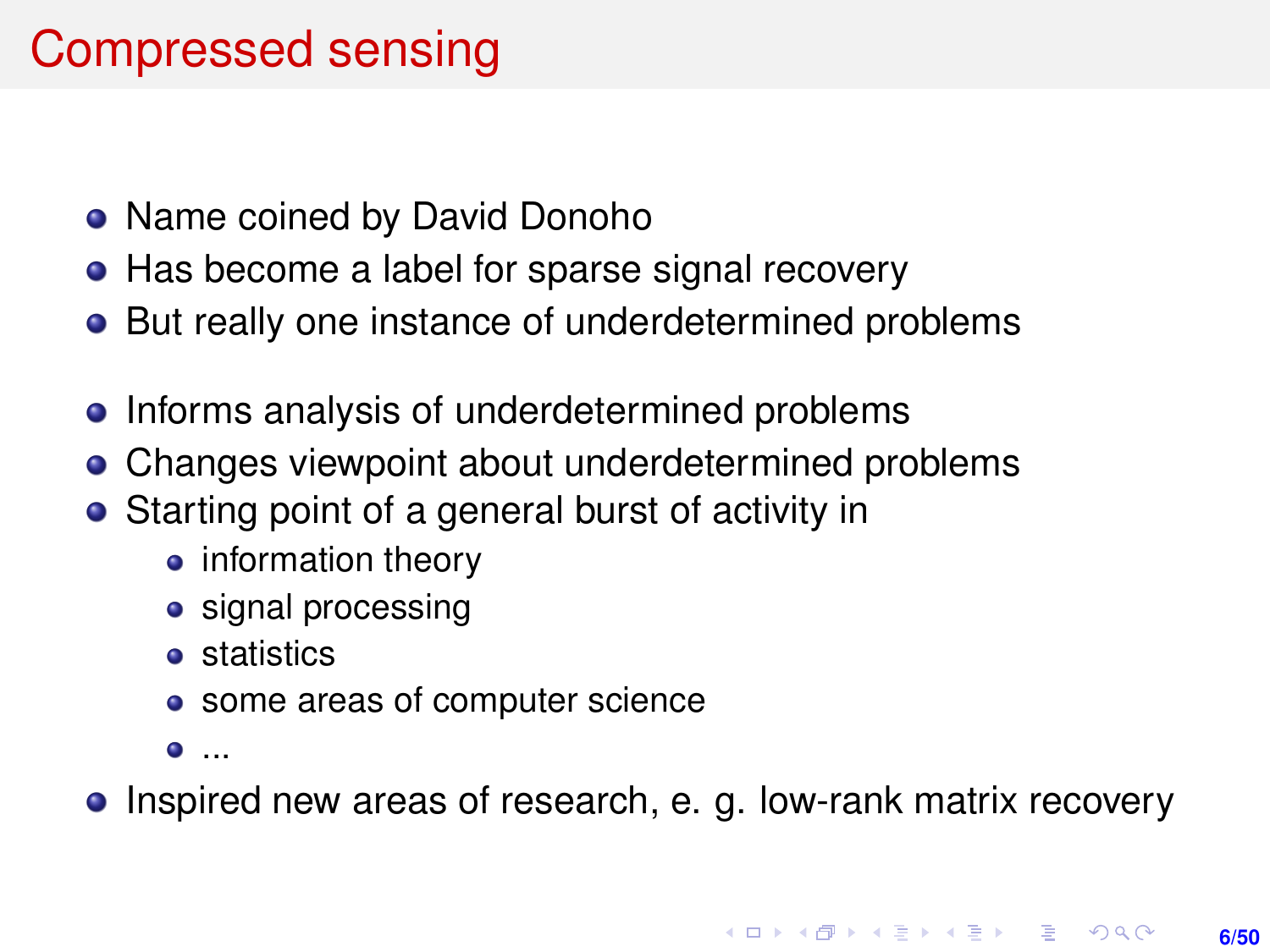# A contemporary paradox

- Massive data acquisition
- Most of the data is redundant and can be thrown away
- Seems enormously wasteful



**Raw: 15MB** 



**JPEG: 150KB**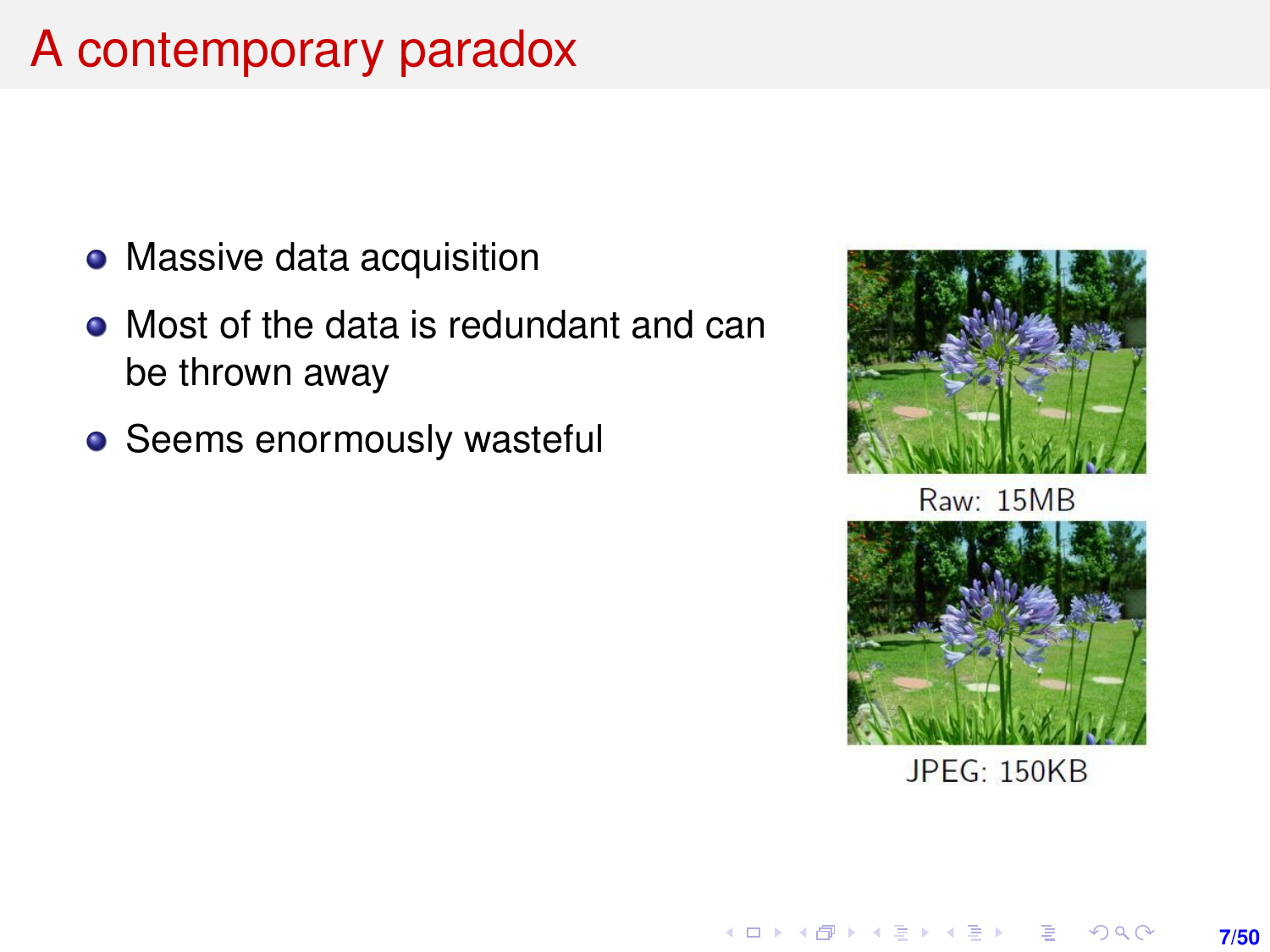# Sparsity in signal processing



**Implication**: can discard small coefficients without much perceptual loss**KORKARK (EXIST) E MAG**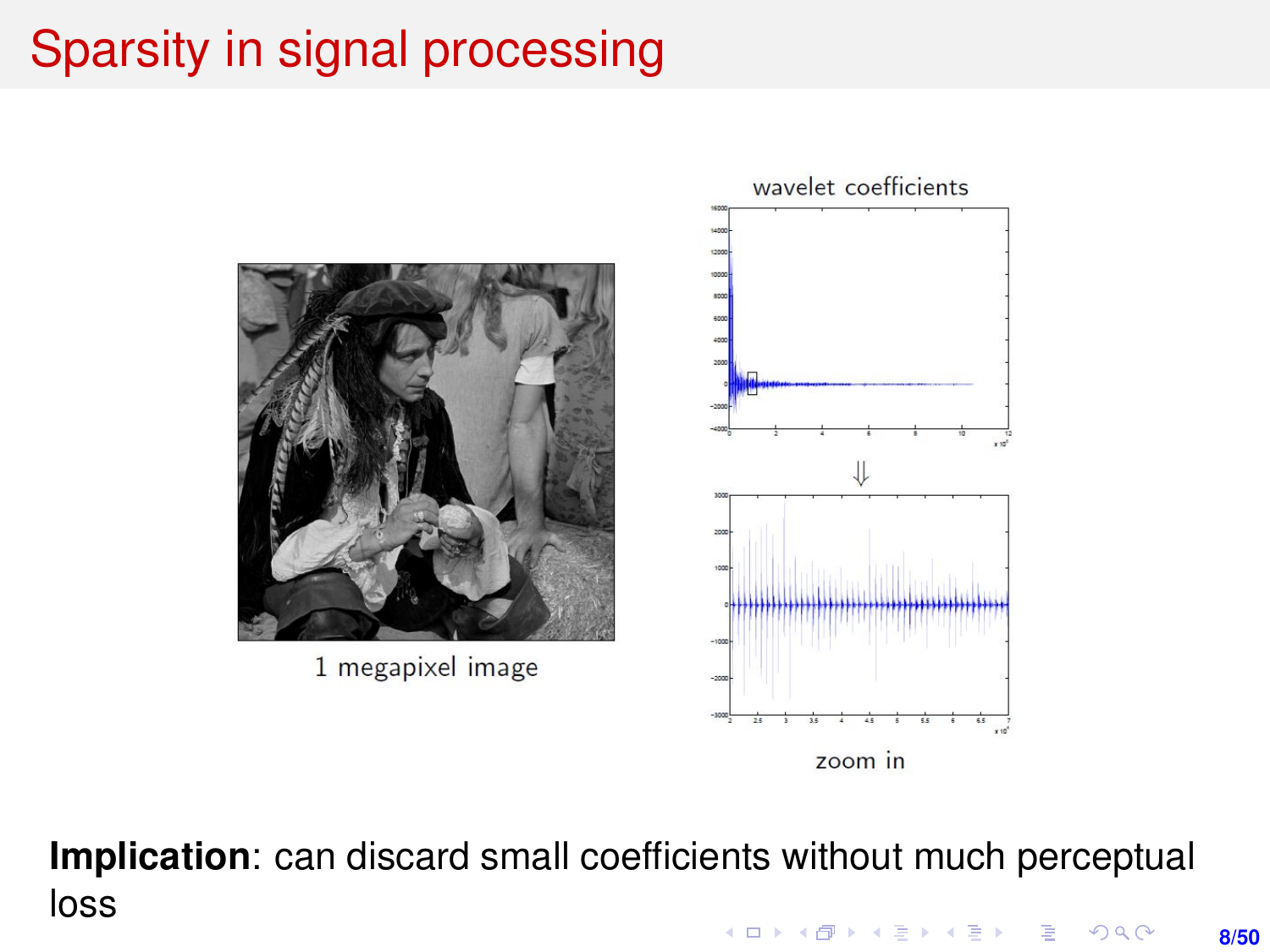## Sparsity and wavelet "compression"

Take a mega-pixel image

- Compute 1,000,000 wavelet coefficients
- $\bullet$  Set to zero all but the 25,000 largest coefficients
- Invert the wavelet transform



1 megapixel image



25k term approximation

#### This principle underlies modern lossy coders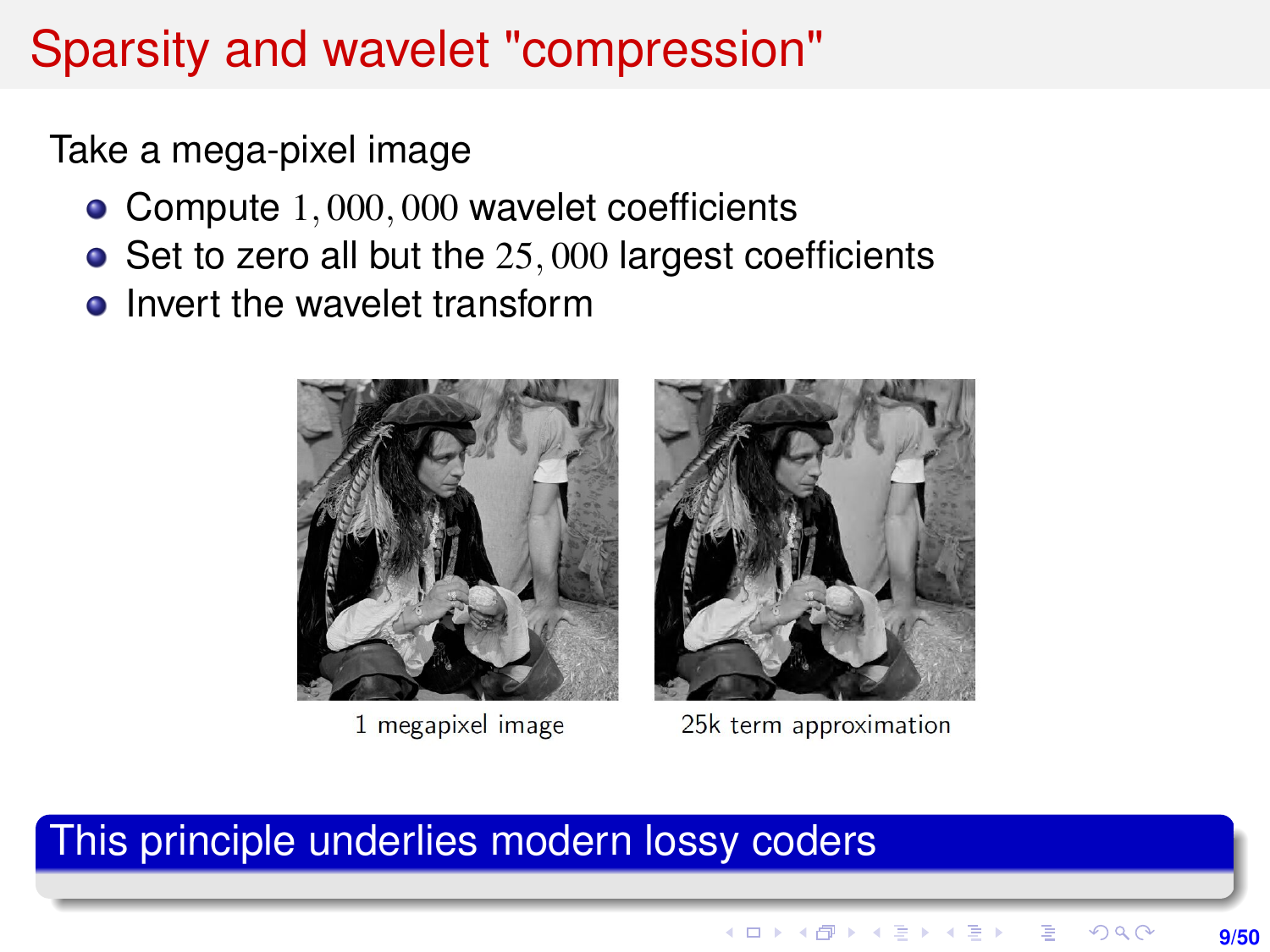## **Comparison**

#### Sparse representation = good compression

Why? Because there are fewer things to send/store

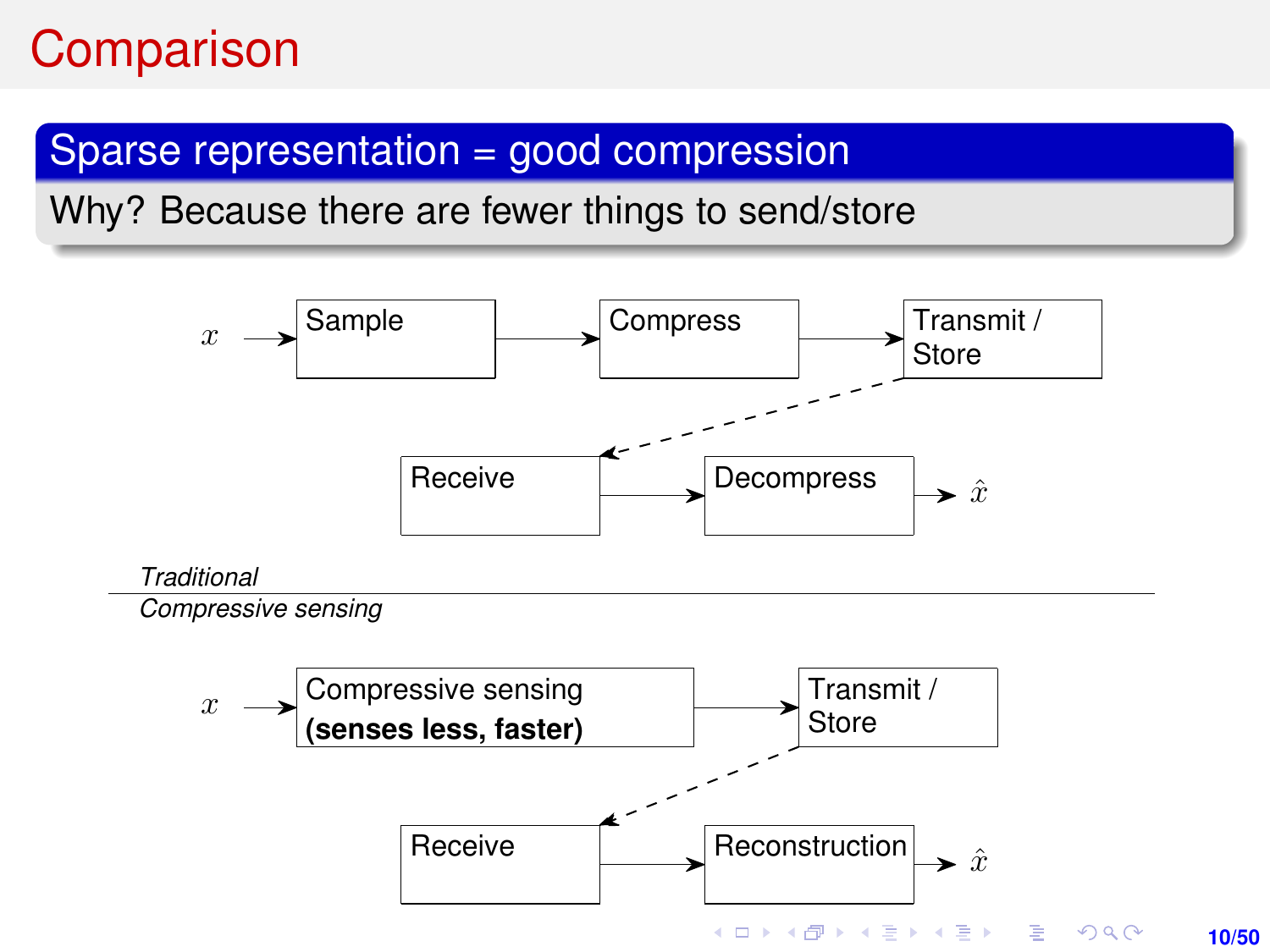The basic question of sparse optimization is:

#### **Can I trust my model to return an intended sparse quantity?**

That is

- **•** does my model have a unique solution? (otherwise, different algorithms may return different answers)
- is the solution exactly equal to the original sparse quantity?
- if not (due to noise), is the solution a faithful approximate of it?
- how much effort is needed to numerically solve the model?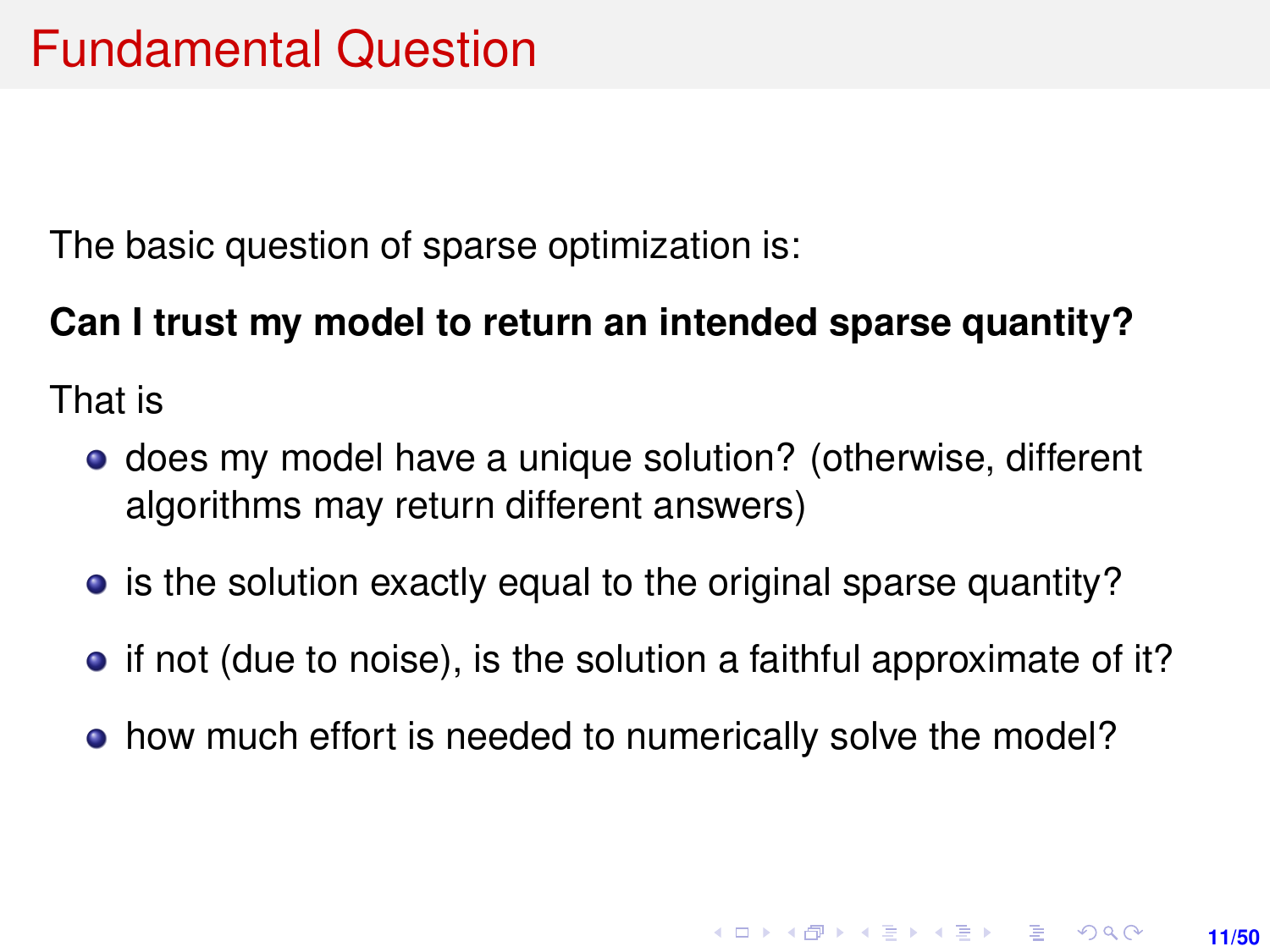### How to read guarantees

Some basic aspects that distinguish different types of guarantees:

- Recoverability (exact) vs stability (inexact)
- General A or special A?
- Universal (all sparse vectors) or instance (certain sparse vector(s))?
- General optimality? or specific to model/algorithm?
- Required property of A: spark, RIP, coherence, NSP, dual certificate?
- If randomness is involved, what is its role?
- Condition/bound is tight or not? Absolute or in order of magnitude?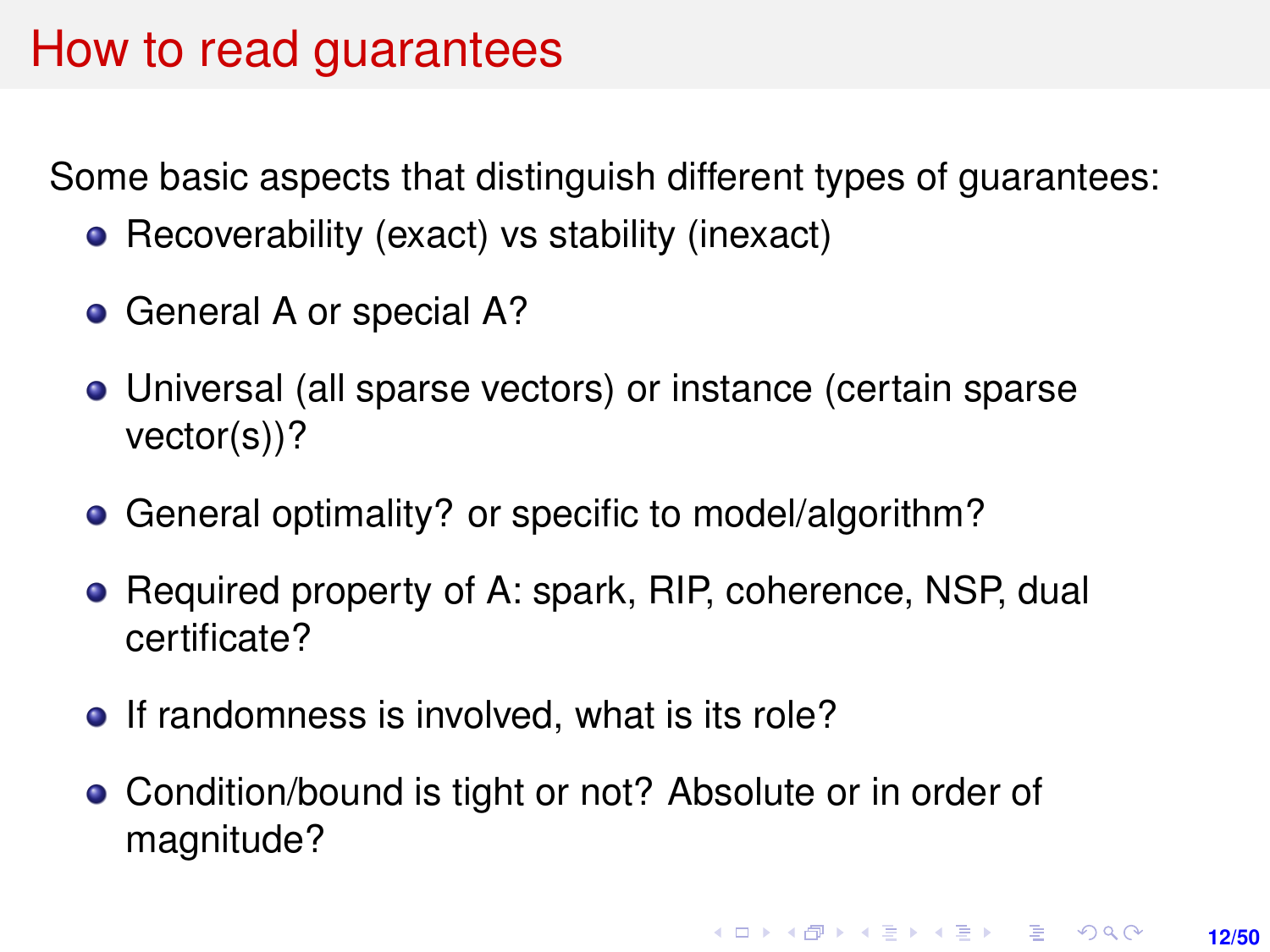## Restricted isometries: C. and Tao (04)

#### Definition (Restricted isometry constants)

For each  $k = 1, 2, \ldots, \delta_k$  is the smallest scalar such that

$$
(1 - \delta_k) \|x\|_2^2 \le \|Ax\|_2^2 \le (1 + \delta_k) \|x\|_2^2
$$

for all *k*-sparse *x*

- Note slight change of normalization
- When  $\delta_k$  is not too large, condition says that all  $m \times k$ submatrices are well conditioned (sparse subsets of columns are not too far from orthonormal)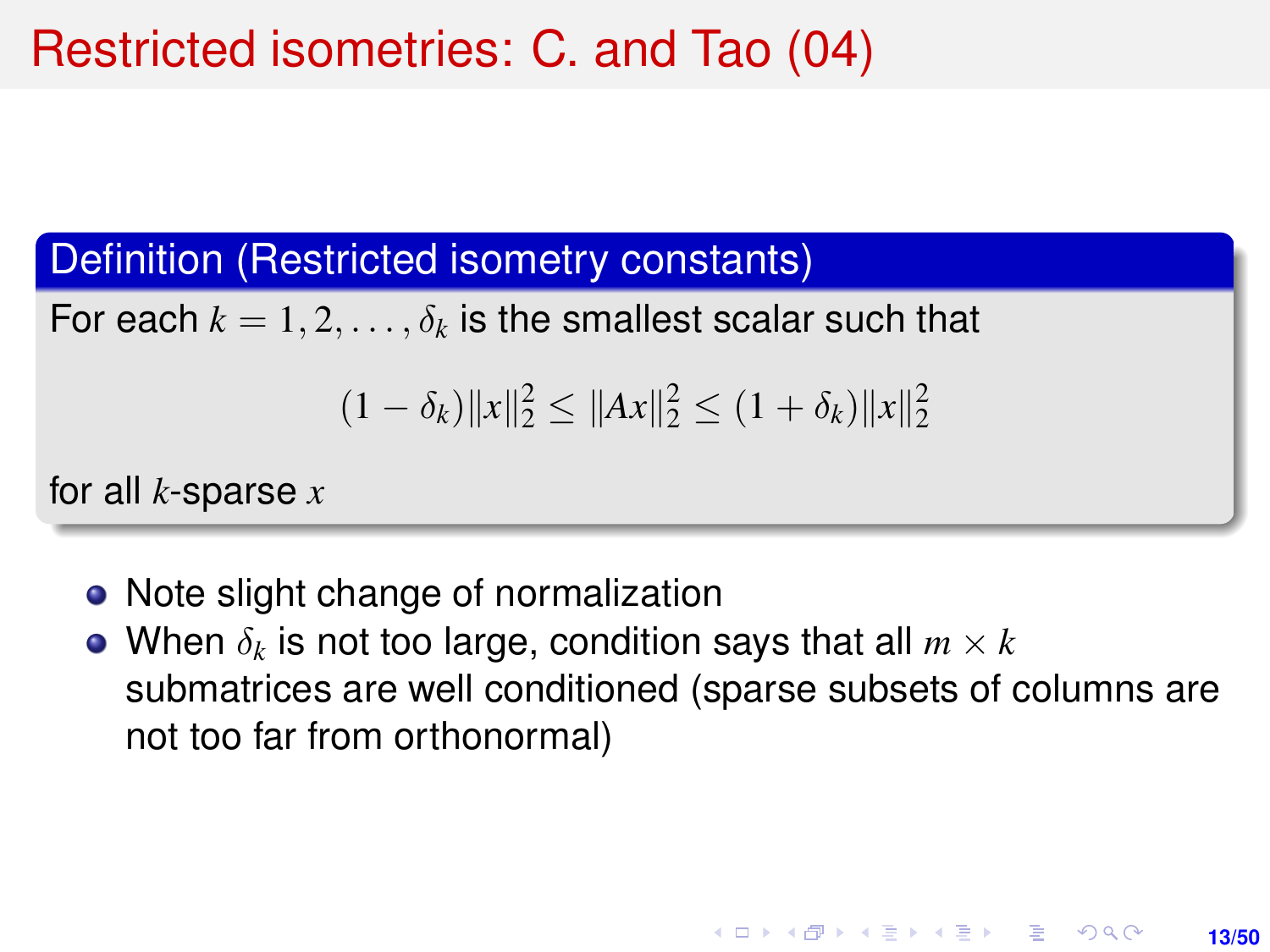## Interlude: when does sparse recovery make sense?

\n- $$
x
$$
 is  $s$ -sparse:  $||x||_0 \leq s$
\n- **can we recover**  $x$  from  $Ax = b$ ?
\n- **Perhaps possible if sparse vectors lie**\n
	\n- away from null space of  $A$
	\n- ...
	\n\n



**Yes** if any 2*s* columns of *A* are linearly independent If  $x_1$ ,  $x_2$  *s*-sparse such that  $Ax_1 = Ax_2 = b$  $A(x_1 - x_2) = 0 \Rightarrow x_1 - x_2 = 0 \Leftrightarrow x_1 = x_2$ 

> イロメ イ何 メイヨ メイヨメ  $2Q$ **14/50**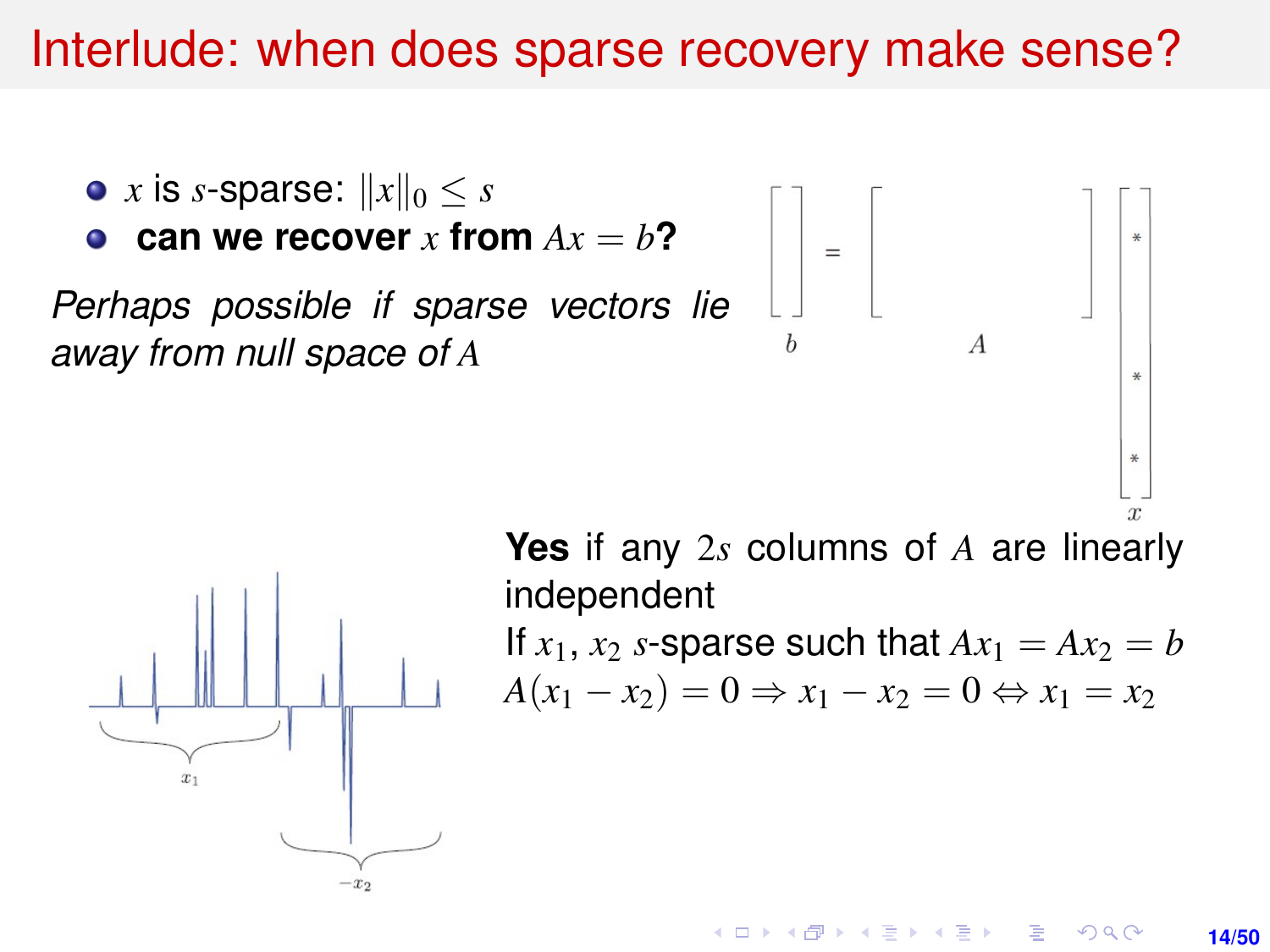## Interlude: when does sparse recovery make sense?

• *x* is *s*-sparse:  $||x||_0 < s$ **can we recover** *x* **from**  $Ax = b$ ? *Perhaps possible if sparse vectors lie away from null space of A*  $*$ 



In general, **No** if *A* has 2*s* linearly dependent columns  $h \neq 0$  is 2*s*-sparse with  $Ah = 0$  $h = x_1 - x_2$  *x*<sub>1</sub>, *x*<sub>2</sub> both *s*-sparse  $Ah = 0 \Leftrightarrow Ax_1 = Ax_2$  and  $x_1 \neq x_2$ 

> $4$  ロ )  $4$   $6$  )  $4$   $\geq$  )  $4$   $\geq$  ) **15/50**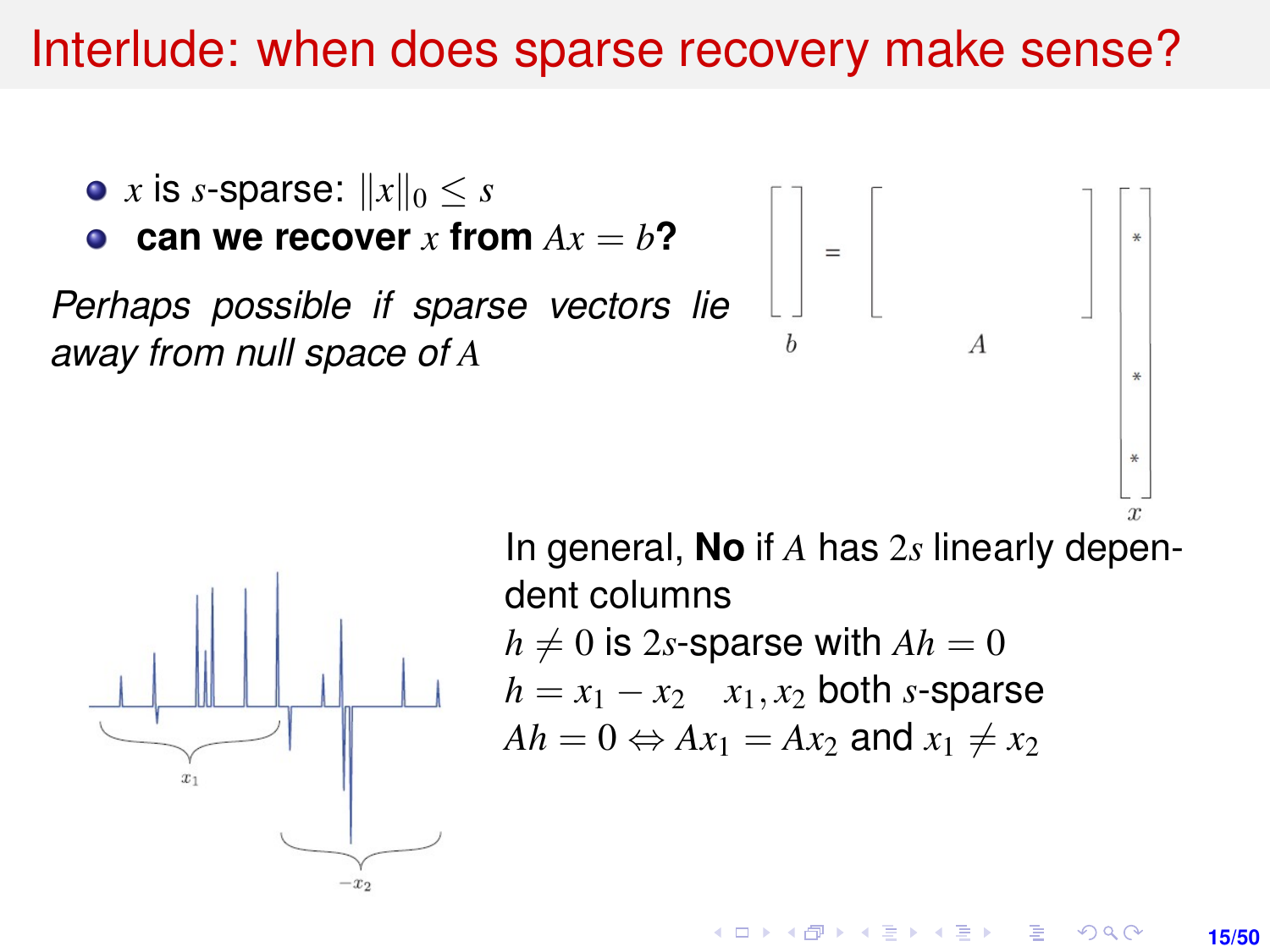## Equivalent view of restricted isometry property

 $\delta_{2k}$  is the smallest scalar such that

$$
(1 - \delta_{2k}) \|x_1 - x_2\|_2^2 \le \|Ax_1 - Ax_2\|_2^2 \le (1 + \delta_{2k}) \|x_1 - x_2\|_2^2
$$

for all *k*-sparse vectors  $x_1, x_2$ .

The positive lower bounds is that which really matters

 $\bullet$  If lower bound does not hold, then we may have  $x_1$  and  $x_2$  both sparse and with disjoint supports, obeying

$$
Ax_1 = Ax_2
$$

Lower bound guarantees that distinct sparse signals cannot be mapped too closely (analogy with codes)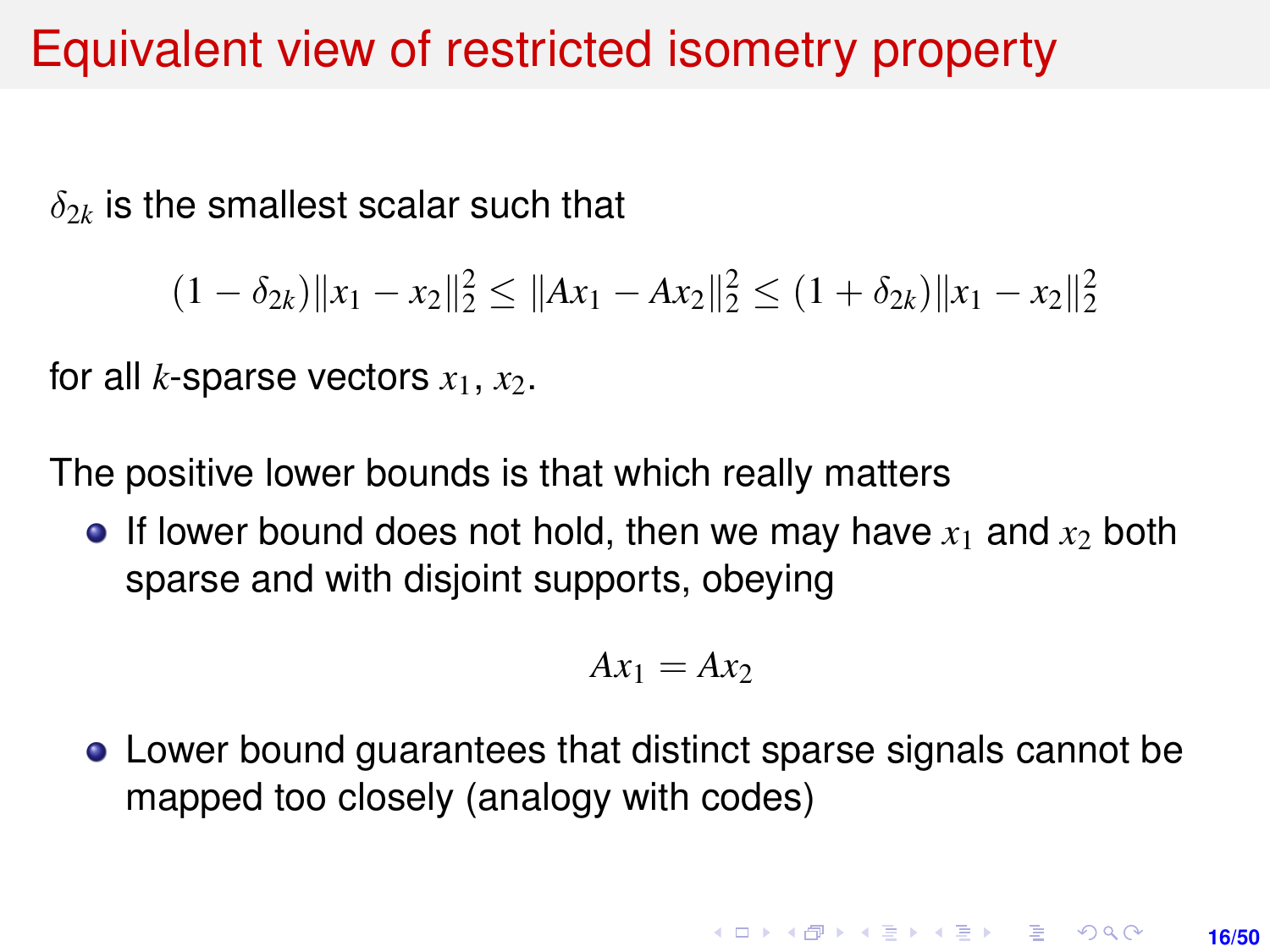## <span id="page-16-0"></span>With a picture

For all *k*-sparse  $x_1$  and  $x_2$ 

$$
1 - \delta_{2k} \le \frac{\|Ax_1 - Ax_2\|_2^2}{\|x_1 - x_2\|_2^2} \le 1 + \delta_{2k}
$$



Picture from M. Wakin ( $\Phi$  is our A) K ロ X (日) X (日) X (日) X (日) X (日) X (日) X (日) X (日) X (日) X (日) X (日)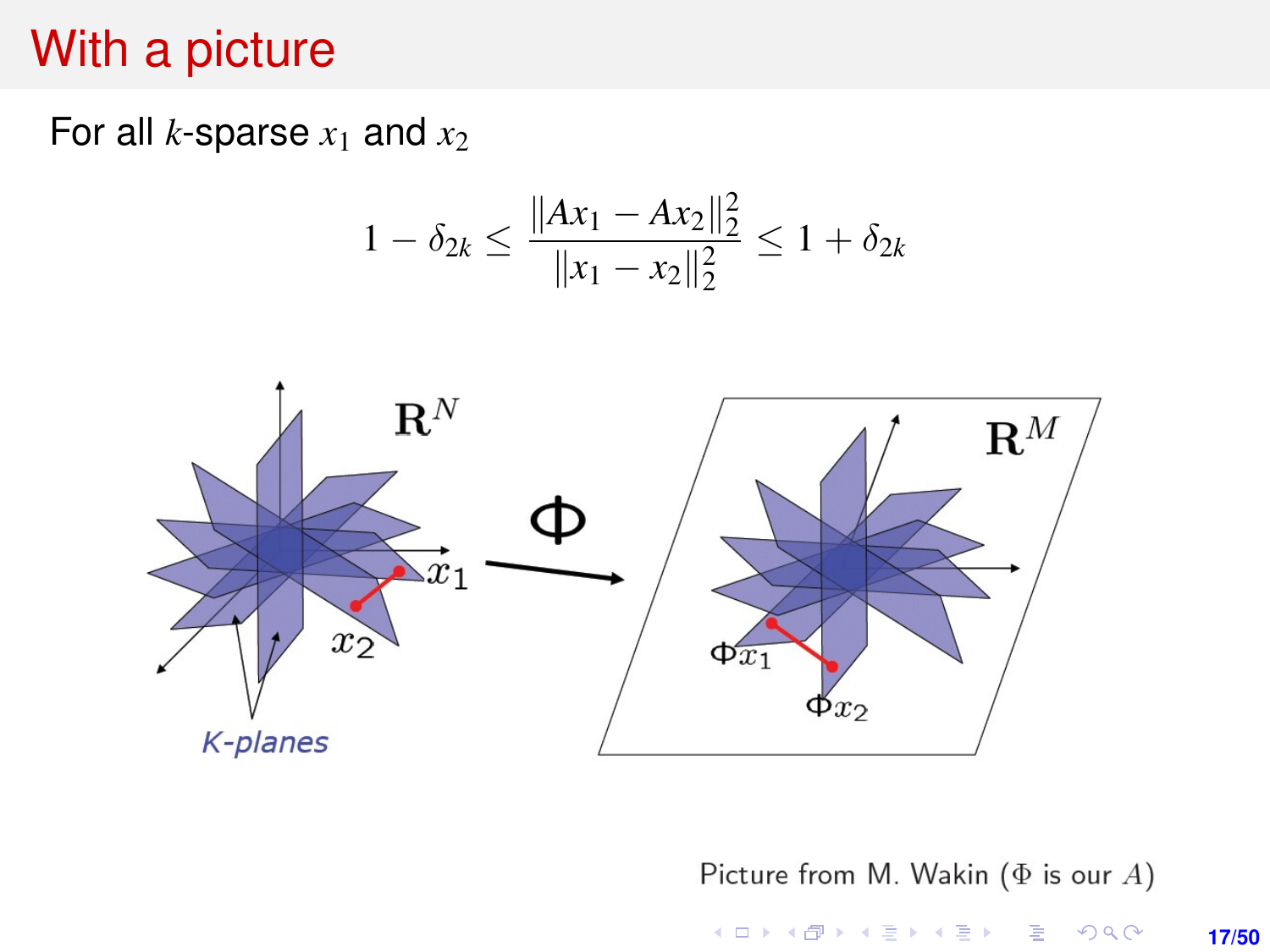# Characterization of  $\ell_1$  solutions

Underdetermined system:  $A \in \mathbb{R}^{m \times n}$ ,  $m < n$ 

 $\min_{x \in \mathbb{R}^n} ||x||_1$  **s.t.**  $Ax = b$ 

x is solution iff

 $||x + h||_1 ≥ ||x||_1 \quad \forall h ∈ \mathbb{R}^n \text{ s.t. } Ah = 0$ 

Notations: *x* supported on  $T = \{i : x_i \neq 0\}$ 

$$
||x + h||_1 = \sum_{i \in T} |x_i + h_i| + \sum_{i \in T^c} |h_i|
$$
  
\n
$$
\geq \sum_{i \in T} |x_i| + \sum_{i \in T} sgn(x_i)h_i + \sum_{i \in T^c} |h_i|
$$

because  $|x_i+h_i|\geq |x_i|+\mathsf{sgn}(x_i)h_i$ 

Necessay and sufficient condition for  $\ell_1$  recovery

For all  $h \in \text{null}(A)$ 

$$
\sum_{i\in T} \operatorname{sgn}(x_i) h_i \leq \sum_{i\in T^c} |h_i|
$$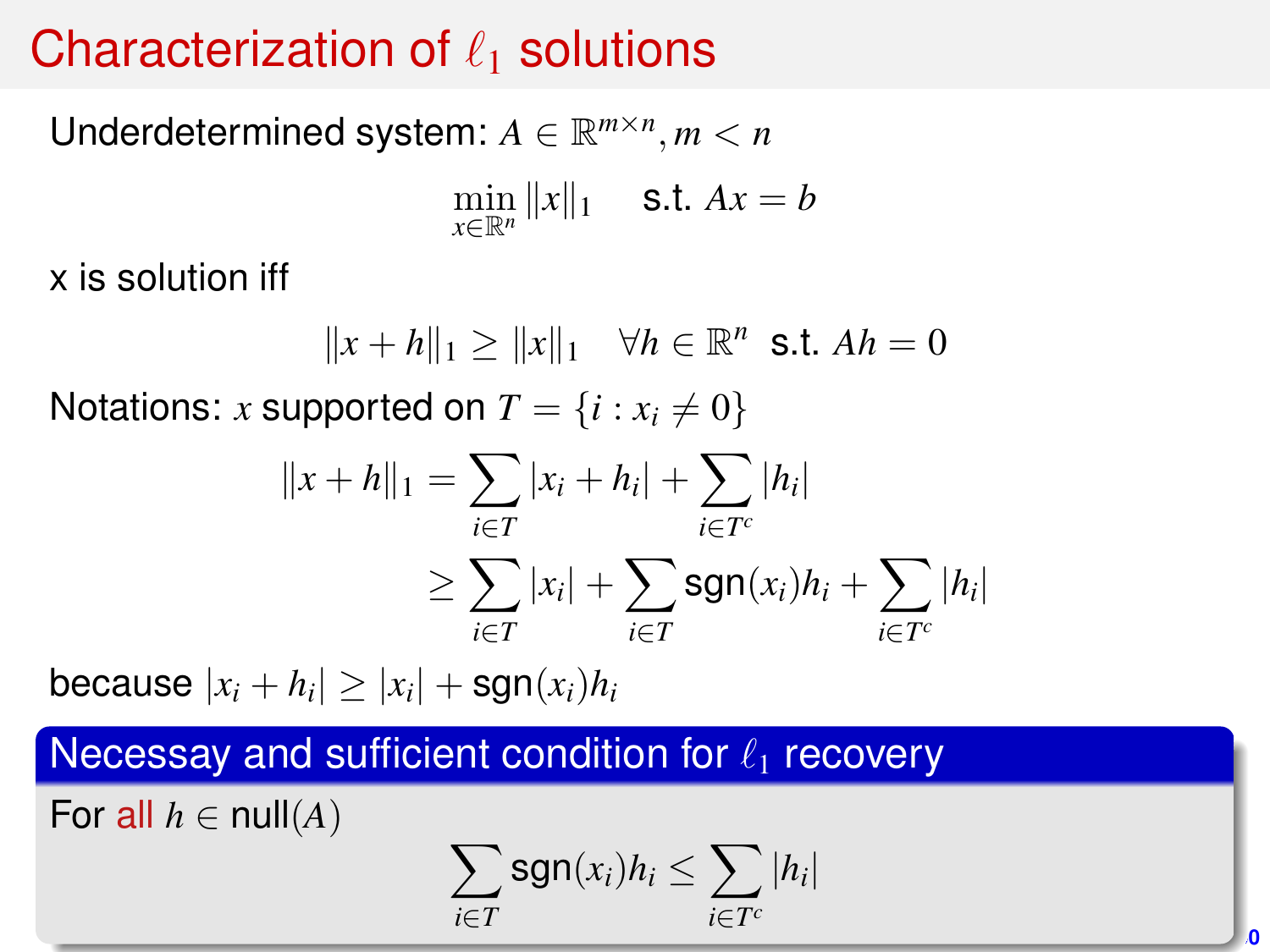<span id="page-18-0"></span>Why is this necessary? If there is  $h \in null(A)$  with

$$
\sum_{i\in T} \operatorname{sgn}(x_i) h_i > \sum_{i\in T^c} |h_i|
$$

then

$$
||x - h||_1 < ||x||_1.
$$

**Proof**: There exists a small enough *t* such that

$$
|x_i - th_i| = \begin{cases} x_i - th_i = x_i - t \text{sgn}(x_i)h_i & \text{if } x_i > 0\\ -(x_i - th_i) = -x_i - t \text{sgn}(x_i)h_i & \text{if } x_i < 0\\ t|h_i| & \text{otherwise} \end{cases}
$$

Then

$$
||x - th||_1 = ||x||_1 - t \sum_{i \in T} \text{sgn}(x_i)h_i + t \sum_{i \in T^c} |h_i| < ||x||_1
$$

K ロ ▶ K @ ▶ K 할 ▶ K 할 ▶ 이 할 → 9 Q @ **19/50**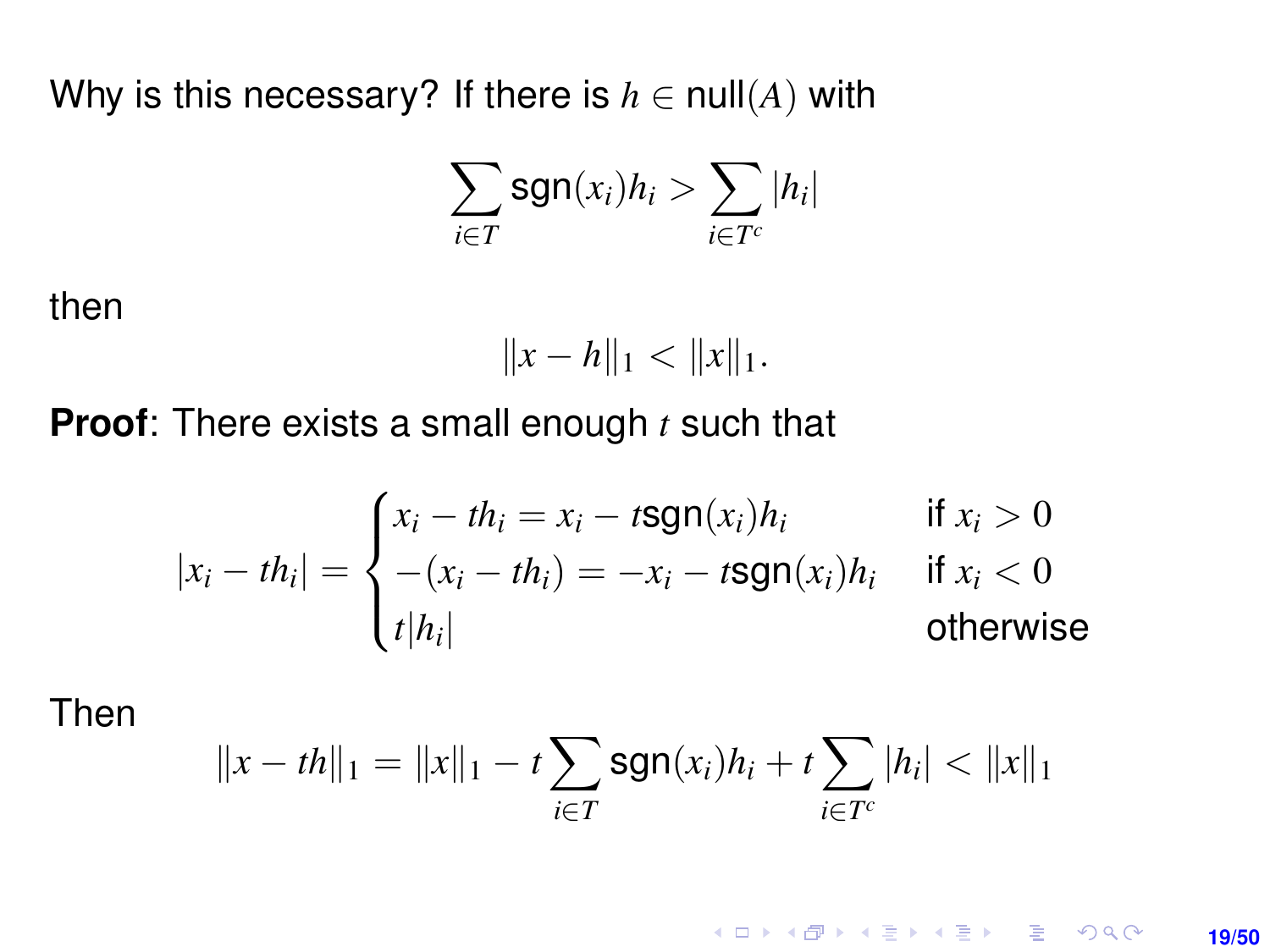# Characterization via KKT conditions

$$
\min_{x \in \mathbb{R}^n} f(x) \quad \text{s.t.} \quad Ax = b
$$

**•** *f* convex and differentiable Lagrangian

$$
\bullet \ \mathcal{L}(x,\lambda) = f(x) + \langle \lambda, b - Ax \rangle
$$

 $Ax = 0$  if and only if x is orthogonal to each of the row vectors of A.

#### **KKT** condition

 $x$  is solution iff  $x$  is feasible and  $\exists \lambda \in \mathbb{R}^m$  s.t.

$$
\nabla_x \mathcal{L}(x, \lambda) = 0 = \nabla f(x) - A^\top \lambda
$$

Geometric interpretation: ∇*f*(*x*)⊥null(*A*).

When *f* is not differentiable, condition becomes: *x* feasible and  $\exists \lambda \in \mathbb{R}^m$  s.t.

 $A^\top \lambda$  is a subgradient of  $f$  at  $x$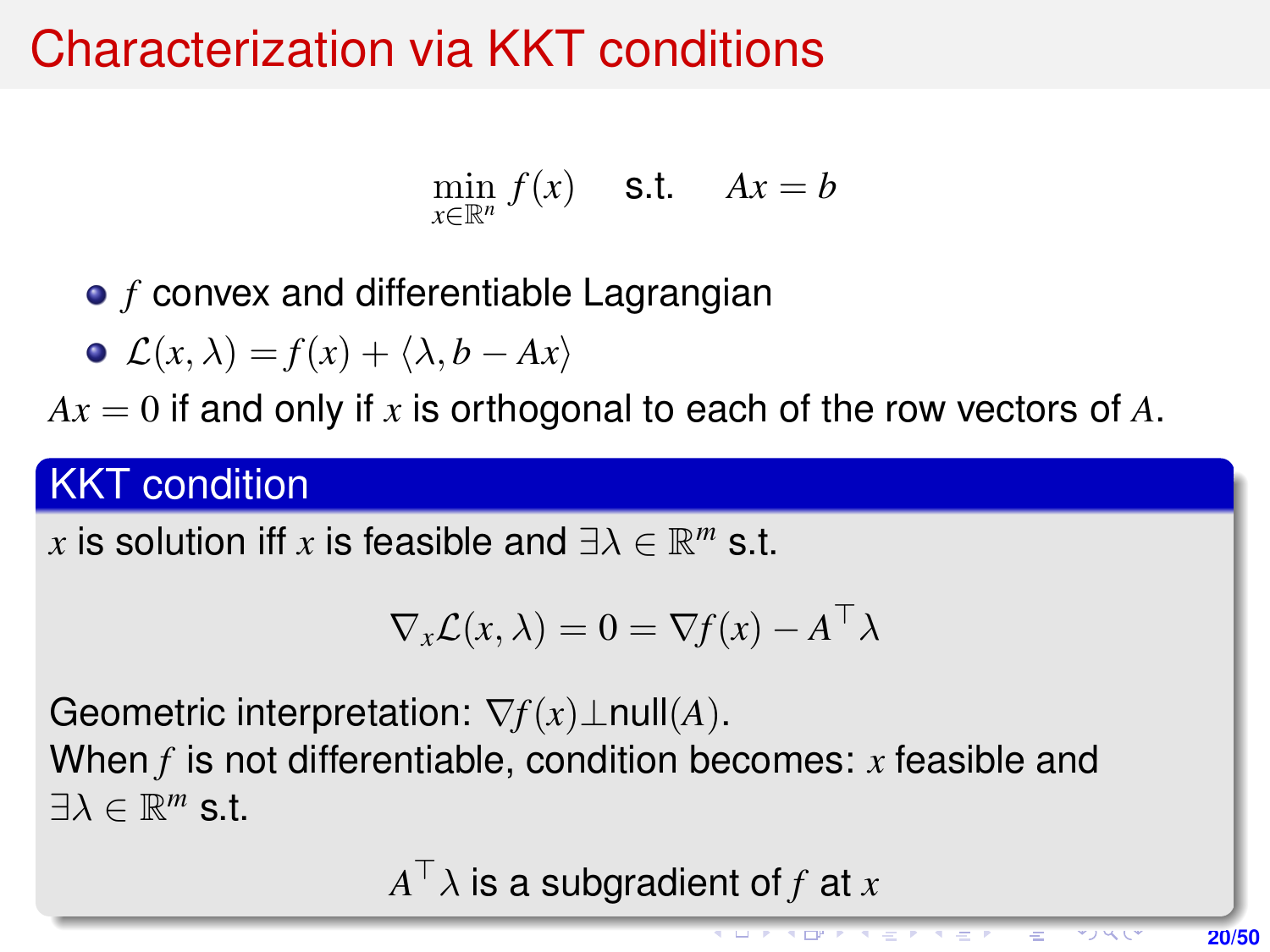# **Subgradient**

#### **Definition**

*u* is a subgradient of convex *f* at  $x<sub>0</sub>$  if for all  $x<sub>0</sub>$ 

$$
f(x) \ge f(x_0) + u \cdot (x - x_0)
$$

if *f* is differentiable at  $x_0$ , the only subgradient is  $\nabla f(x_0)$ Subgradients of  $f(t) = |t|, t \in \mathbb{R}$ 

$$
\begin{cases} {subgradients} = {sgn(t)} & t \neq 0 \\ {subgradients} = [-1, 1] & t = 0 \end{cases}
$$

Subgradients of  $f(x) = ||x||_1, x \in \mathbb{R}^n$ :  $u \in \partial ||x||_1$  (*u* is a subgradient) iff

$$
\begin{cases} u_i = \text{sgn}(x_i) & x_i \neq 0 \\ |u_i| \leq 1 & x_i = 0 \end{cases}
$$

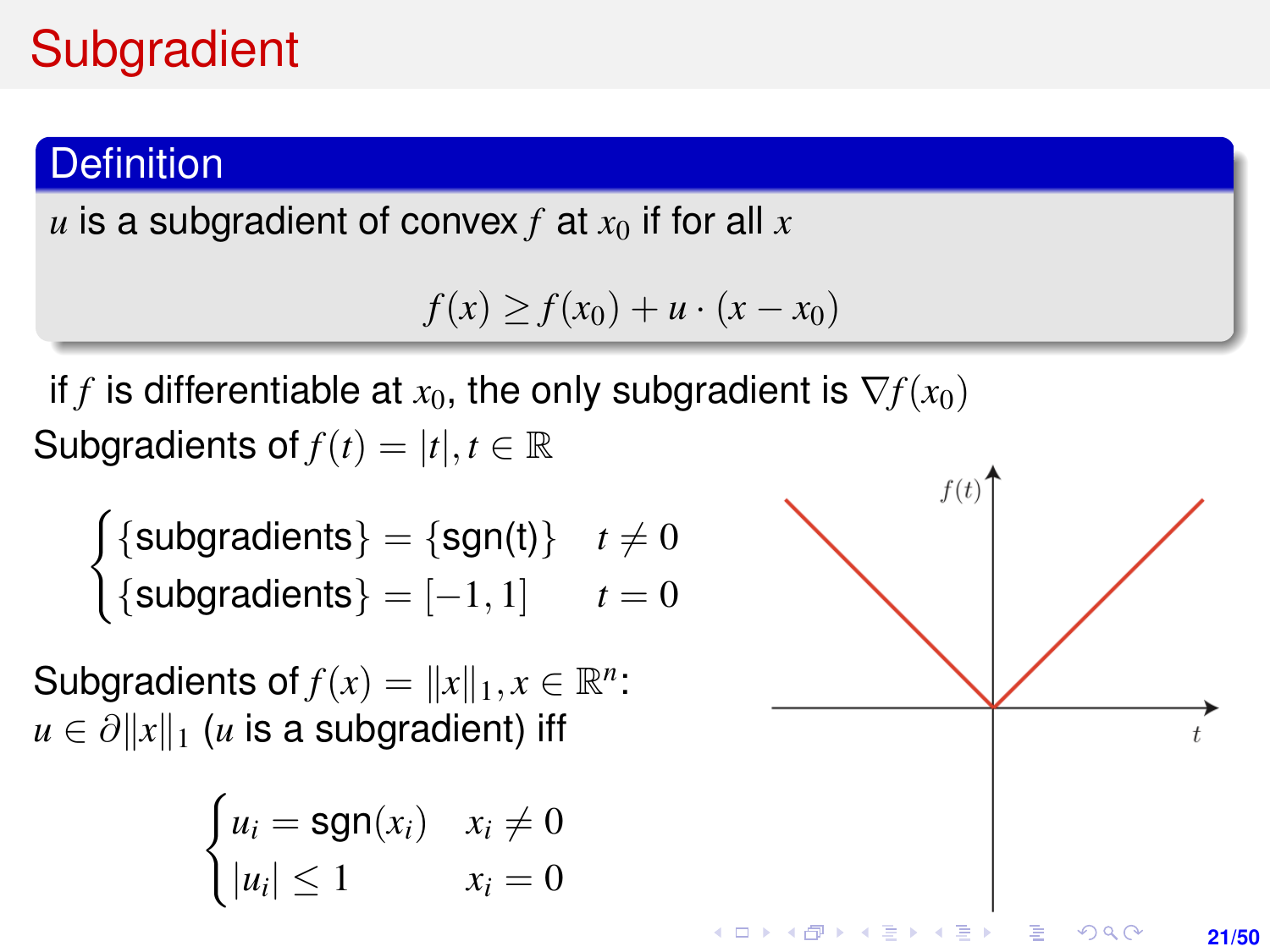# Optimality conditions II

Given  $A \in \mathbb{R}^{m \times n}$  and  $b \in \mathbb{R}^m$ .

$$
(P) \qquad \min_{x \in \mathbb{R}^n} \|x\|_1 \quad \text{s.t.} \quad Ax = b
$$

The dual problem is

$$
\max_{y} \quad y^{\top}b, \quad \text{s.t. } \|A^{\top}y\|_{\infty} \le 1
$$

 $x$  optimal solution iff  $x$  is feasible and there exists  $u = A^\top \lambda (u \bot \mathsf{null}(A))$ with

$$
\begin{cases} u_i = \text{sgn}(x_i) & x_i \neq 0 \ (i \in T) \\ |u_i| \leq 1 & x_i = 0 \ (i \in T^c) \end{cases}
$$

If in addition

- $|u_i|$  < 1 when  $x_i = 0$
- $\bullet$   $A_T$  has full column rank (implies by RIP)

Then x is the unique solution. We will call such a  $u$  or  $\lambda$  a dual certificate.**KORKARK A BIK BIKA A GA A GA A GA A BIKA A BIKA A BIKA A BIKA A BIKA A BIKA A BIKA A BIKA A BIKA A BIKA A BIKA**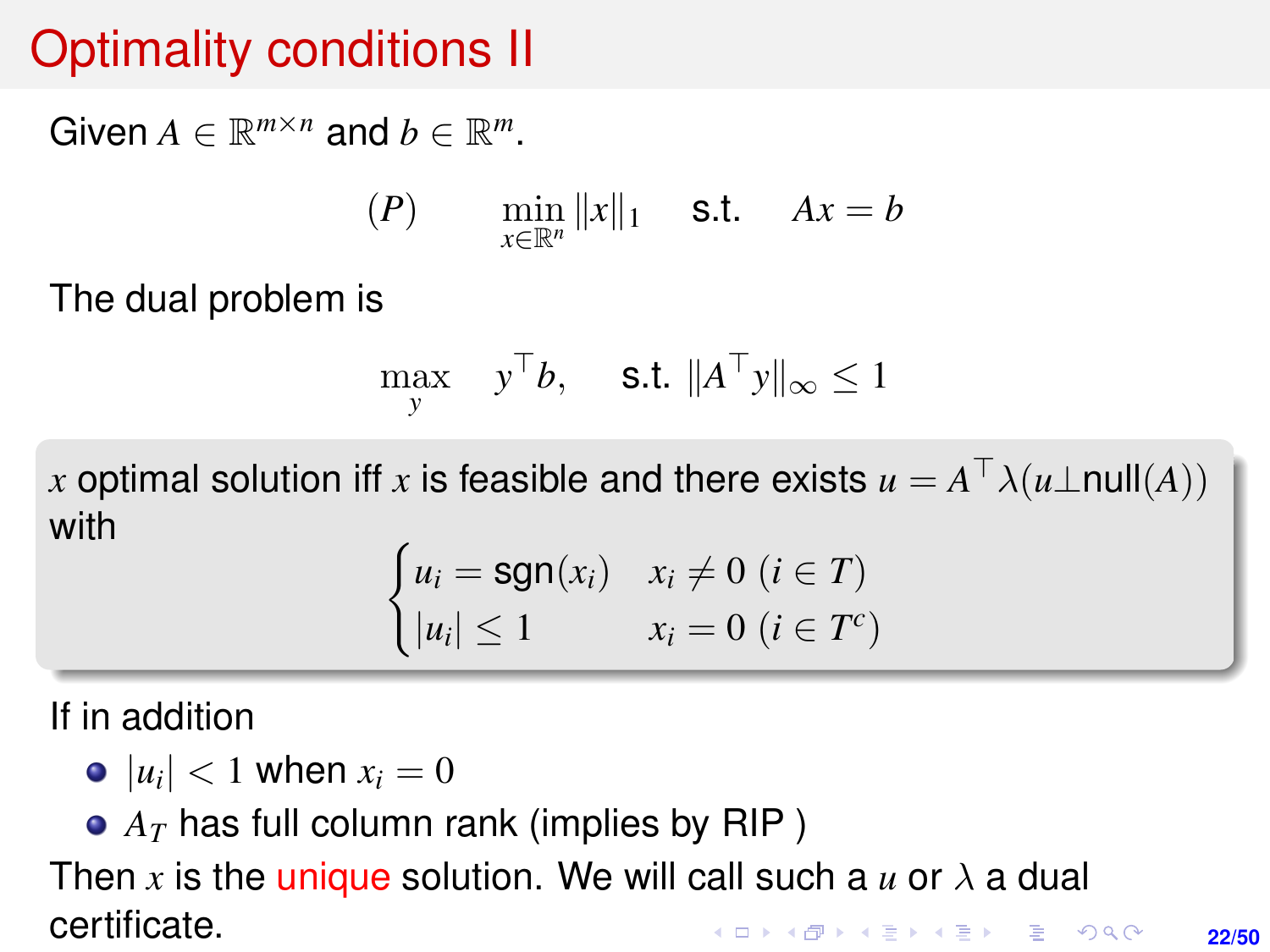## **Uniqueness**

**Notation** 

- *x<sup>T</sup>* : restriction of *x* to indices in *T*
- *A<sup>T</sup>* : submatrix with column indices in *T* If  $supp(x) \subseteq T$ ,

$$
Ax = A_T x_T.
$$

Let 
$$
h \in \text{null}(A)
$$
. Since  $u \perp \text{null}(A)$ , we have  
\n
$$
\sum_{i \in T} \text{sgn}(x_i) h_i = \sum_{i \in T} u_i h_i = \langle u, h \rangle - \sum_{i \in T^c} u_i h_i
$$
\n
$$
= -\sum_{i \in T^c} u_i h_i < \sum_{i \in T^c} |h_i|
$$

unless  $h_{T^c}\neq 0.$  Now if  $h_{T^c}=0,$  then since  $A_T$  has full column rank,

$$
Ah = A_T h_T = 0 \Rightarrow h_T = 0 \Rightarrow h = 0
$$

In conclusion, for any  $h \in null(A)$ ,  $||x + h||_1 > ||x||_1$  $||x + h||_1 > ||x||_1$  $||x + h||_1 > ||x||_1$  unless  $h \neq 0$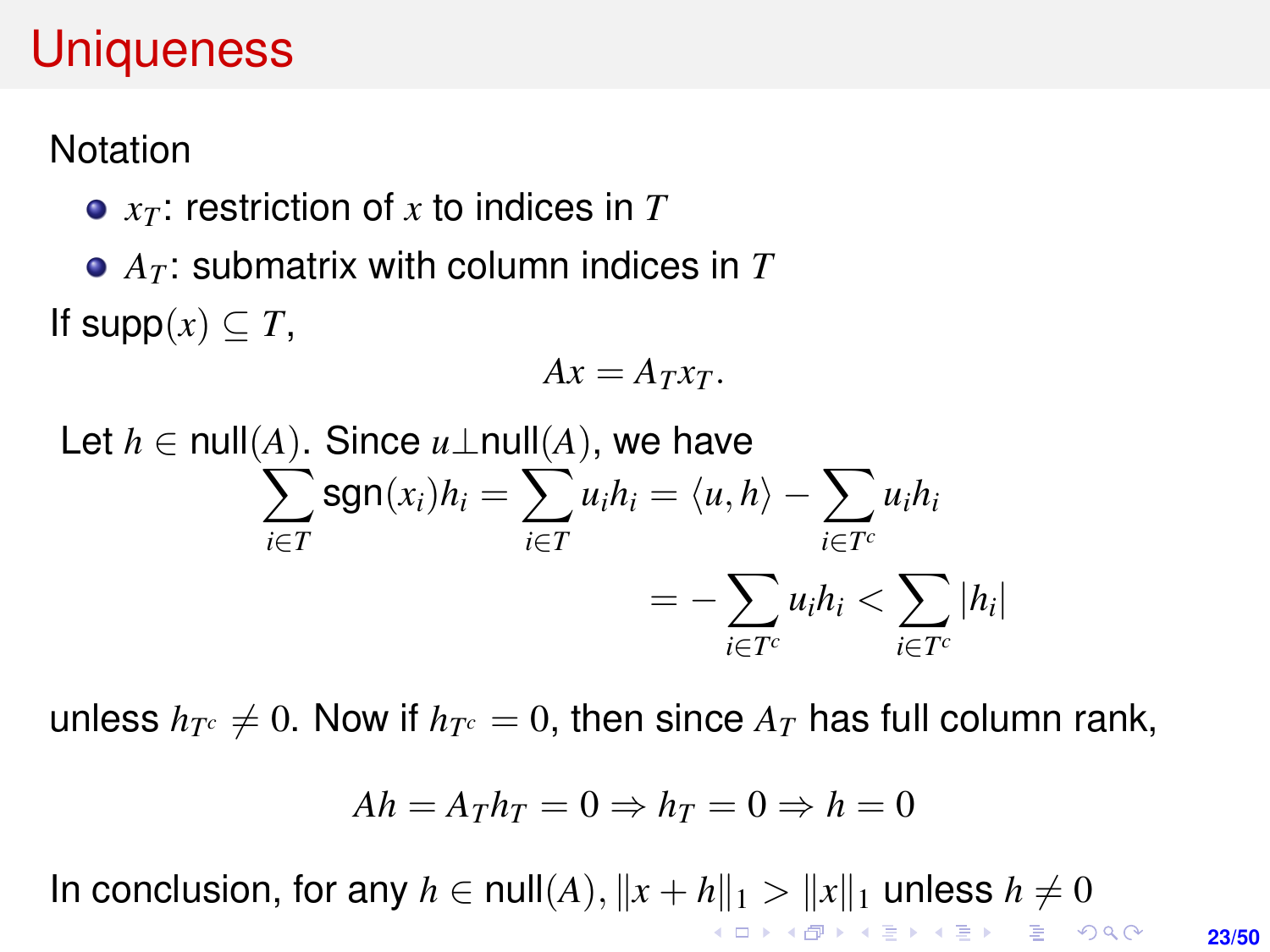### Sufficient conditions

 $T = \text{supp}(x)$  and  $A_T$  has full column rank  $(A_T^\top A_T$  invertible)

 $\bullet$  sgn( $x_T$ ) is the sign sequence of x on T and set

$$
\lambda = A_T (A_T^\top A_T)^{-1} \text{sgn}(x_T) \text{ and } u := A^\top \lambda
$$

if  $|u_i| \leq 1$  for all  $i \in T^c$ , then x is solution if  $|u_i| < 1$  for all  $i \in T^c$ , then  $x$  is the unique solution



#### Why?

 $\bullet$   $u_i = \text{sgn}(x_i)$  if  $i \in T$ , since

$$
u_T = A_T^\top A_T (A_T^\top A_T)^{-1} \text{sgn}(x_T) = \text{sgn}(x_T)
$$

 $u_i = A_i^{\top} \lambda$  if  $i \notin T$ . So *u* is a valid dual certificate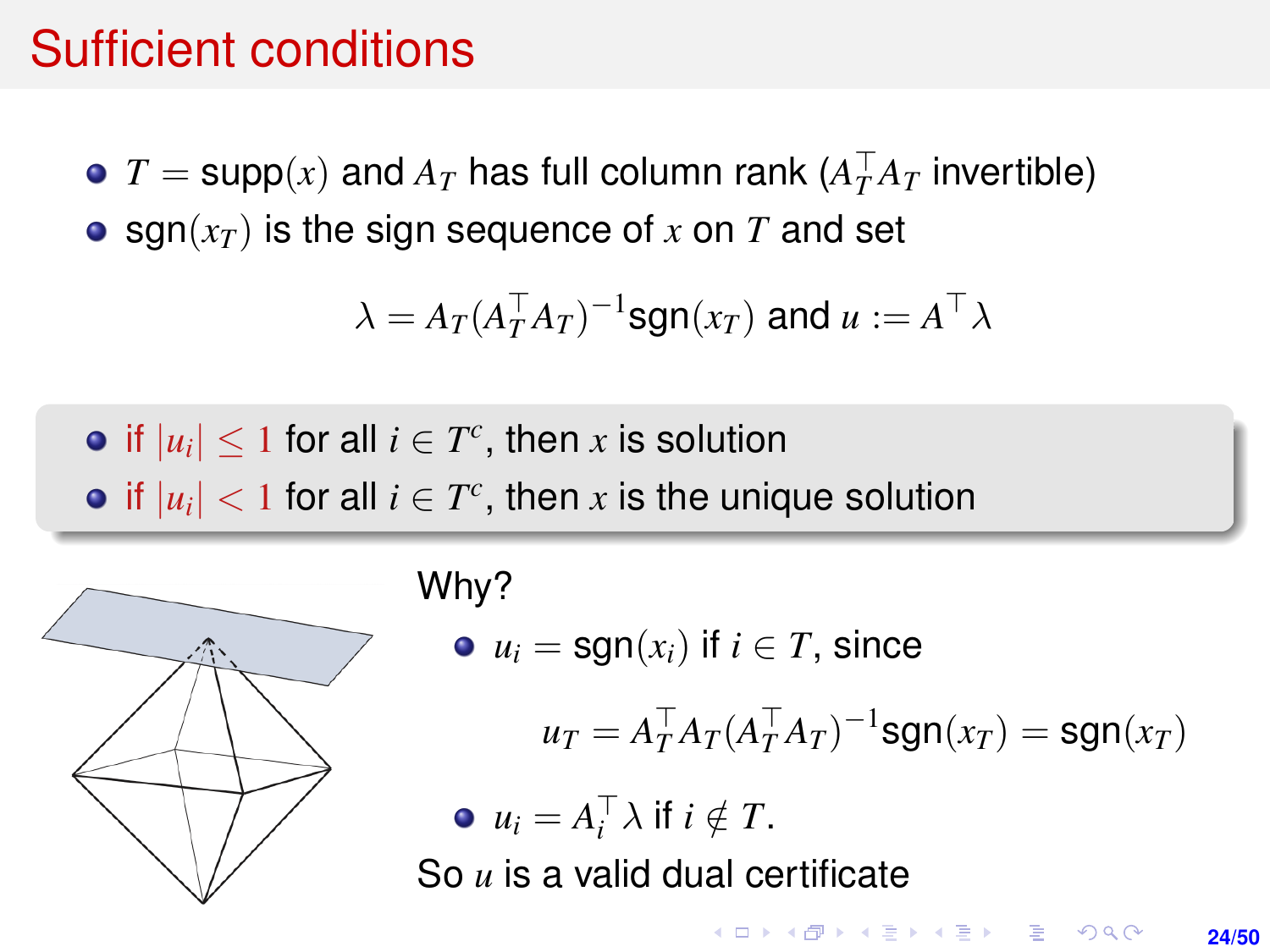### RIP

• RIP: For each  $k = 1, 2, \ldots, \delta_k$  is the smallest scalar such that

$$
(1 - \delta_k) \|x\|_2^2 \le \|Ax\|_2^2 \le (1 + \delta_k) \|x\|_2^2
$$

for all *k*-sparse *x*

Define the constant  $\theta_{S,S'}$  such that :

$$
\langle A_Tc, A_{T'}c'\rangle \leq \theta_{S,S'}||c||||c'||
$$

holds for all disjoint sets  $T, T'$  of cardinality  $|T| \leq S$  and  $|T'| \leq S'$ ,

For all *S* and *S'*, we have

$$
\theta_{S,S'} \le \delta_{S+S'} \le \delta_{S,S'} + \max\{\delta_S, \delta_{S'}\}
$$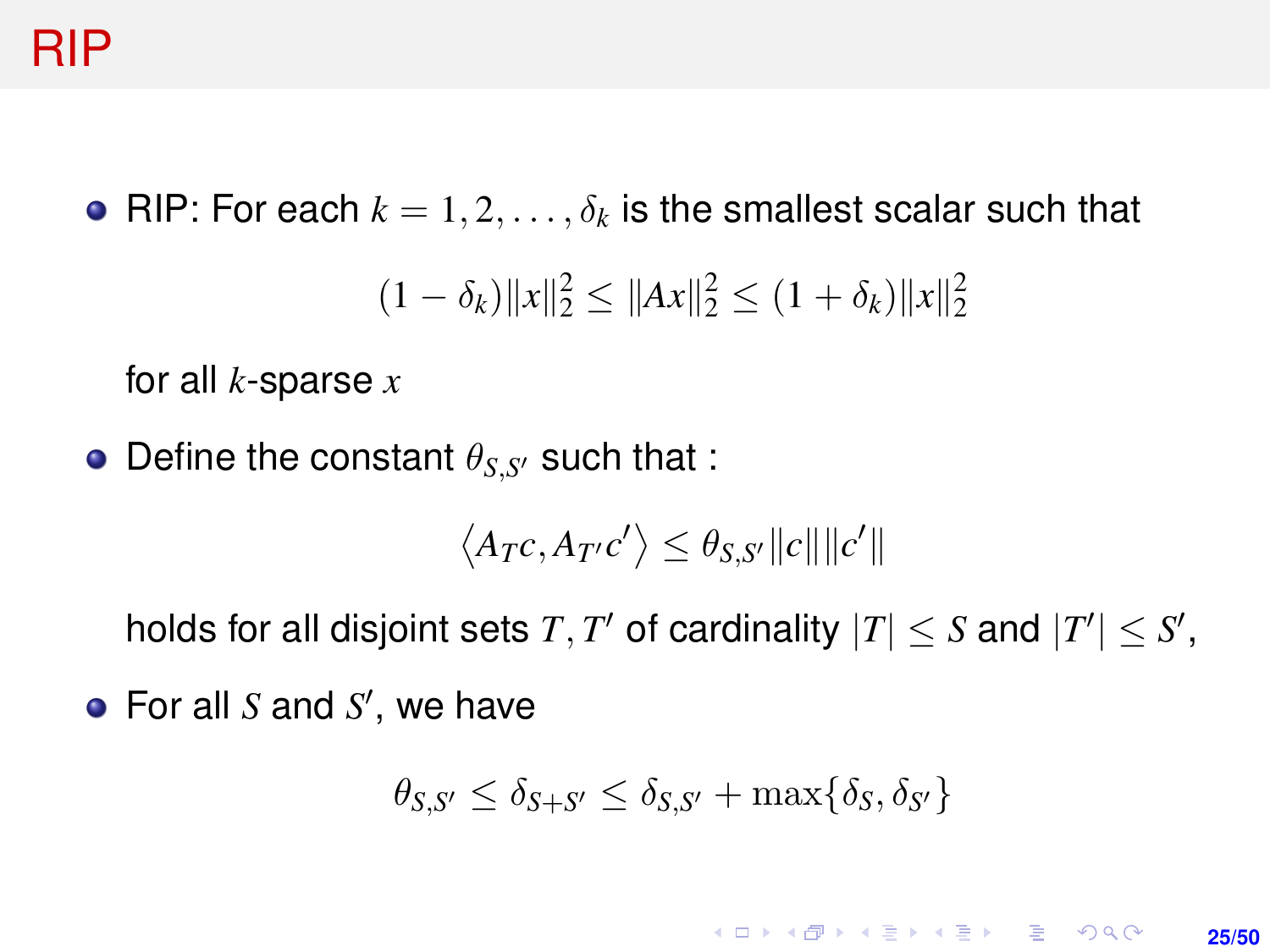# Why this dual certificate? Why  $|u_i| < 1$  for all  $i \in T^c$ ?

Let  $S \geq 1$  be such that  $\delta_S + \theta_{S,S'} + \theta_{S,2S} < 1$ . Then there exits a  $\mathsf{vector}\ \lambda\ \mathsf{such}\ \mathsf{that}\ \lambda^\top A_j=\mathsf{sgn}(x_j)\ \mathsf{for}\ \mathsf{all}\ j\in T\ \mathsf{and}\ \mathsf{for}\ \mathsf{all}\ j\notin T\mathsf{.}$ 

$$
|u_j| = |\lambda^\top A_j| \le \frac{\theta_{S,S'}}{(1-\delta_S-\theta_{S,2S})\sqrt{S}} \|\text{sgn}(x)\| \le \frac{\theta_{S,S'}}{(1-\delta_S-\theta_{S,2S})} < 1
$$

- Assume  $S \geq 1$  such that  $\delta_S + \theta_{S,S'} + \theta_{S,2S} < 1.$  Let  $x$  be a real vector supported on *T* such that  $|T| \leq S$ . Let  $b = Ax$ . Then *x* is a unique minimizer to (P).
- Read Lemma 2.1 and Lemma 2.2 in "E. Candes and T. Tao. Decoding by linear programming. IEEE Transactions on Information Theory, 51:4203–4215, 2005".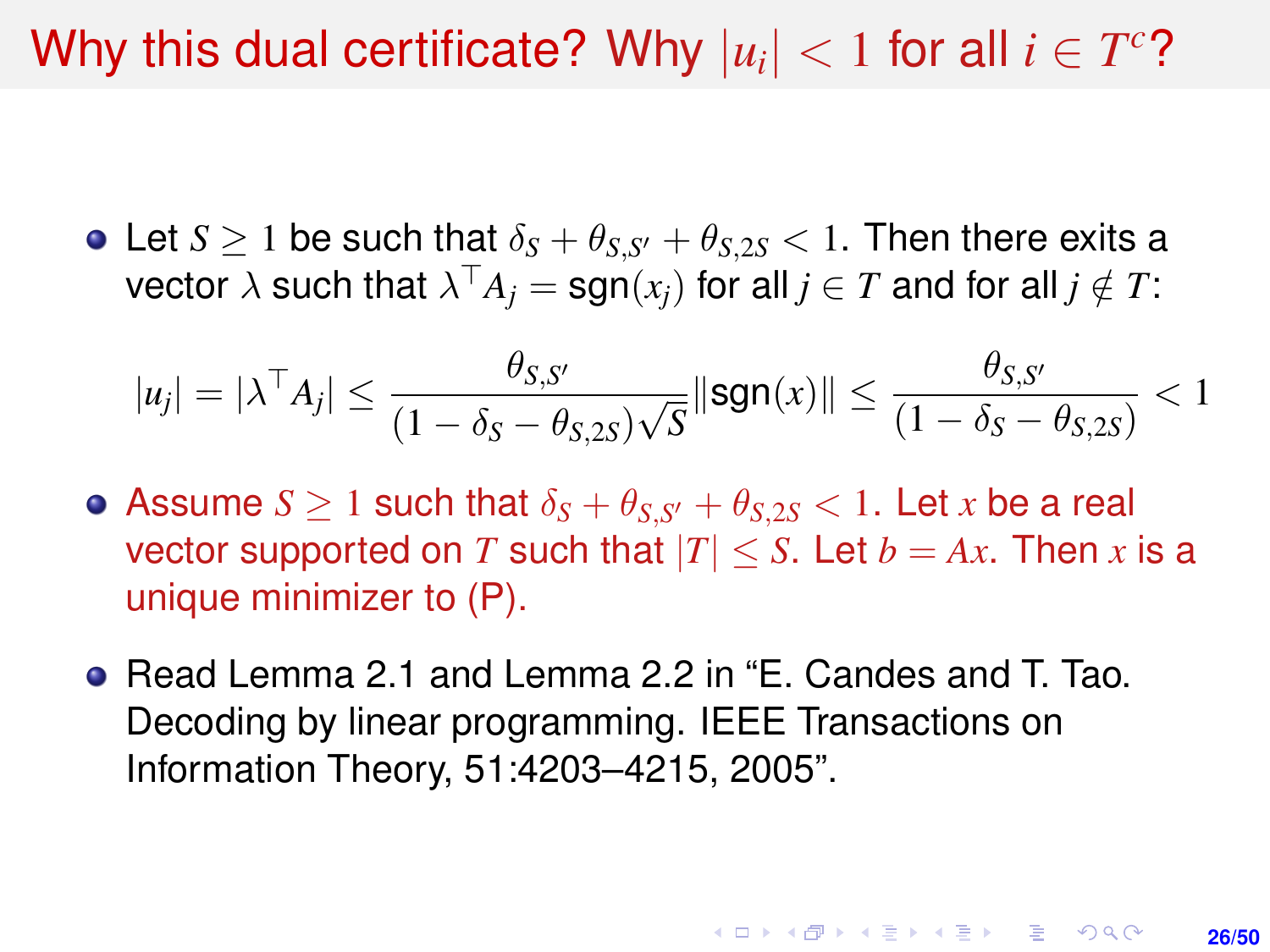## General setup



Interested in comparing performance with sparsest approximation *x<sup>s</sup>* :

$$
x_s = \arg\min_{\|z\|_0 \leq s} \|x - z\|
$$

- *xs* : *s*-sparse
- *s*-largest entries of *x* are the nonzero entries of *x<sup>s</sup>*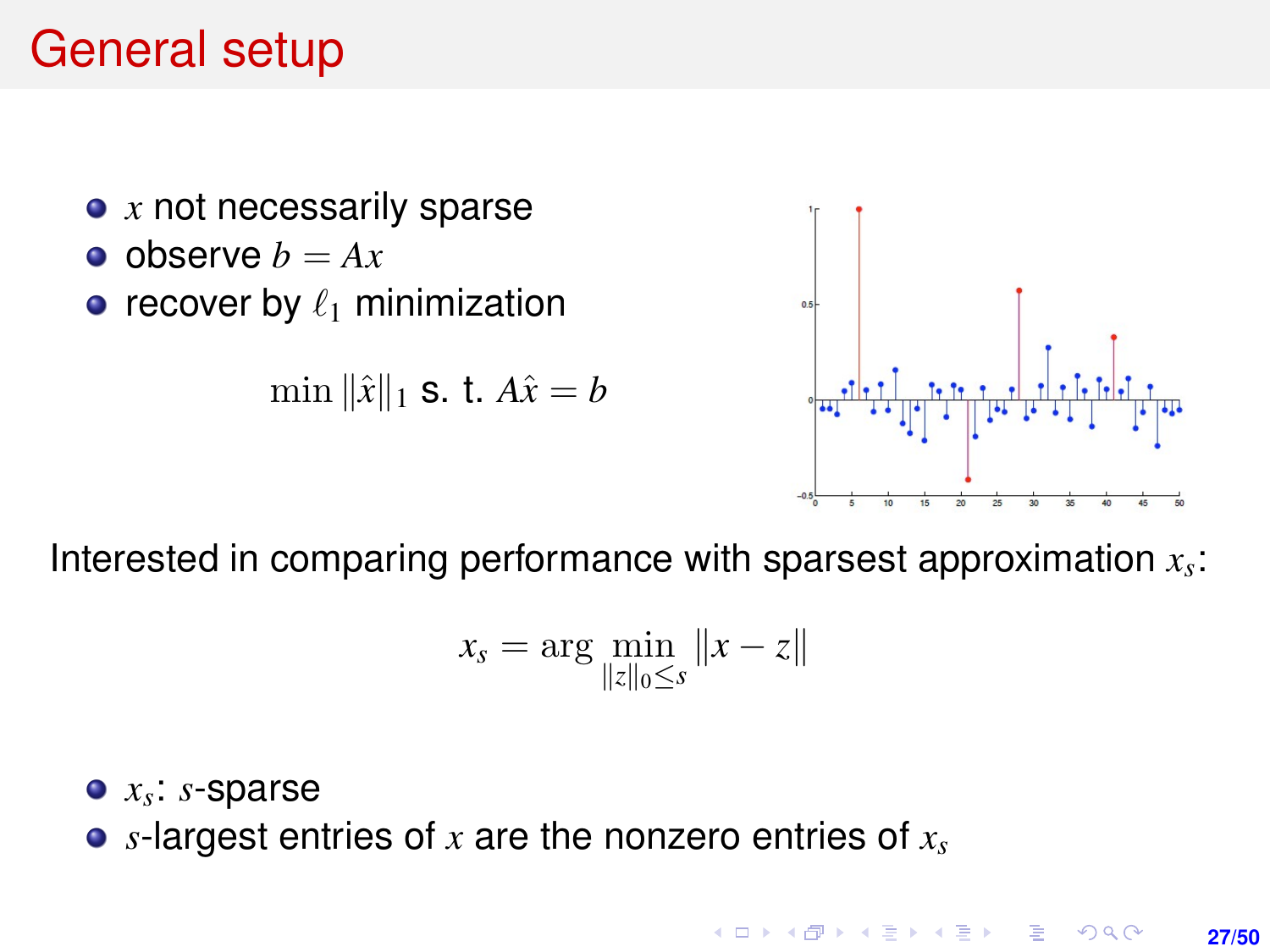# General signal recovery



Theorem (Noiseless recovery (C., Romberg and Tao*<sup>a</sup>* )) If  $\delta_{2s}$   $<$ √  $2 - 1 = 0.414\dots, \ell_1$  recovery obeys  $\|\hat{x} - x\|_2 \leq \|x - x_s\|_1/\sqrt{2}$ *s*  $\|\hat{x} - x\|_1 \leq \|x - x_s\|_1$ 

- Deterministic (nothing is random)
- Universal (applies to all *x*)
- Exact if *x* is *s*-sparse
- Otherwise, essentially reconstructs the *s* largest entries of *x*
- Powerful if *s* is close to *m*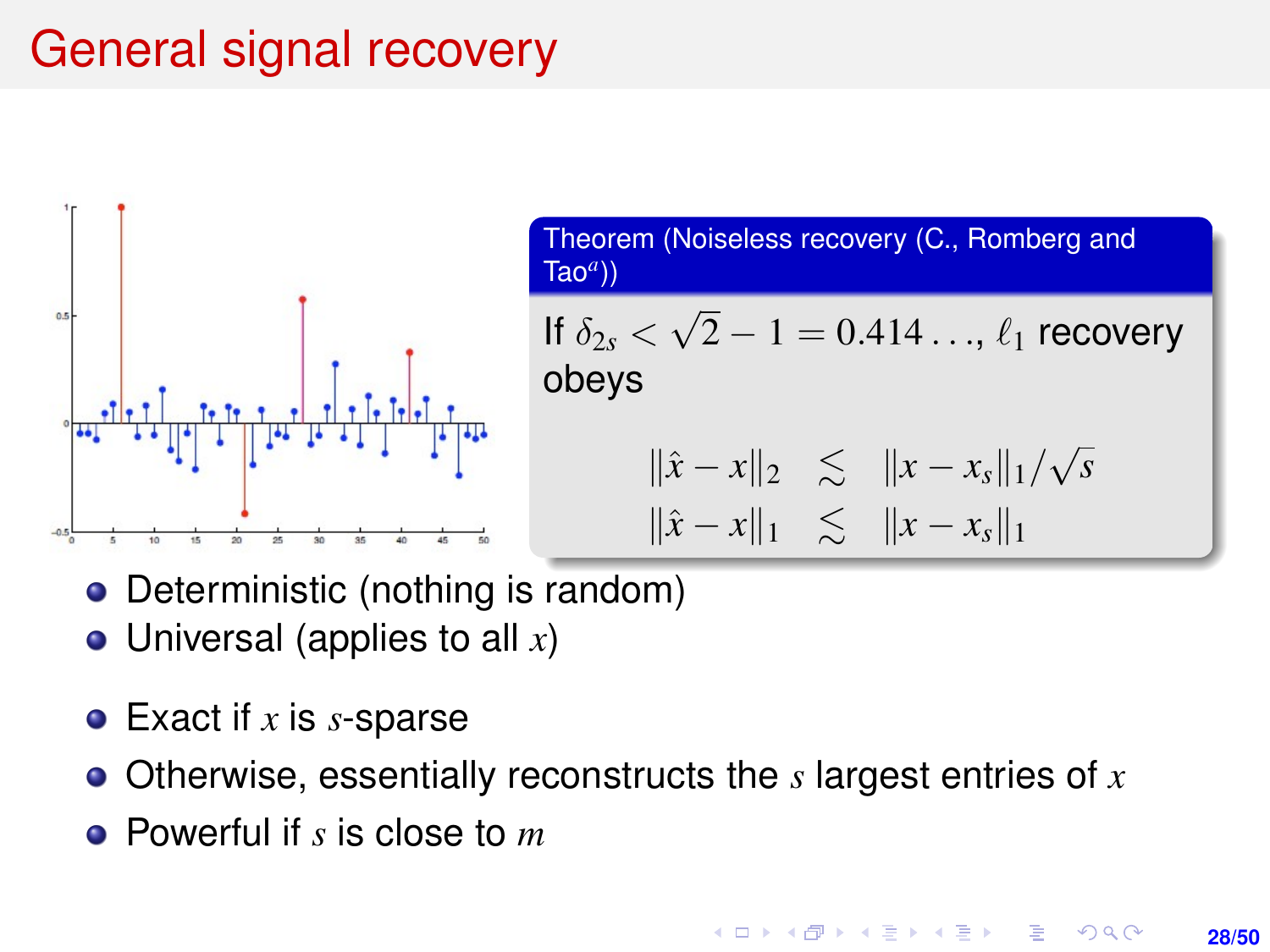## General signal recovery from noisy data

Inaccurate measurements: *z* error term (stochastic or deterministic)

 $b = Ax + z$ , with  $||z||_2 < \epsilon$ 

Recovery via the LASSO:  $\ell_1$  minimization with relaxed constraints

 $\min ||\hat{x}||_1$  **s. t.**  $||A\hat{x} - b||_2 < \epsilon$ 

Theorem (C., Romberg and Tao)

Assume  $\delta_{2s} <$ √  $2-1$ , then

> $\|\hat{x} - x\|_2 \lesssim \frac{\|x - x_s\|_1}{\sqrt{s}}$  $\frac{ds_{s+1}}{s} + \epsilon =$  approx.error + *measurement error*

(numerical constants hidden in  $\leq$  are explicit)

- When  $\epsilon = 0$  (no noise), earlier result
- Says when we can solve underdetermined systems of equations accurately।<br>ଏଠା ଏ≲ ଏ≘ା ଏହା ଏକ ସାଧା **29/50**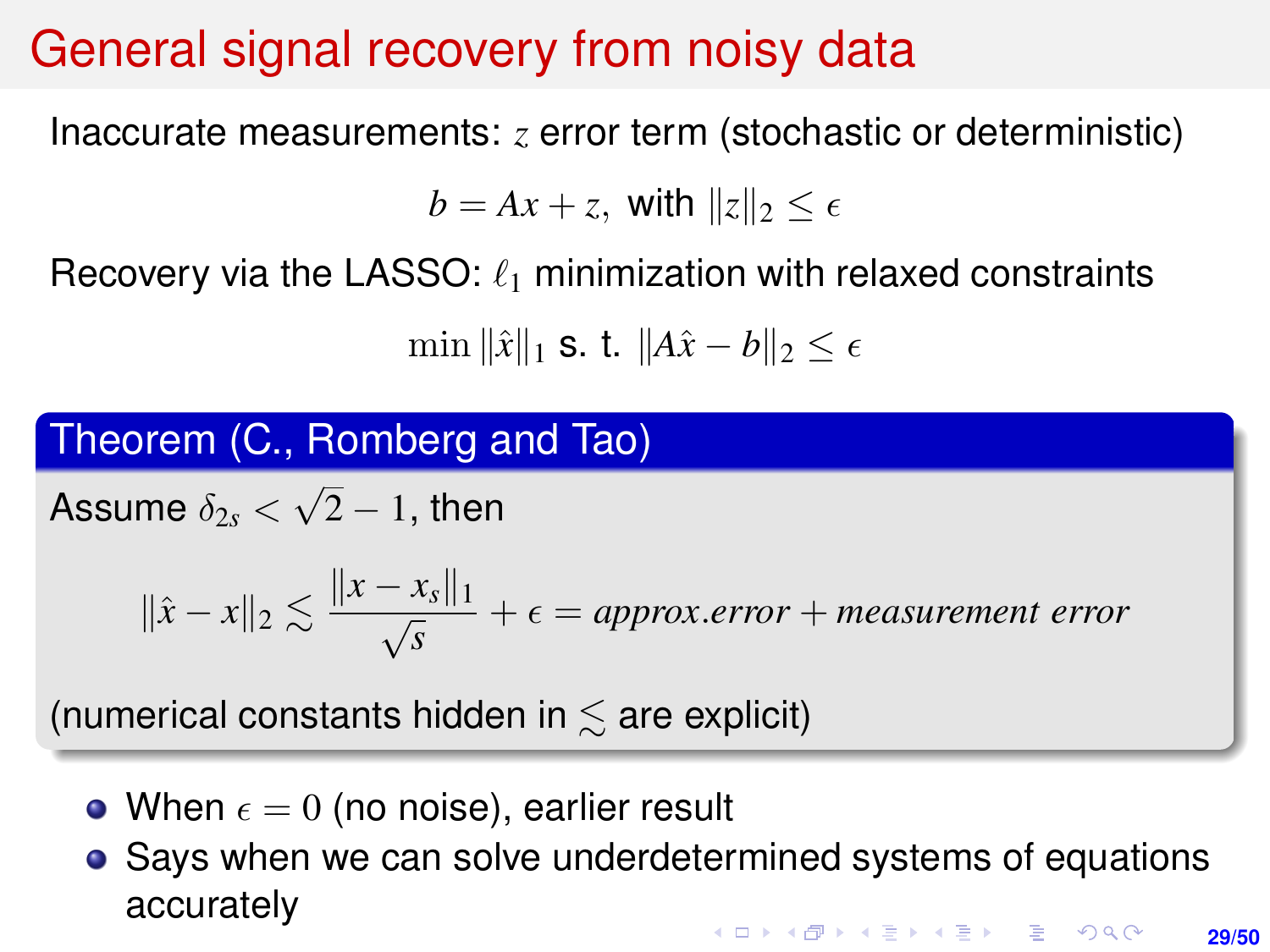### Proof of noisy recovery result

Let  $h = \hat{x} - x$ . Since  $\hat{x}$  and  $x$  are feasible, we obtain

$$
||Ah||_2 \le ||A\hat{x} - b||_2 + ||b - Ax||_2 \le 2\epsilon
$$

The RIP gives

$$
|\langle Ah_T, Ah \rangle| \leq ||Ah_T||_2||Ah||_2 \leq 2\epsilon\sqrt{1+\delta_{2s}}||h_T||_2.
$$

Hence,

$$
||h||_2 \leq C_0 \frac{||x - x_s||_1}{\sqrt{s}} + C_1 \frac{|\langle Ah_T, Ah \rangle|}{||h_T||_2} \quad \text{lemma 4}
$$
  

$$
\leq C_0 \frac{||x - x_s||_1}{\sqrt{s}} + C_1 2\epsilon \sqrt{1 + \delta_{2s}}
$$

K ロ ▶ K @ ▶ K 할 ▶ K 할 ▶ 이 할 → 9 Q @ **30/50**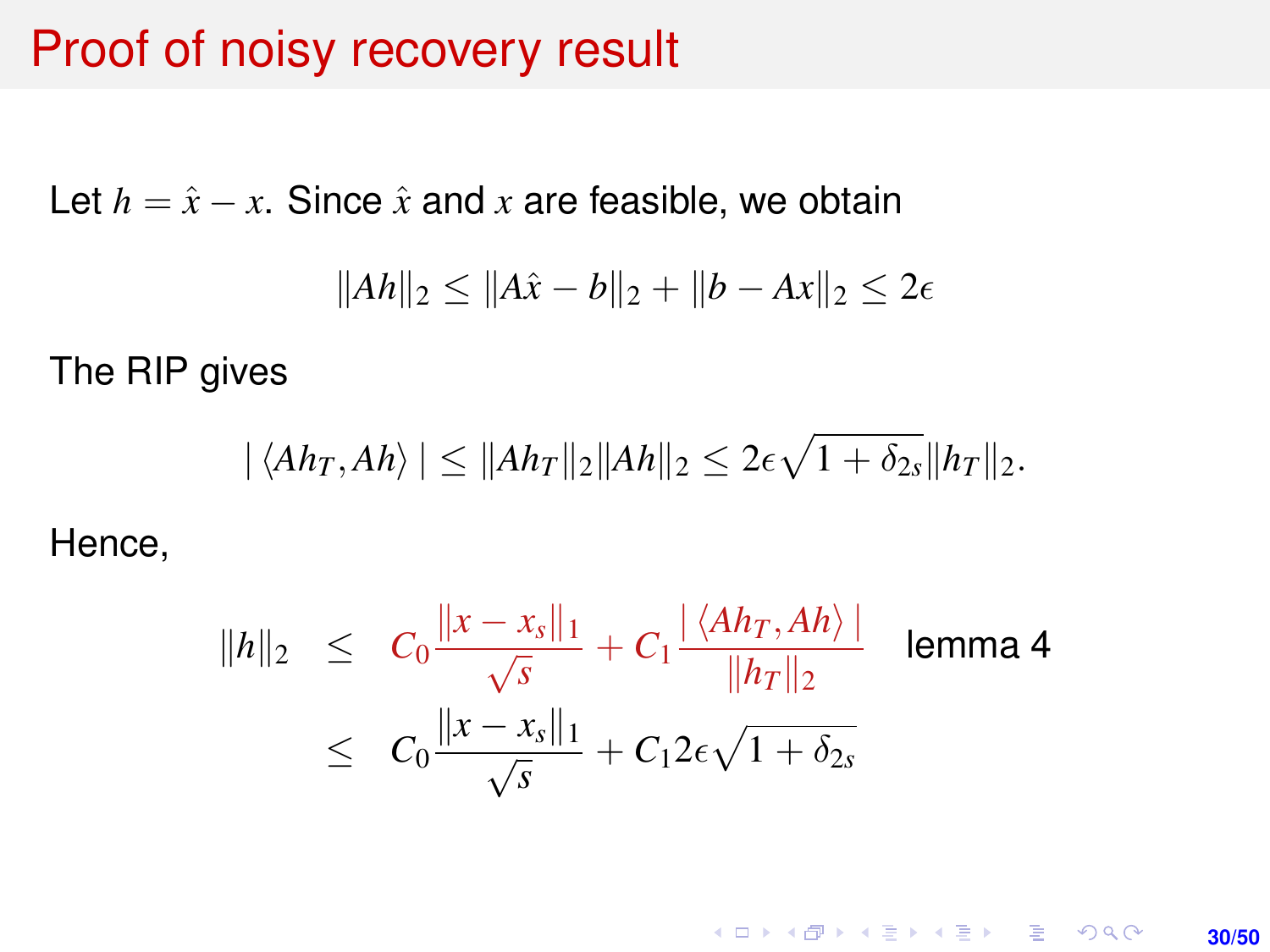- Let  $\Sigma_k = \{x \in \mathbb{R}^n \mid x \text{ has } k \text{ nonzero components}\}\$ **1** If  $u \in \Sigma_k$ , then  $||u||_1/$ √  $k \leq ||u||_2 \leq$ √  $k||u||_{\infty}$ . **Proof**:  $||u||_1 = |\langle u, \text{sgn}(u) \rangle| < ||u||_2||\text{sgn}(u)||_2$ .
	- 2 Let  $u, v$  be orthogonal vectors. Then  $\|u\|_2 + \|v\|_2 \leq 1$ √  $2\|u + v\|_2.$ **Proof:** Apply the first statement with  $w = (\|u\|_2, \|v\|_2)^\top$
	- **3** Let A satisfies RIP of order  $2k$ . then for any  $x, x' \in \Sigma_k$  with disjoint supports

$$
|| \leq \delta_{s+s'}||x||_2||x'||_2
$$

**Proof**: Suppose  $x$  and  $x'$  are unit vectors as above. Then  $||x + x'||_2^2 = 2$ ,  $||x - x'||_2^2 = 2$  due to the disjoint supports. The RIP gives

$$
2(1 - \delta_{s+s'}) \le ||Ax \pm Ax'||_2^2 \le 2(1 + \delta_{s+s'})
$$

Parallelogram identity

$$
||=\frac{1}{4}\left|\|Ax+Ax'\|_2^2-\|Ax-Ax'\|_2^2\right|\leq \delta_{s+s'}
$$

**31/50**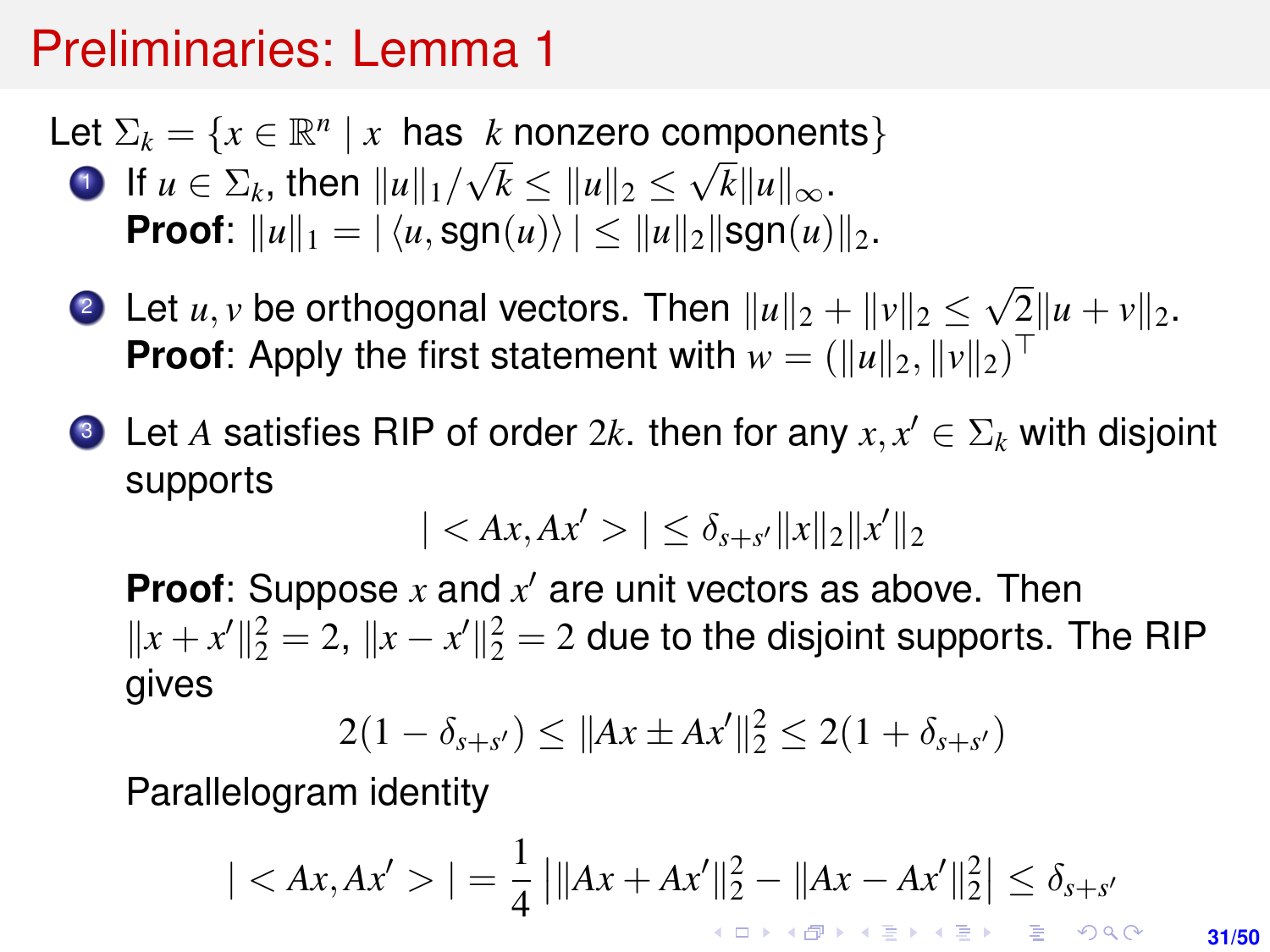**1** Let  $T_0$  be any subset  $\{1, 2, \ldots, n\}$  such that  $|T_0| \leq s$ . For any  $u \in \mathbb{R}^n$ , define  $T_1$  as the index set corresponding to the  $s$  entries of  $u_{T_0^c}$  with largest magnitude,  $T_2$  as indices of the next *s* largest coefficients, and so on. Then

$$
\sum_{j\geq 2} \|u_{T_j}\|_2 \leq \frac{\|u_{T_0^c}\|_1}{\sqrt{s}}
$$

**Proof**: We begin by observing that for *j* ≥ 2,

$$
||u_{T_j}||_{\infty} \leq \frac{||u_{T_{j-1}}||_1}{s}
$$

since the *T<sup>j</sup>* sort *u* to have decreasing magnitude. Using Lemma 1.1, we have

$$
\sum_{j\geq 2} \|u_{T_j}\|_2 \leq \sqrt{s} \sum_{j\geq 2} \|r_j\|_\infty \leq \sum_{j\geq 1} \frac{\|u_{T_j}\|_1}{\sqrt{s}} = \frac{\|u_{T_0^c}\|_1}{\sqrt{s}}
$$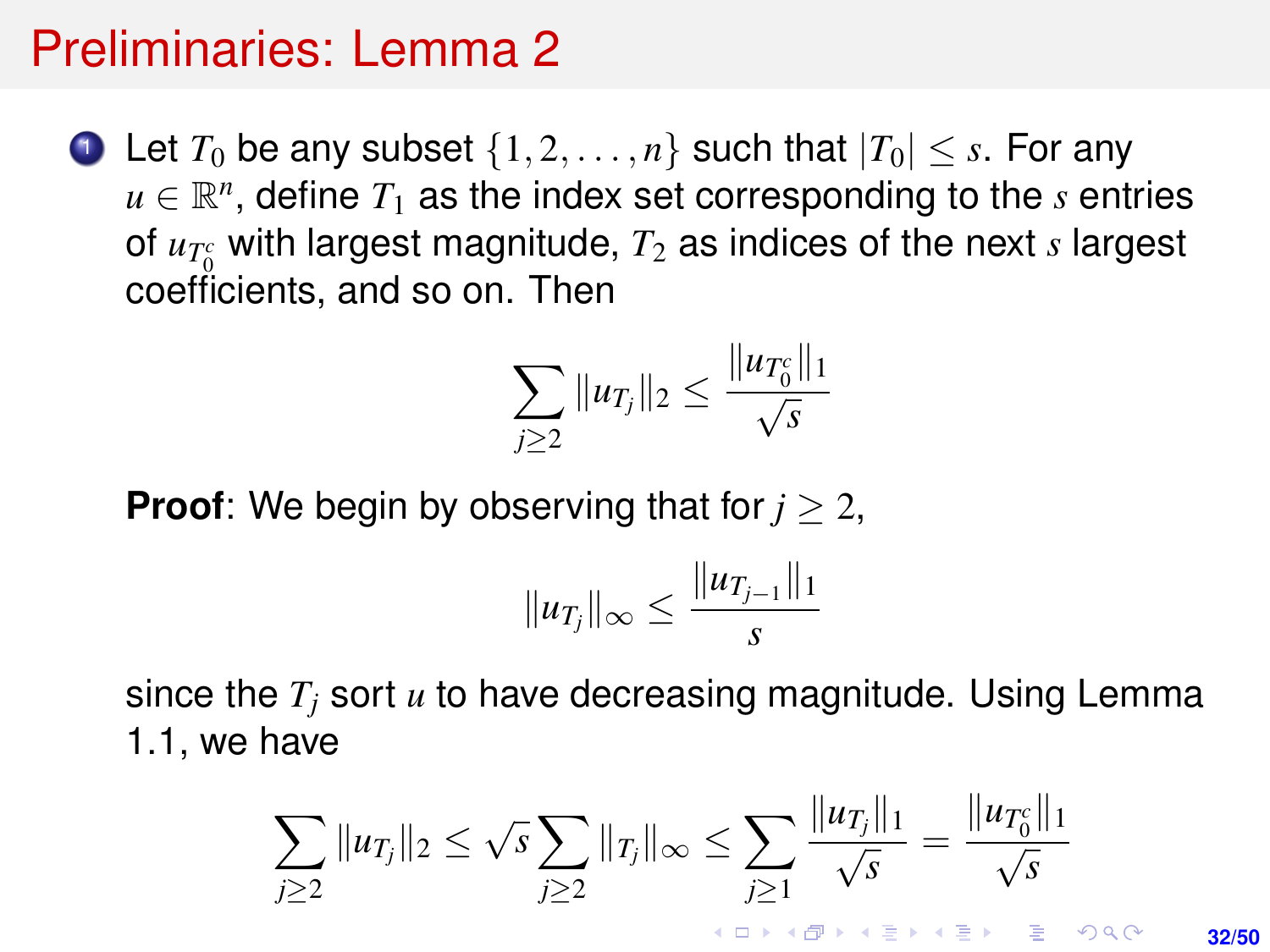• Let A satisfies the RIP with order 2s. Let  $T_0$  be any subset  $\{1, 2, \ldots, n\}$  such that  $|T_0| \leq s$  and  $h \in \mathbb{R}^n$  be given. Define  $T_1$  as the index set corresponding to the *s* entries of  $h_{T_0^c}$  with largest magnitude, and set  $T = T_0 \cup T_1$ . Then

$$
||h_T||_2 \leq \alpha \frac{||h_{T_0^c}||_1}{\sqrt{s}} + \beta \frac{|\langle Ah_T, Ah \rangle|}{||h_T||_2}
$$

where  $\alpha=$  $\sqrt{2}\delta_{2s}$  $\frac{\sqrt{2}\delta_{2s}}{1-\delta_{2s}}$  and  $\beta = \frac{1}{1-\delta_{2s}}$ 

**Proof**: Since  $h_T \in \Sigma_{2s}$ , the RIP gives

$$
(1 - \delta_{2s}) \|h_T\|_2^2 \le \|Ah_T\|_2^2.
$$

**33/50**

**KORKARK A BIK BIKA A GA A GA A GA A BIKA A BIKA A BIKA A BIKA A BIKA A BIKA A BIKA A BIKA A BIKA A BIKA A BIKA**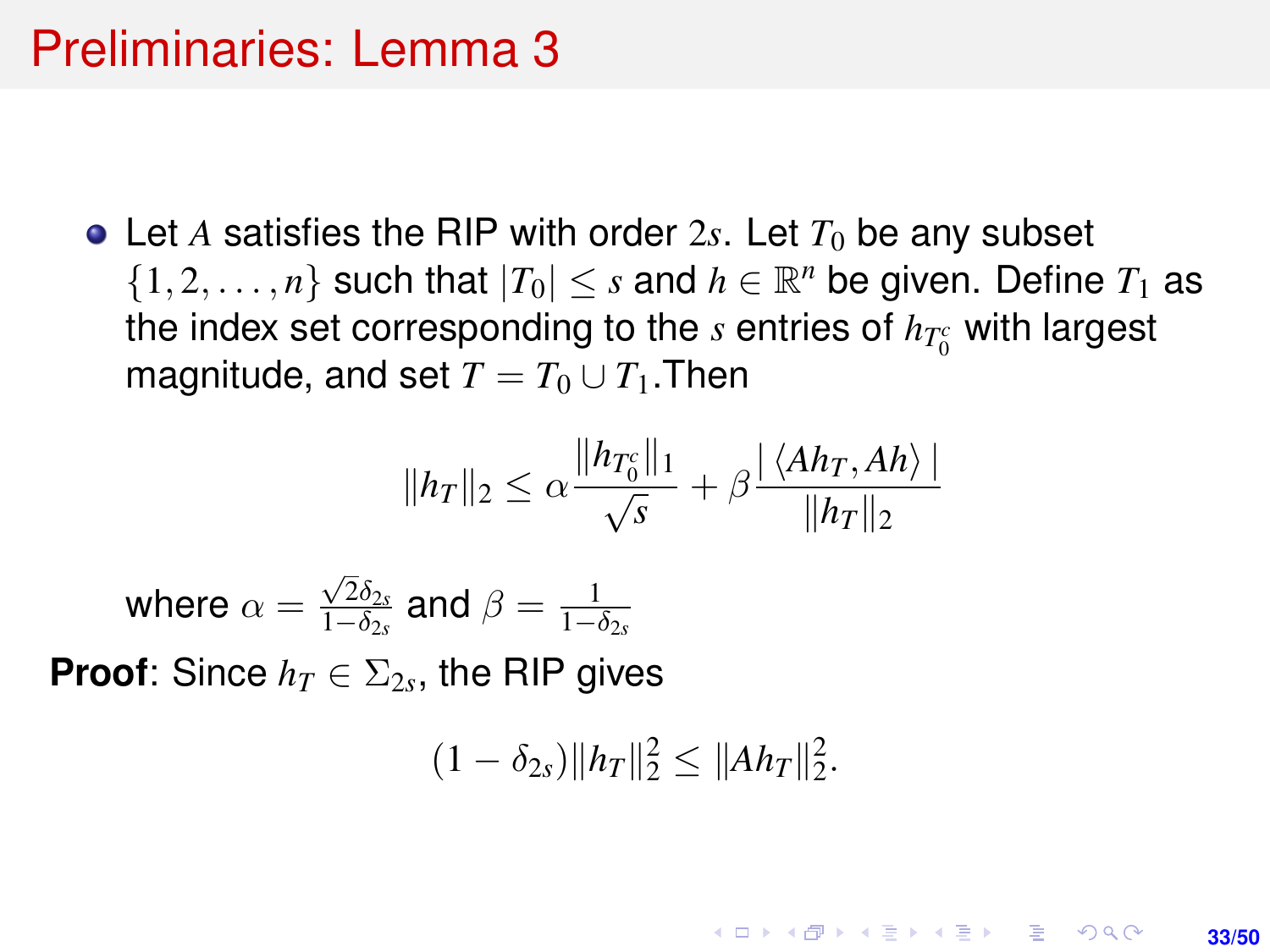#### Continue: Proof Lemma 3

Define  $T_j$  as Lemma 2. Since  $Ah_T = Ah - \sum_{j \geq 2} Ah_{T_j},$  we have

$$
(1 - \delta_{2s}) \|h_T\|_2^2 \le \|Ah_T\|_2^2 = \langle Ah_T, Ah \rangle - \langle Ah_T, \sum_{j \ge 2} Ah_{T_j} \rangle
$$

Lemma 1.3 gives

$$
||\leq \delta_{2s}||Ah_T||_2||Ah||_2
$$

Note that  $\|h_{T_0}\|_2 + \|h_{T_1}\|_2 \leq$ √  $2\|h_T\|_2$ , we have

$$
||=|\sum_{j\geq 2} < Ah_{T_0}, Ah_{T_j}>+ \sum_{j\geq 2} < Ah_{T_1}, Ah_{T_j}>|
$$
  
\n
$$
\leq \delta_{2s}(\|h_{T_0}\|_2 + \|h_{T_1}\|_2) \sum_{j\geq 2} \|h_{T_j}\|_2 \leq \sqrt{2}\delta_{2s} \|h_T\|_2 \sum_{j\geq 2} \|h_{T_j}\|_2
$$
  
\n
$$
\leq \sqrt{2}\delta_{2s} \|h_T\|_2 \frac{\|u_{T_0^c}\|_1}{\sqrt{s}}
$$

KO KKO KARA VE KARA **34/50**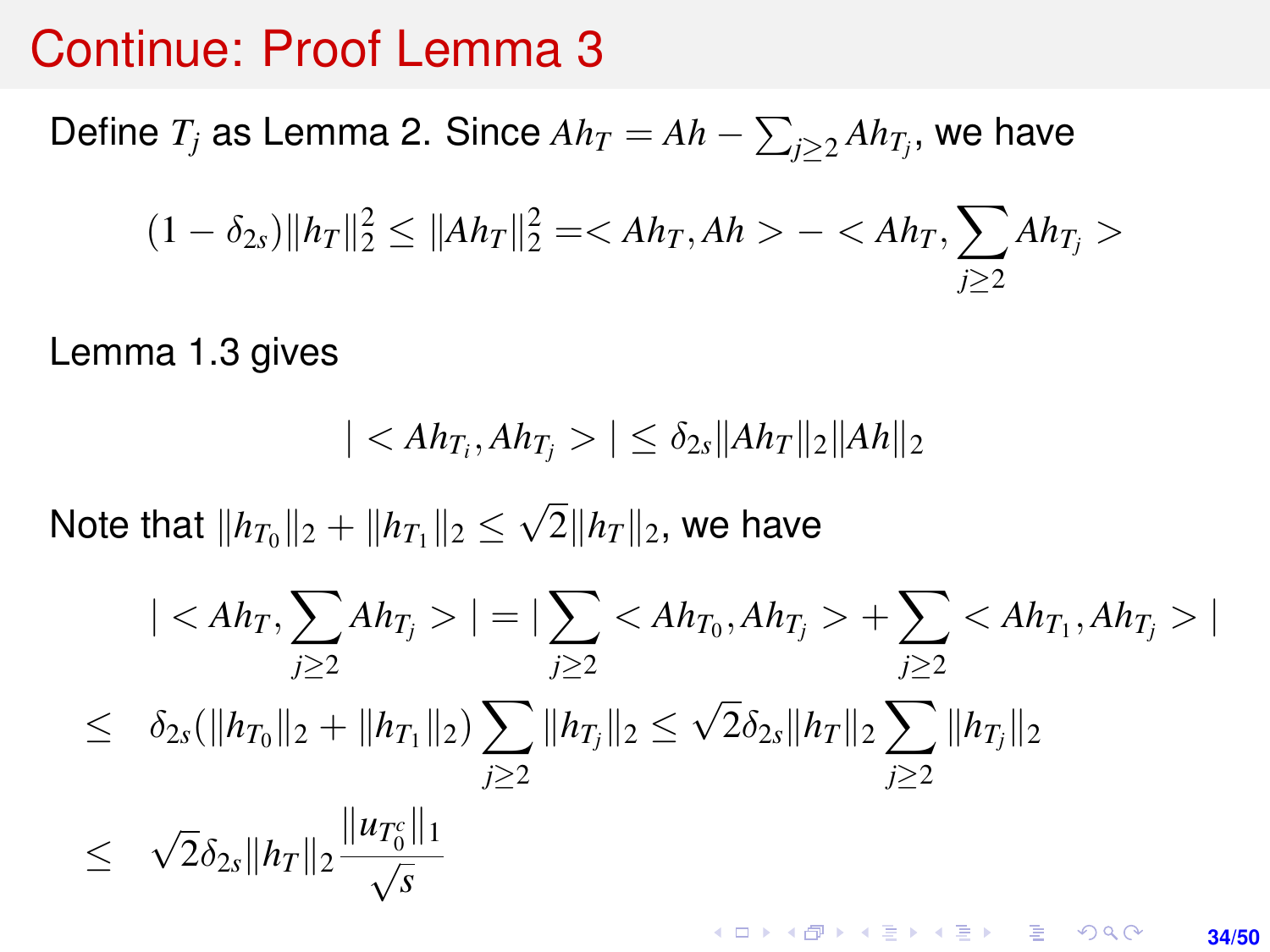Let *A* satisfies the RIP with order 2*s* with  $\delta_{2s}$   $<$ √ 2 − 1. Let *x*, ˆ*x* be given and define  $h = \hat{x} - x$ . Let  $T_0$  denote the index set corresponding to the *s* entries of *x* with largest magnitude. Define *T*<sub>1</sub> be the index set corresponding to the *s* entries of  $h_{T_0^c}$ . Set *T* = *T*<sub>0</sub> ∪ *T*<sub>1</sub>. If  $\|\hat{x}\|_1$  <  $\|x\|_1$ . Then

$$
||h||_2 \leq C_0 \frac{||x-x_s||_1}{\sqrt{s}} + C_1 \frac{|\langle Ah_T, Ah \rangle|}{||h_T||_2}
$$

where 
$$
C_0 = 2\frac{1 - (1 - \sqrt{2})\delta_{2s}}{1 - (1 + \sqrt{2})\delta_{2s}}
$$
 and  $C_1 = \frac{2}{1 - (1 + \sqrt{2})\delta_{2s}}$ 

**Proof**: Note that  $h = h_T + h_{T^c}$ , then  $\|h\|_2 \leq \|h_T\|_2 + \|h_{T^c}\|_2$ . Let  $T_j$  be defined similarly as Lemma 2, then we have

$$
||h_{T^c}||_2 = ||\sum_{j\geq 2} h_{T_j}||_2 \leq \sum_{j\geq 2} ||h_{T_j}||_2 \leq \frac{||h_{T_0^c}||_1}{\sqrt{s}}
$$

**KORKAR KERKER E KORA 35/50**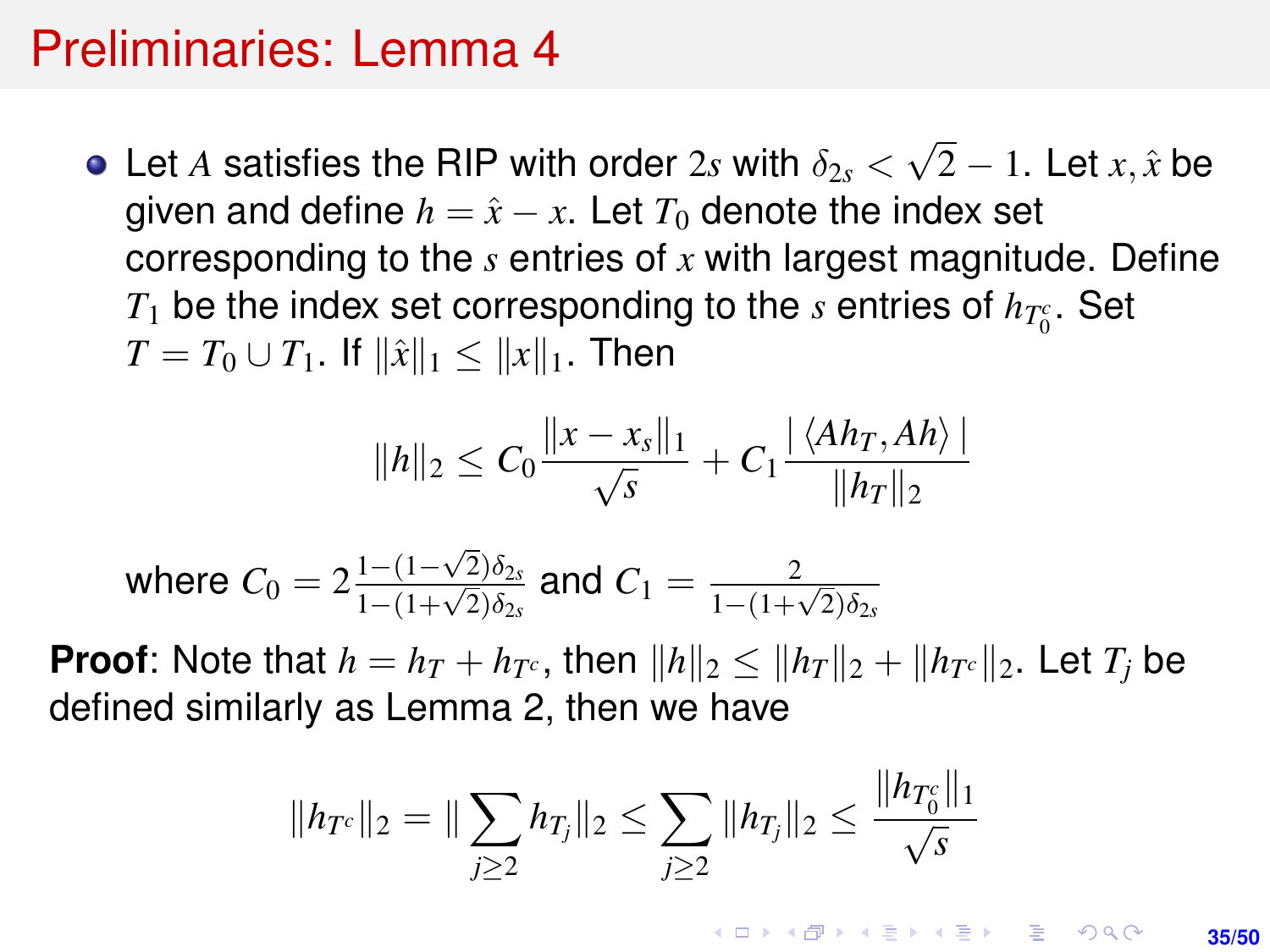### Continue: Proof Lemma 4

Since  $\|\hat{x}\|_1 \leq \|x\|_1$ , we obtain

 $||x||_1 \geq ||x_{T_0} + h_{T_0}||_1 + ||x_{T_0} + h_{T_0}||_1 \geq ||x_{T_0}||_1 - ||h_{T_0}||_1 + ||h_{T_0}||_1 - ||x_{T_0}||_1.$ 

Rearranging and again applying the triangle inequality

 $||h_{T_0}||_1 \leq ||x||_1 - ||x_{T_0}||_1 + ||h_{T_0}||_1 + ||x_{T_0}||_1 \leq ||x - x_{T_0}||_1 + ||h_{T_0}||_1 + ||x_{T_0}||_1.$ 

 $\textsf{Hence, we have } \|h_{T_0^c}\|_1 \leq \|h_{T_0}\|_1 + 2\|x - x_s\|_1. \text{ Therefore, }$ 

$$
||h_{Tc}||_2 \le \frac{||h_{T_0}||_1 + 2||x - x_s||_1}{\sqrt{s}} \le ||h_{T_0}||_2 + \frac{2||x - x_s||_1}{\sqrt{s}}
$$

Since  $\|h_{T_0}\|_2 \le \|h_T\|_2$ , we have

$$
||h||_2 \leq 2||h_T||_2 + \frac{2||x - x_s||_1}{\sqrt{s}}
$$

**KORKAR KERKER E VOOR 36/50**

.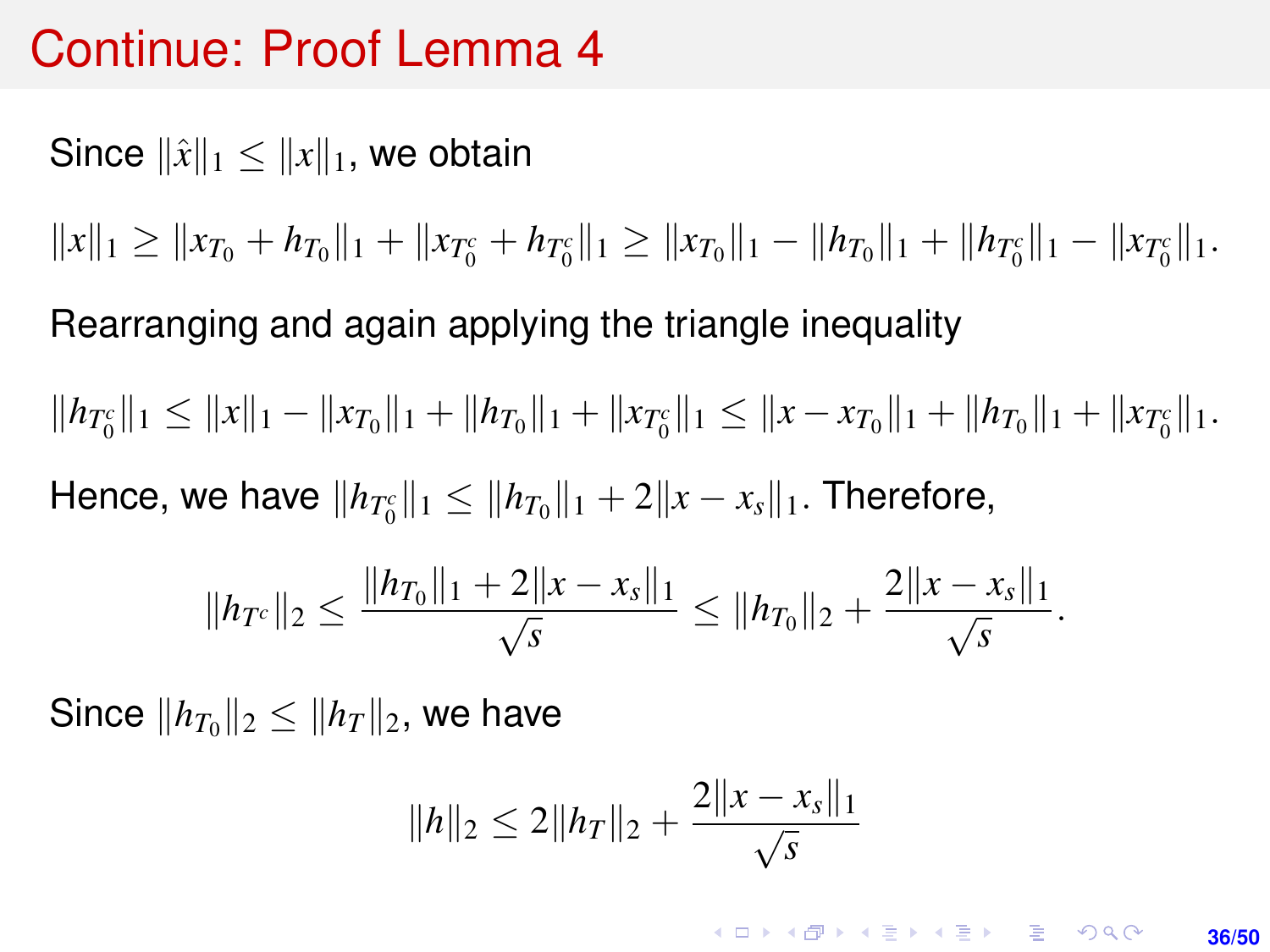### Continue: Proof Lemma 4

Lemma 3 gives

$$
||h_T||_2 \leq \alpha \frac{||h_{T_0^c}||_1}{\sqrt{s}} + \beta \frac{|\langle Ah_T, Ah \rangle|}{||h_T||_2}
$$
  
\n
$$
\leq \alpha \frac{||h_{T_0}||_1 + 2||x - x_s||_1}{\sqrt{s}} + \beta \frac{|\langle Ah_T, Ah \rangle|}{||h_T||_2}
$$
  
\n
$$
\leq \alpha ||h_{T_0}||_2 + 2\alpha \frac{||x - x_s||_1}{\sqrt{s}} + \beta \frac{|\langle Ah_T, Ah \rangle|}{||h_T||_2}
$$

Using  $||h_{T_0}||_2 \leq ||h_T||_2$  gives

$$
(1-\alpha)\|h_T\|_2 \leq 2\alpha \frac{\|x-x_s\|_1}{\sqrt{s}} + \beta \frac{|\langle Ah_T, Ah \rangle|}{\|h_T\|_2}.
$$

Dividing by  $1 - \alpha$  gives

$$
||h||_2 \le \left(\frac{4\alpha}{1-\alpha}+2\right)\frac{||x-x_s||_1}{\sqrt{s}} + \frac{2\beta}{1-\alpha}\frac{|\langle Ah_T, Ah \rangle|}{||h_T||_2}
$$

**37/50**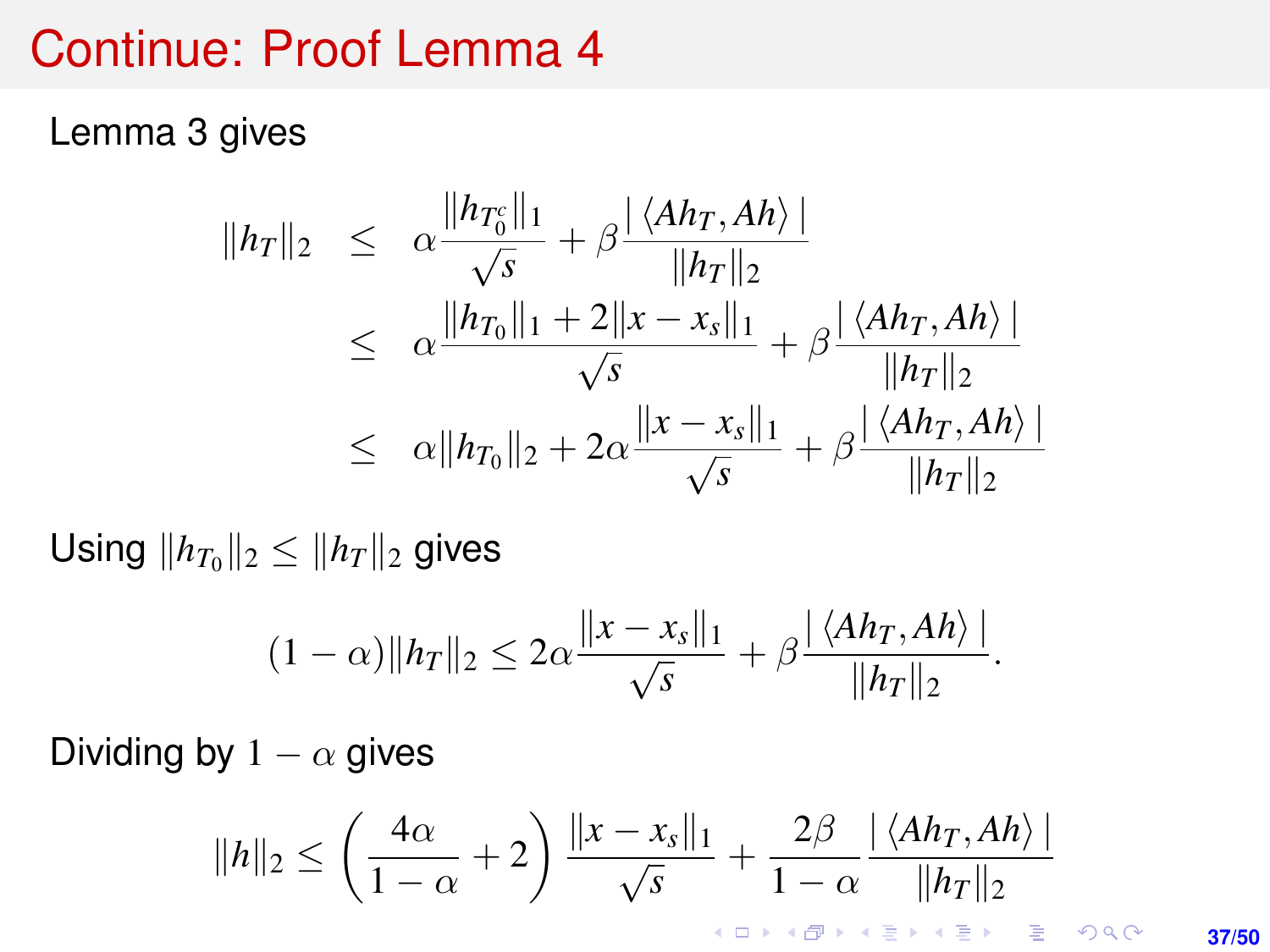# <span id="page-37-0"></span>Spark

First questions for finding the sparsest solution to  $Ax = b$ 

- Can sparsest solution be unique? Under what conditions?
- Given a sparse x, how to verify whether it is actually the sparsest one?

#### Definition (Donoho and Elad 2003)

The spark of a given matrix A is the smallest number of columns from A that are linearly dependent, written as spark(A).

rank(A) is the largest number of columns from A that are linearly independent. In general, spark(A)  $\neq$  rank(A) + 1; except for many randomly generated matrices.

Rank is easy to compute, but spark needs a combinatorial search.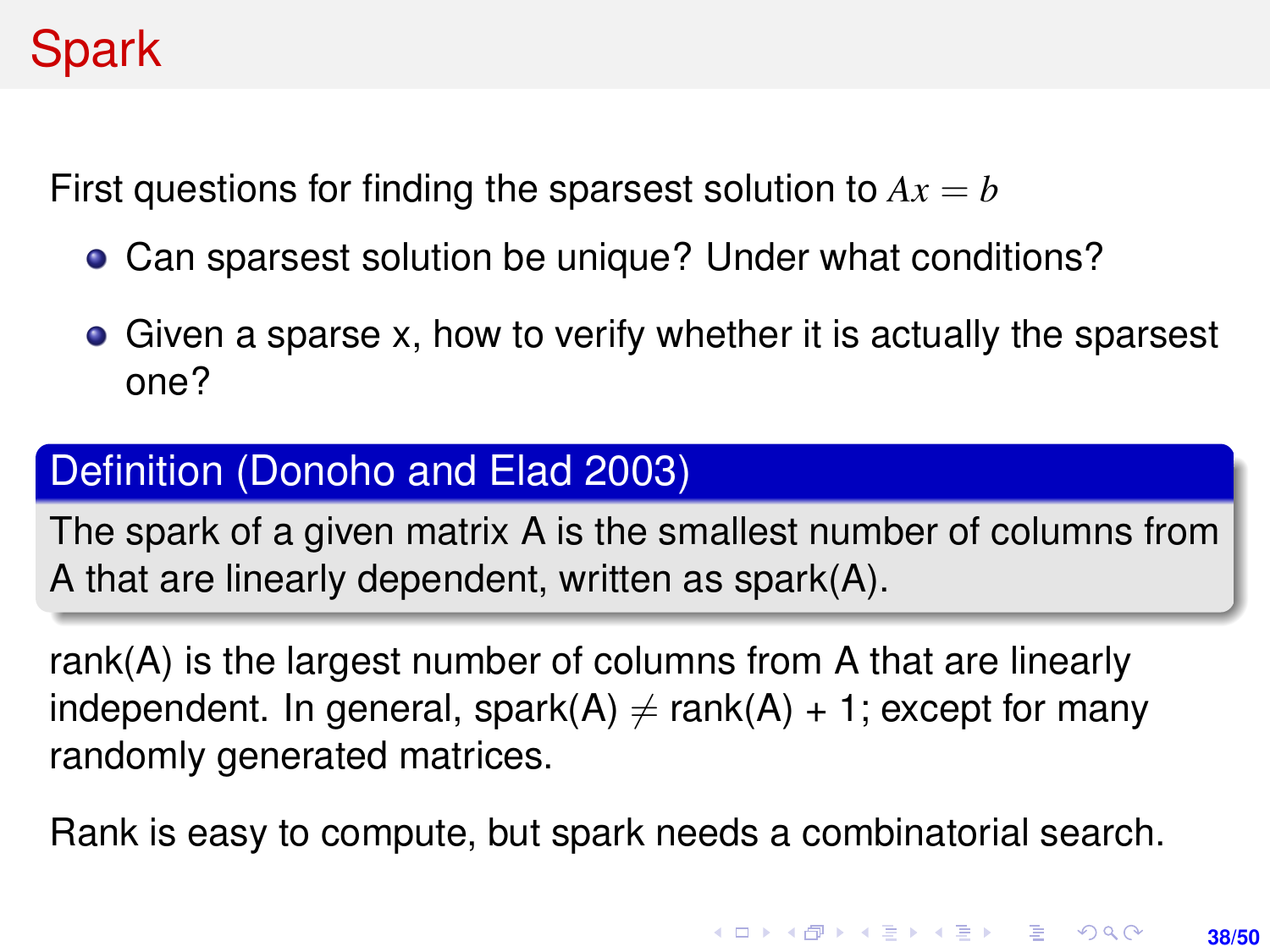### <span id="page-38-0"></span>Theorem (Gorodnitsky and Rao 1997 )

*If*  $Ax = b$  *has a solution x obeying*  $||x||_0 <$  *spark* $(A)/2$ *, then x is the sparsest solution.*

**• Proof idea:** if there is a solution *y* to  $Ax = b$  and  $x - y \neq 0$ , then  $A(x - y) = 0$  and thus

$$
||x||_0 + ||y||_0 \ge ||x - y||_0 \ge spark(A),
$$

or  $||y||_0 >$  *spark*(*A*) −  $||x||_0 >$  *spark*(*A*)/2 >  $||x||_0$ 

- The result does not mean this x can be efficiently found numerically.
- For many random matrices  $A \in \mathbb{R}^{m \times n}$ , the result means that if an algorithm returns x satisfying  $||x||_0 < (m+1)/2$ , then x is optimal with probability 1.
- What to do when spark(A) is diffic[ult](#page-37-0) [to](#page-39-0)[ob](#page-38-0)[t](#page-39-0)[ain](#page-0-0)[?](#page-49-0)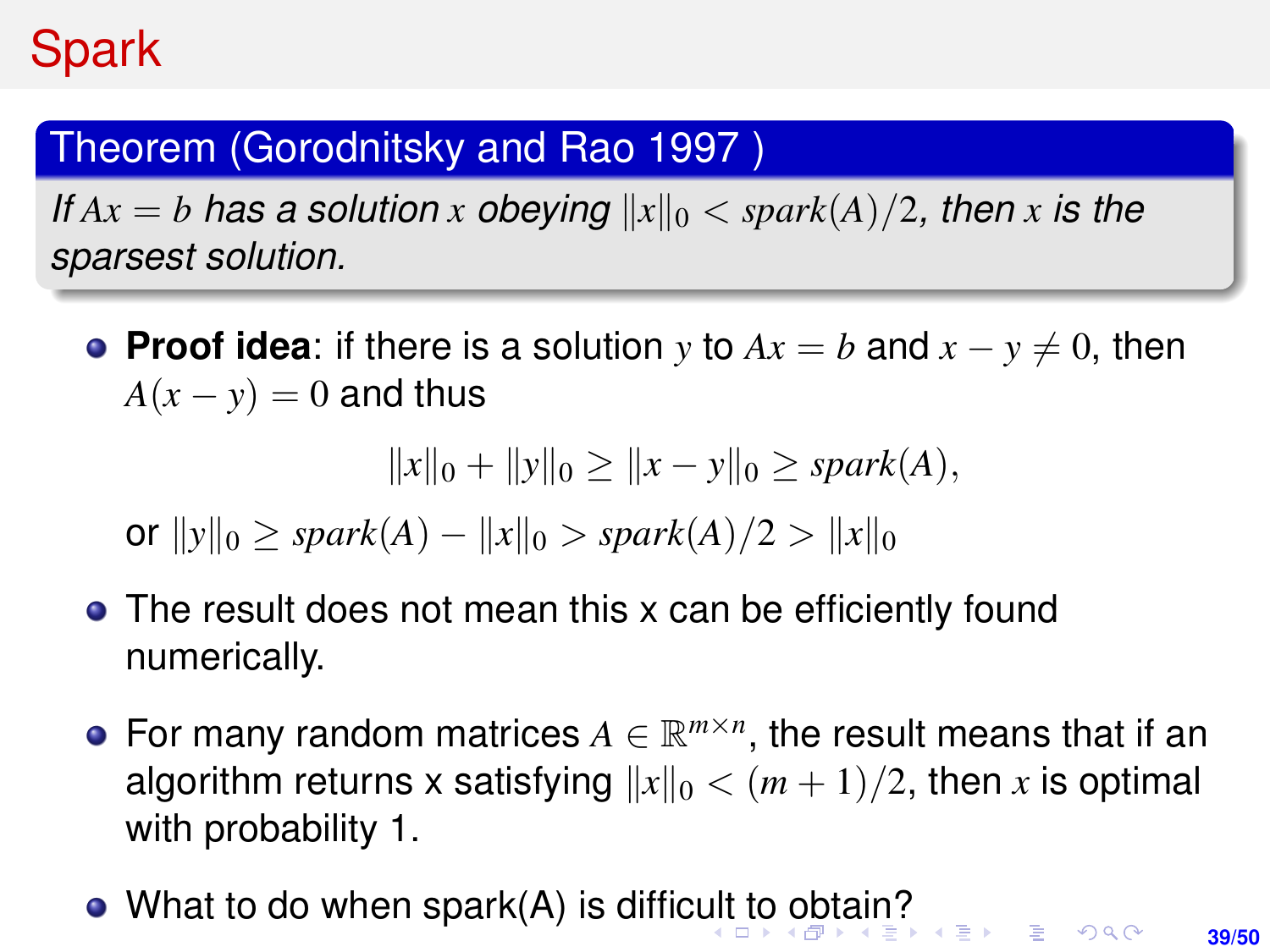- <span id="page-39-0"></span>Rank is easy to compute, but spark needs a combinatorial search.
- $\bullet$  However, for matrix with entries in general positions, spark(A) = rank $(A)+1$ .
- For example, if matrix  $A \in \mathbb{R}^{m \times n}$   $(m < n)$  has entries  $A_{ii} \sim \mathcal{N}(0, 1)$ , then  $rank(A) = m = spark(A) - 1$  with probability 1.
- In general, any full rank matrix  $A \in \mathbb{R}^{m \times n}$   $(m < n)$ , any  $m + 1$ columns of *A* is linearly dependent, so

$$
spark(A) \leq m+1 = rank(A)+1
$$

**KORKARK KERKER DRAM 40/50**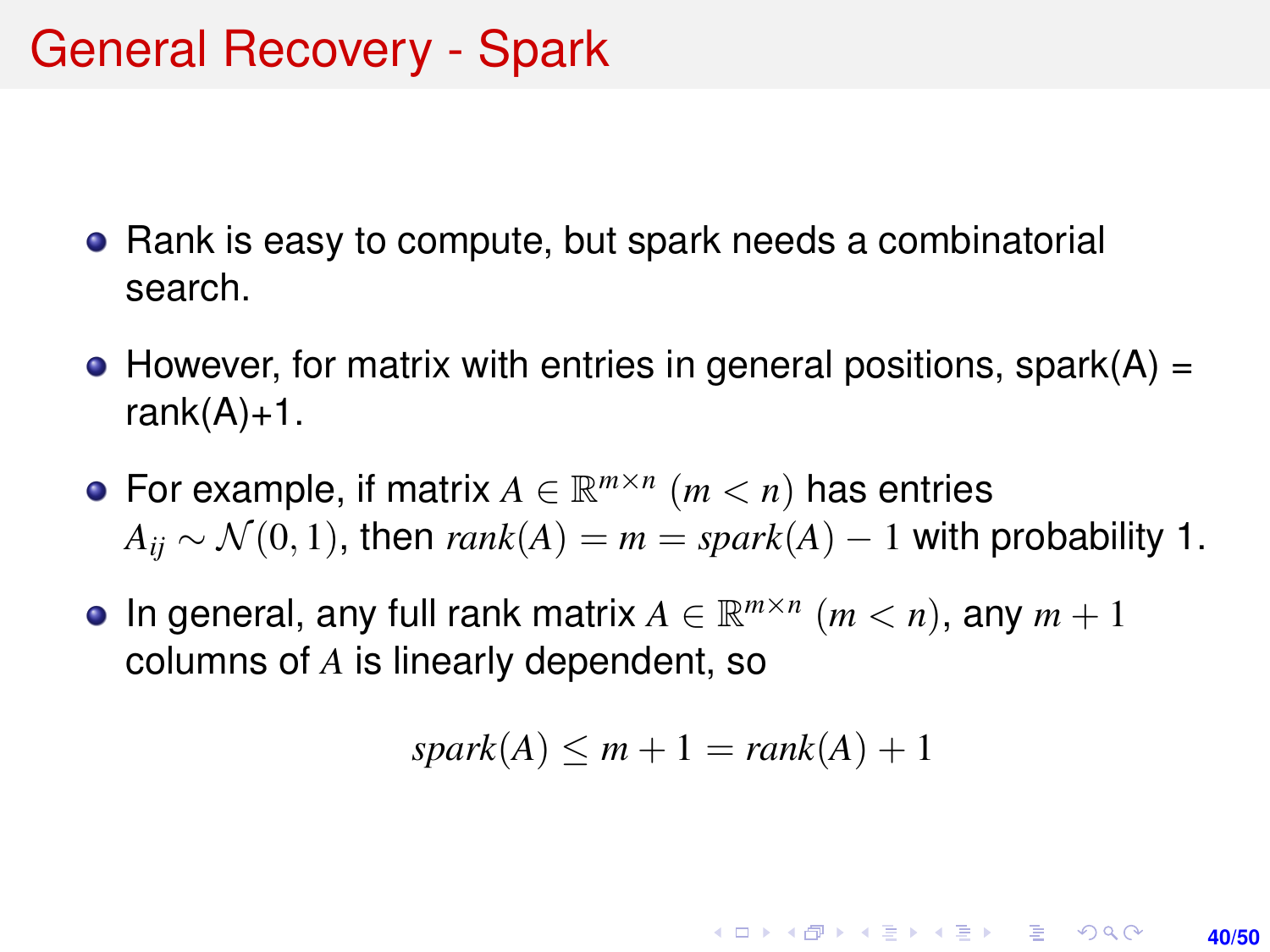## <span id="page-40-0"></span>**Coherence**

#### Definition (Mallat and Zhang 1993 )

The (mutual) coherence of a given matrix A is the largest absolute normalized inner product between different columns from A. Suppose  $A = [a_1, a_2, \ldots, a_n]$ . The mutual coherence of A is given by

$$
\mu(A) = \max_{k,j,k \neq j} \frac{|a_k^{\top} a_j|}{\|a_k\|_2 \cdot \|a_j\|_2}
$$

- It characterizes the dependence between columns of A
- For unitary matrices,  $\mu(A) = 0$
- **•** For recovery problems, we desire a small  $\mu(A)$  as it is similar to unitary matrices.
- For  $A = [\Psi, \Phi]$  where  $\Phi$  and  $\Psi$  are  $n \times n$  unitary, it holds  $n^{-1/2} \leq \mu(A) \leq 1.$  Note  $\mu(A) = n^{-1/2}$  is achieved with [I, Fourier], [I, Hadamard].  $(|a_k^{\top} a_j| = 1, ||a_j|| = \sqrt{\frac{2}{\pi}}$ *n*)

if  $A \in \mathbb{R}^{m \times n}$  $A \in \mathbb{R}^{m \times n}$  $A \in \mathbb{R}^{m \times n}$  where  $n > m$ , then  $\mu(A) \geq m^{-1/2}$  $\mu(A) \geq m^{-1/2}$  $\mu(A) \geq m^{-1/2}$ 

**41/50**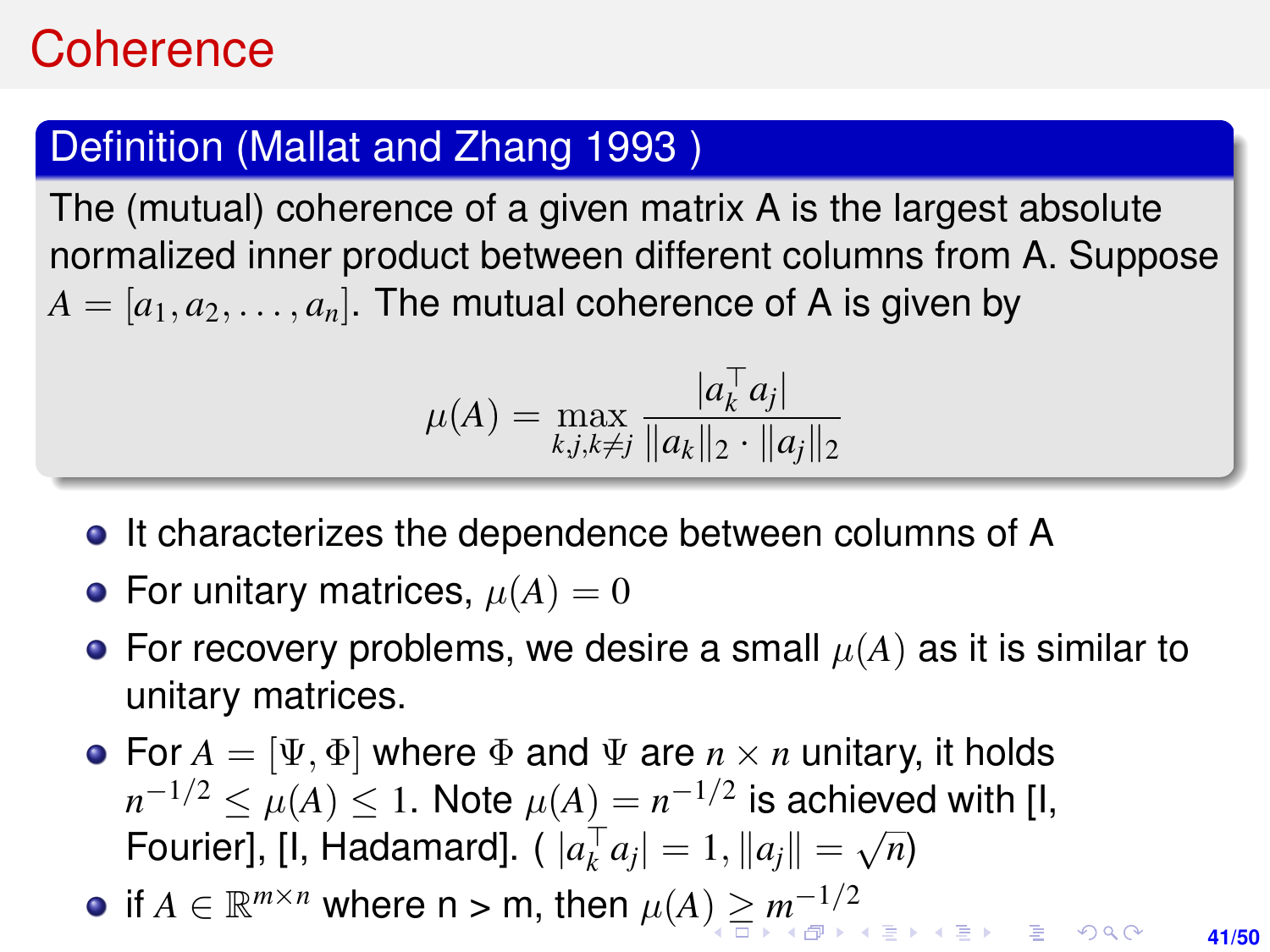### <span id="page-41-0"></span>**Coherence**

#### Theorem (Donoho and Elad 2003)

```
spark(A) \geq 1 + \mu^{-1}(A)
```
#### **Proof Sketch**

- $\bullet$   $\overline{A}$   $\leftarrow$  *A* with columns normalized to unit 2-norm
- $\bullet$  *p*  $\leftarrow$  *spark* $(A)$
- $\bullet$  *B*  $\leftarrow$  *a p*  $\times$  *p* minor of  $\bar{A}^{\top} \bar{A}$
- $|B_{ii}| = 1$  and  $\sum_{j \neq i} |B_{ij}| \leq (p-1)\mu(A)$
- Suppose *p* < 1 +  $\mu^{-1}(A)$  ⇒ 1 >  $(p-1)\mu(A)$  ⇒  $|B_{ii}|$  >  $\sum_{j \neq i} |B_{ij}|$ , ∀*i*
- Then  $B \succ 0$  (Gershgorin circle theorem)  $\Rightarrow$  *spark*(A)  $> p$ . Contradiction.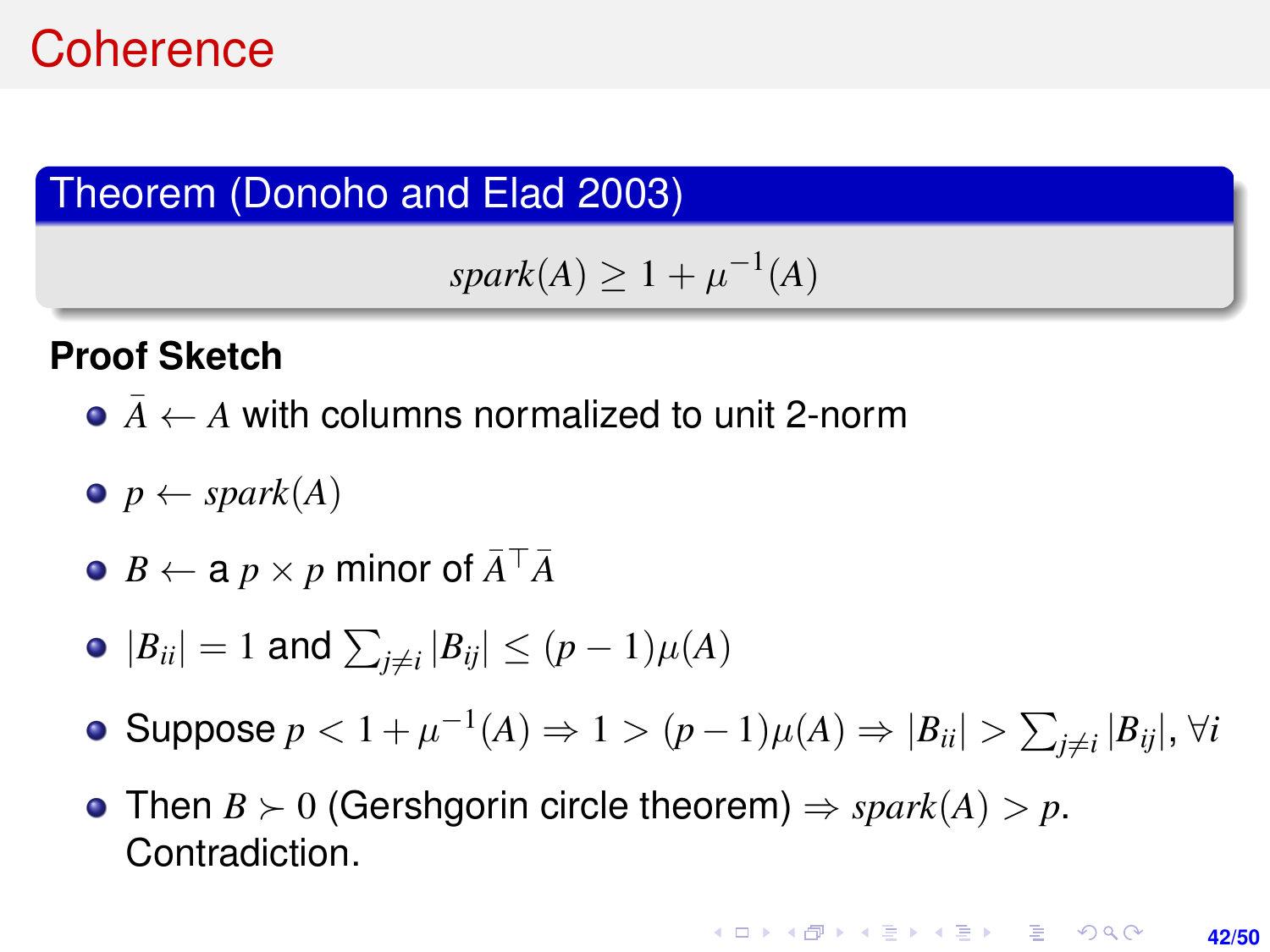# Coherence-base guarantee

#### **Corollary**

*If*  $Ax = b$  *has a solution x obeying*  $||x||_0 < (1 + \mu^{-1}(A))/2$ , *then x is the unique sparsest solution.*

#### Compare with the previous

Theorem (Gorodnitsky and Rao 1997 )

*If*  $Ax = b$  *has a solution x obeying*  $||x||_0 <$  *spark* $(A)/2$ *, then x is the sparsest solution.*

- For  $A \in \mathbb{R}^{m \times n}$  where m < n,  $(1 + \mu^{-1}(A))$  is at most 1 + √ *m* but spark can be  $1 + m$ . spark is more useful.
- Assume  $Ax = b$  has a solution with  $||x||_0 = k <$  *spark* $(A)/2$ . It will be the unique  $\ell_0$  minimizer. Will it be the  $\ell_1$  minimizer as well? Not necessarily. However,  $||x||_0 < (1 + \mu^{-1}(A))/2$  is a sufficient condition.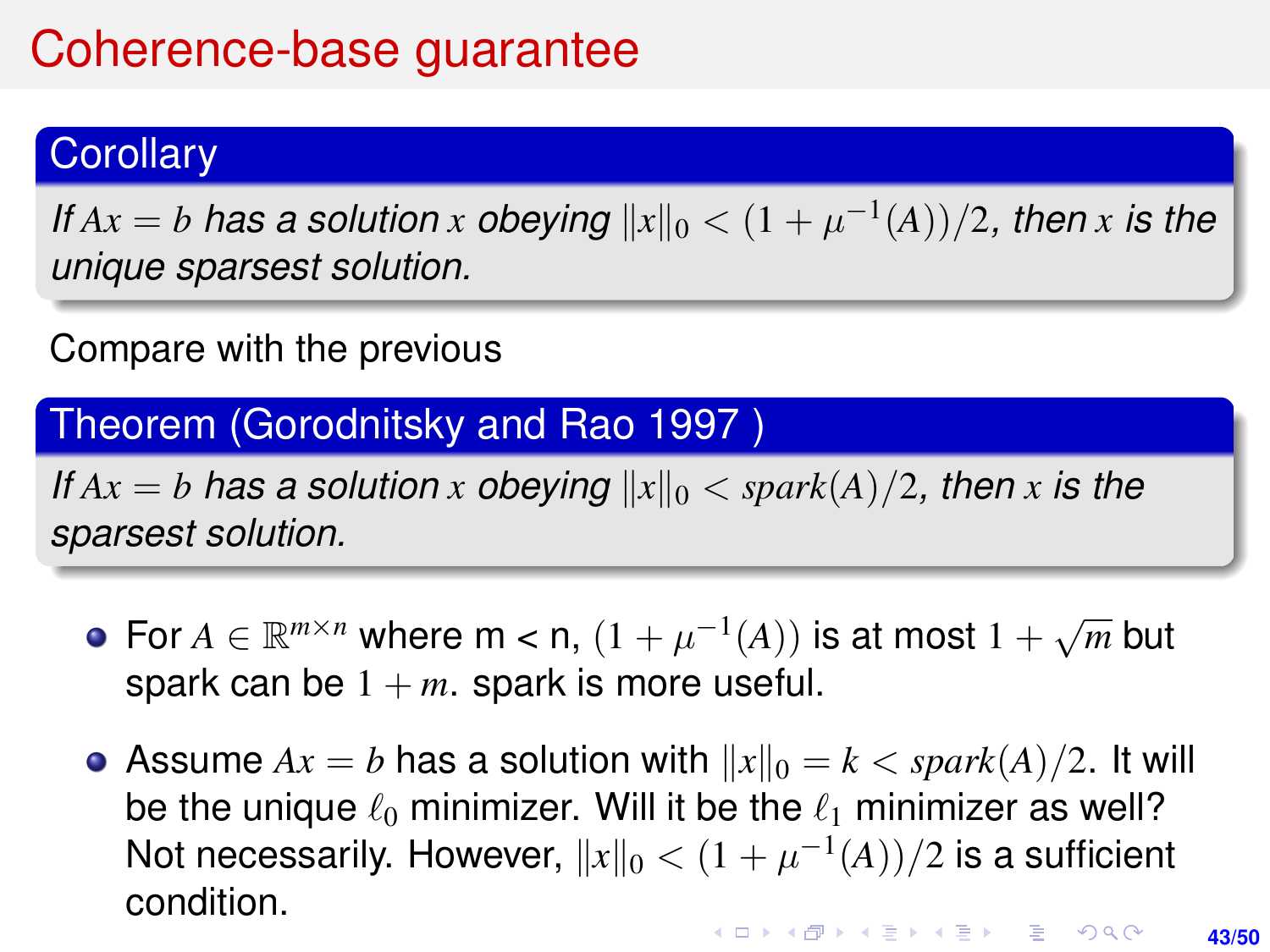### Theorem (Donoho and Elad 2003, Gribonval and Nielsen 2003)

*If A has normalized columns and Ax* = *b has a solution x satisfying*  $||x||_0 \leq (1 + \mu^{-1}(A))/2$ , then *x* is the unique minimizer with respect to *both*  $\ell_0$  *and*  $\ell_1$ *.* 

#### **Proof Sketch**

- **•** Previously we know x is the unique  $\ell_0$  minimizer; let  $S := supp(x)$
- **•** Suppose y is the  $\ell_1$  minimizer but not *x*; we study  $h := y x$
- *h* must satisfy  $Ah = 0$  and  $||h||_1 < 2||h_s||_1$  since 0 >  $||y||_1 - ||x||_1 = \sum_{i \in S^c} |y_i| + \sum_{i \in S} (|y_i| - |x_i|)$  ≥  $||h_{S^c}||_1 - \sum_{i \in S} |y_i - x_i| = ||h_{S^c}||_1 - ||h_S||_1$
- $A^\top A h = 0 \Rightarrow |h_j| \leq (1 + \mu(A))^{-1} \mu(A) \|h\|_1, \, \forall j.$  (Expand  $A^\top A$  and use  $\|h\|_1 = \sum_{k \neq j} |h_k| + |h_j|$

• the last two points together contradict the assumption Result bottom line: allow  $||x||_0$  up to  $O(\sqrt{\frac{2}{\sqrt{m}}})$  $\overline{m})$  $\overline{m})$  for exact recovery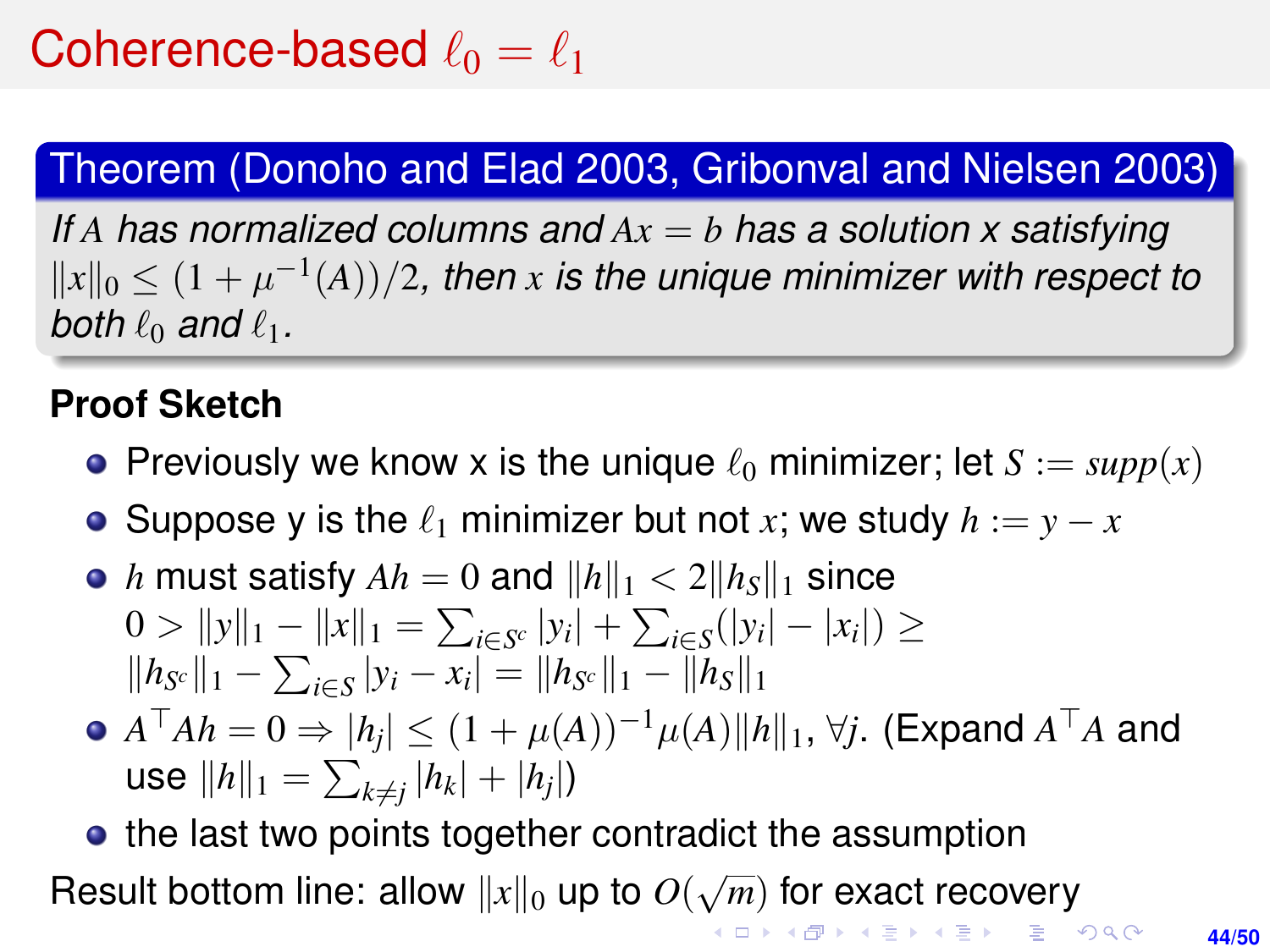<span id="page-44-0"></span>Definition:  $||x||_p = (\sum_i |x_i|^p)^{1/p}$ 

- $\textsf{Lemma: Let } 0 < p ≤ 1.$  If  $\| (y x)_{S^c} \|_p > \| (y x)_S \|_p,$  then  $||x||_p < ||y||_p$ . **Proof:** Let  $h = v - x$ .  $||y||_p^p = ||x + h||_p^p = ||x_S + h_S||_p^p + ||h_{S^c}||_p^p =$  $||x||_p^p + (||h_{S^c}||_p^p - ||h_S||_p^p) + (||x_S + h_S||_p^p - ||x_S||_p^p + ||h_S||_p^p))$ The last term is nonnegative for  $0 < p \leq 1$ . Hence, a sufficient condition is  $||h_{S^c}||_p^p > ||h_S||_p^p$ .
- **If the condition holds for**  $0 < p \le 1$ , it also holds for  $q \in (0, p]$ .
- **Definition** (null space property  $NSP(k, \gamma)$ ). Every nonzero  $h\in \mathcal{N}(A)$  satisfies  $\|h_S\|_1 < \gamma \|h_{S^c}\|_1$  for all index sets  $S$  with  $|S|\leq k.$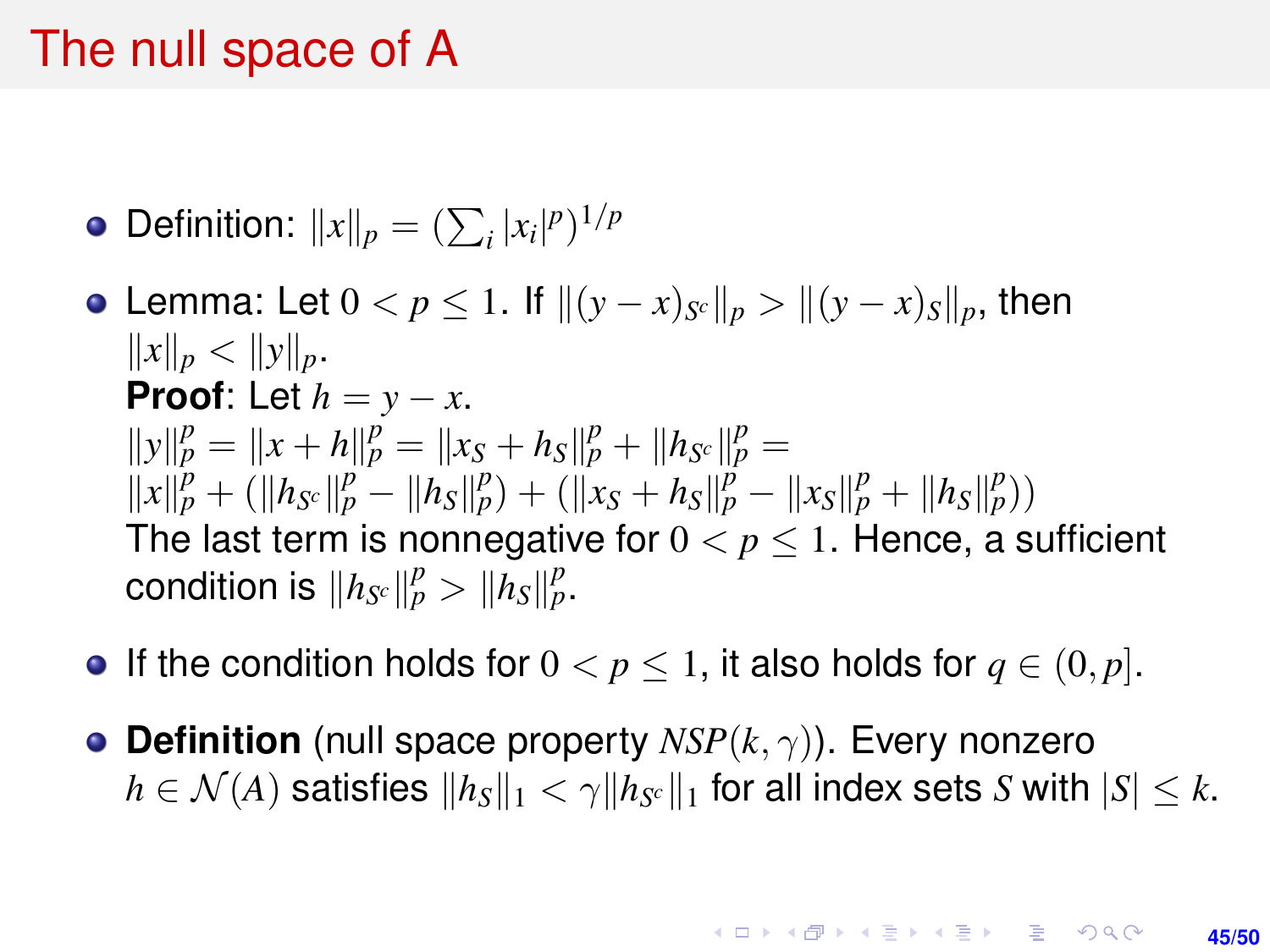#### Theorem (Donoho and Huo 2001, Gribonval and Nielsen 2003)

 $\min$   $||x||_1$ , s.t.  $Ax = b$  *uniquely recovers all k-sparse vectors*  $x^o$  from *measurements*  $b = Ax^o$  *if and only if A satisfies*  $NSP(k, 1)$ *.* 

Proof:

Sufficiency: Pick any k-sparse vector  $x^o$ . Let  $S := supp(x^o)$ . For any non-zero  $h \in \mathcal{N}(A)$ , we have  $A(x^o + h) = Ax^o = b$  and

$$
||x^{0} + h||_{1} = ||x_{S}^{o} + h_{S}||_{1} + ||h_{S^{c}}||_{1}
$$
  
\n
$$
\geq ||x_{S}^{o}||_{1} - ||h_{S}||_{1} + ||h_{S^{c}}||_{1}
$$
  
\n
$$
= ||x_{S}^{o}||_{1} - (||h_{S}||_{1} - ||h_{S^{c}}||_{1})
$$

• Necessity. The inequality holds with equality if  $sgn(x_S^o) = -sgn(h_S)$  and  $h_S$  has a sufficiently small scale. Therefore, basis pursuit to uniquely recovers all k-sparse vectors  $x^o$ ,  $NSP(k, 1)$  is also necessary.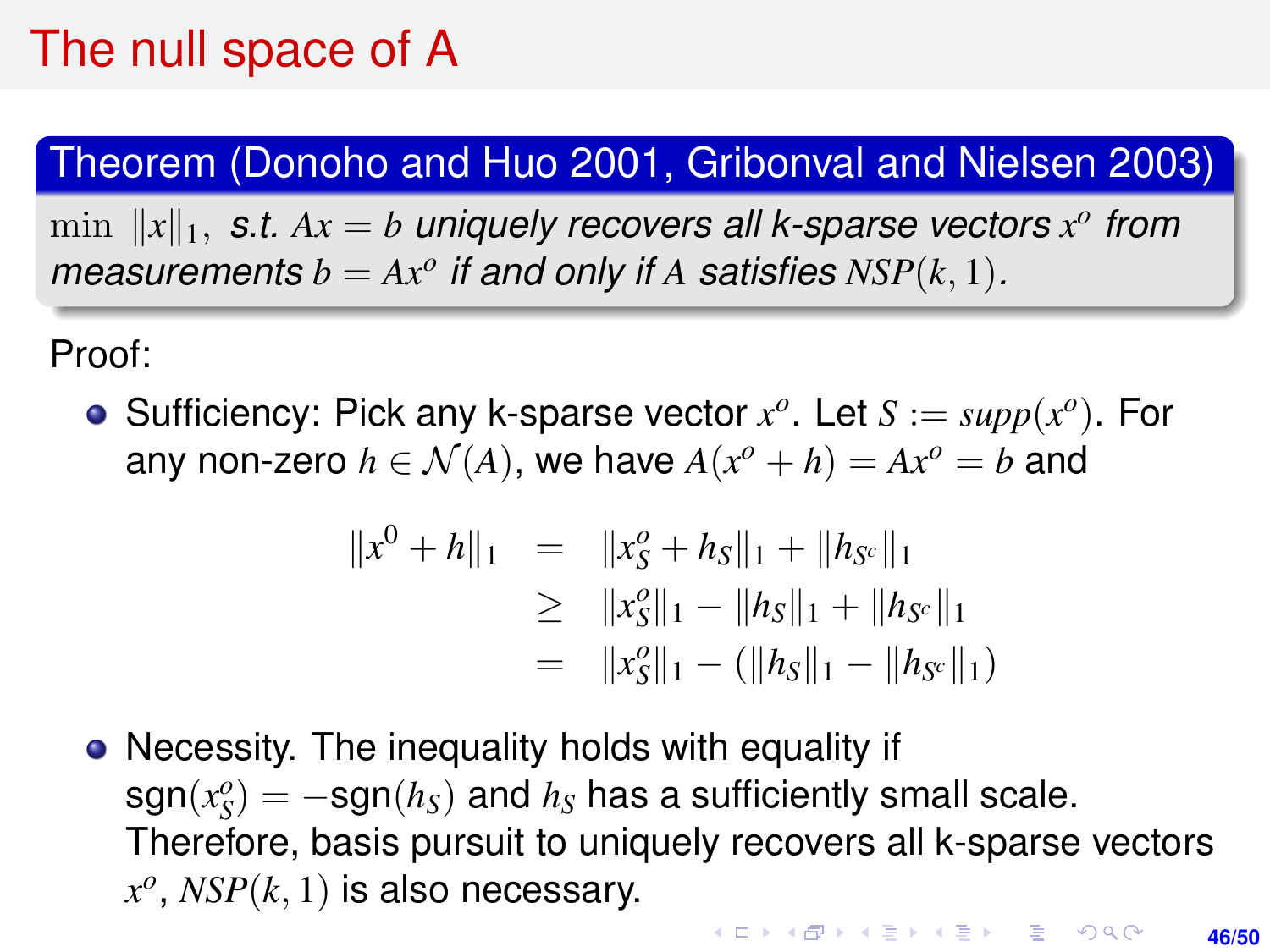• Another sufficient condition (Zhang [2008]) for  $||x||_1 < ||y||_1$  is

$$
||x||_0 < \frac{1}{4} \left( \frac{||y - x||_1}{||y - x||_2} \right)^2
$$

Proof:

$$
||h_S||_1 \leq \sqrt{|S|}||h_S||_2 \leq \sqrt{|S|}||h||_2 = \sqrt{||x||_0}||h||_2.
$$

Then, the above inequality and the sufficient condition gives  $||y - x||_1 > 2||(y - x)s||_1$  which is  $||(y - x)s||_1 > ||(y - x)s||_1$ .

#### Theorem (Zhang, 2008)

 $\min$   $||x||_1$ , *s.t.*  $Ax = b$  recovers *x* uniquely if

$$
||x||_0 < \min \left\{ \frac{1}{4} \left( \frac{||h||_1}{||h||_2} \right)^2, \quad h \in \mathcal{N}(A) \setminus \{0\} \right\}
$$

**47/50**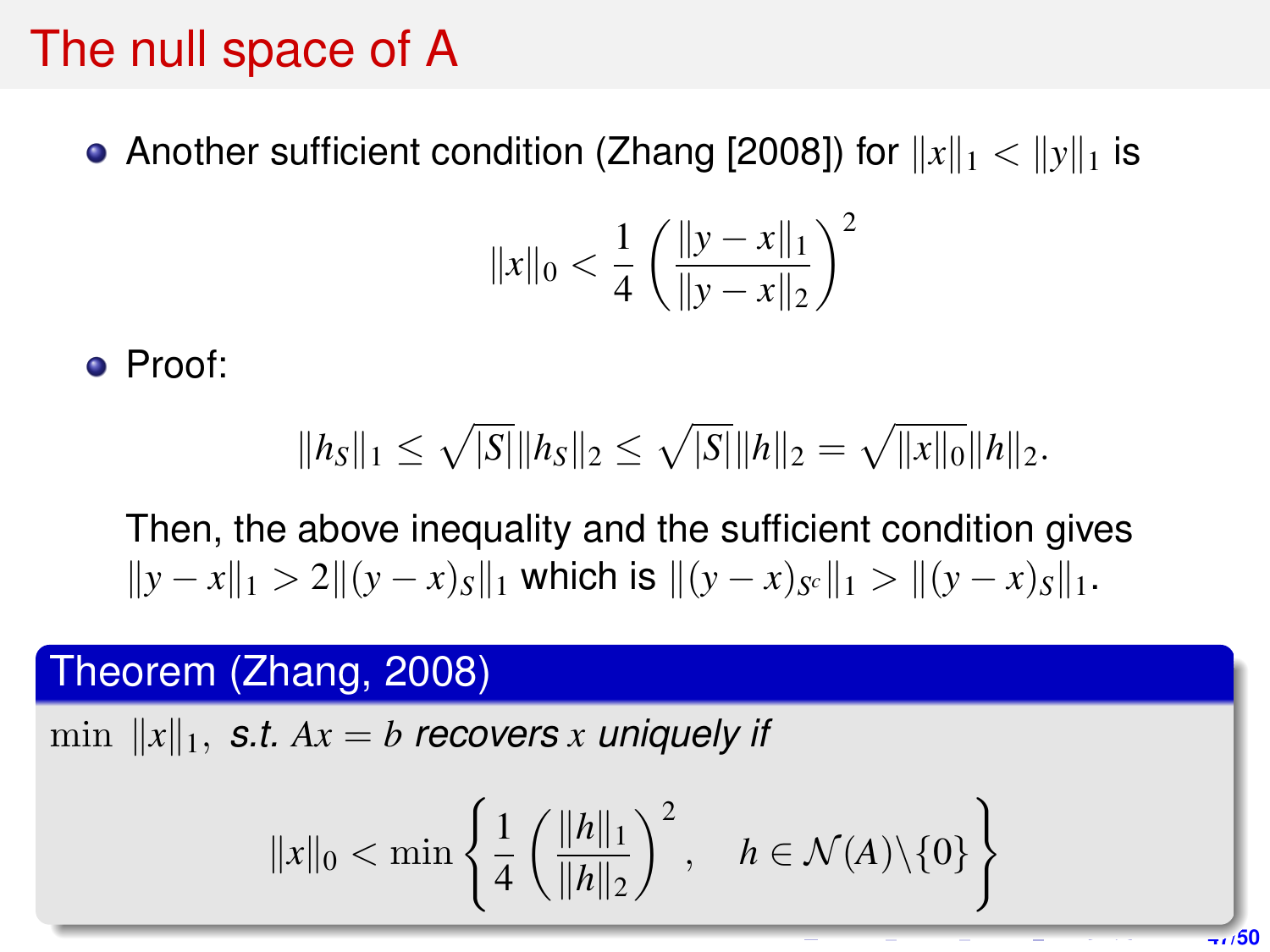$$
\bullet \; 1 \leq \frac{\|v\|_1}{\|v\|_2} \leq \sqrt{n}, \quad \forall v \in \mathbb{R}^n \setminus \{0\}
$$

Garnaev and Gluskin established that for any natural number  $p < n,$  there exist  $p$ -dimensional subspaces  $V_p \subset \mathbb{R}^n$  in which

$$
\frac{\|v\|_1}{\|v\|_2} \ge \frac{C\sqrt{n-p}}{\sqrt{\log(n/(n-p))}}, \forall v \in V_p \setminus \{0\},\
$$

- vectors in the null space of *A* will satisfy, with high probability, the Garnaev and Gluskin inequality for  $V_p = \text{Null}(A)$  and  $p = n - m$ .
- for a random Gaussian matrix  $A$ ,  $\bar{x}$  will uniquely solve  $\ell_1$ -min with high probability whenever

$$
\|\bar{x}\|_0 < \frac{C^2}{4} \frac{m}{\log(n/m)}.
$$

**KORKARK A BIK BIKA A GA A GA A GA A BIKA A BIKA A BIKA A BIKA A BIKA A BIKA A BIKA A BIKA A BIKA A BIKA A BIKA 48/50**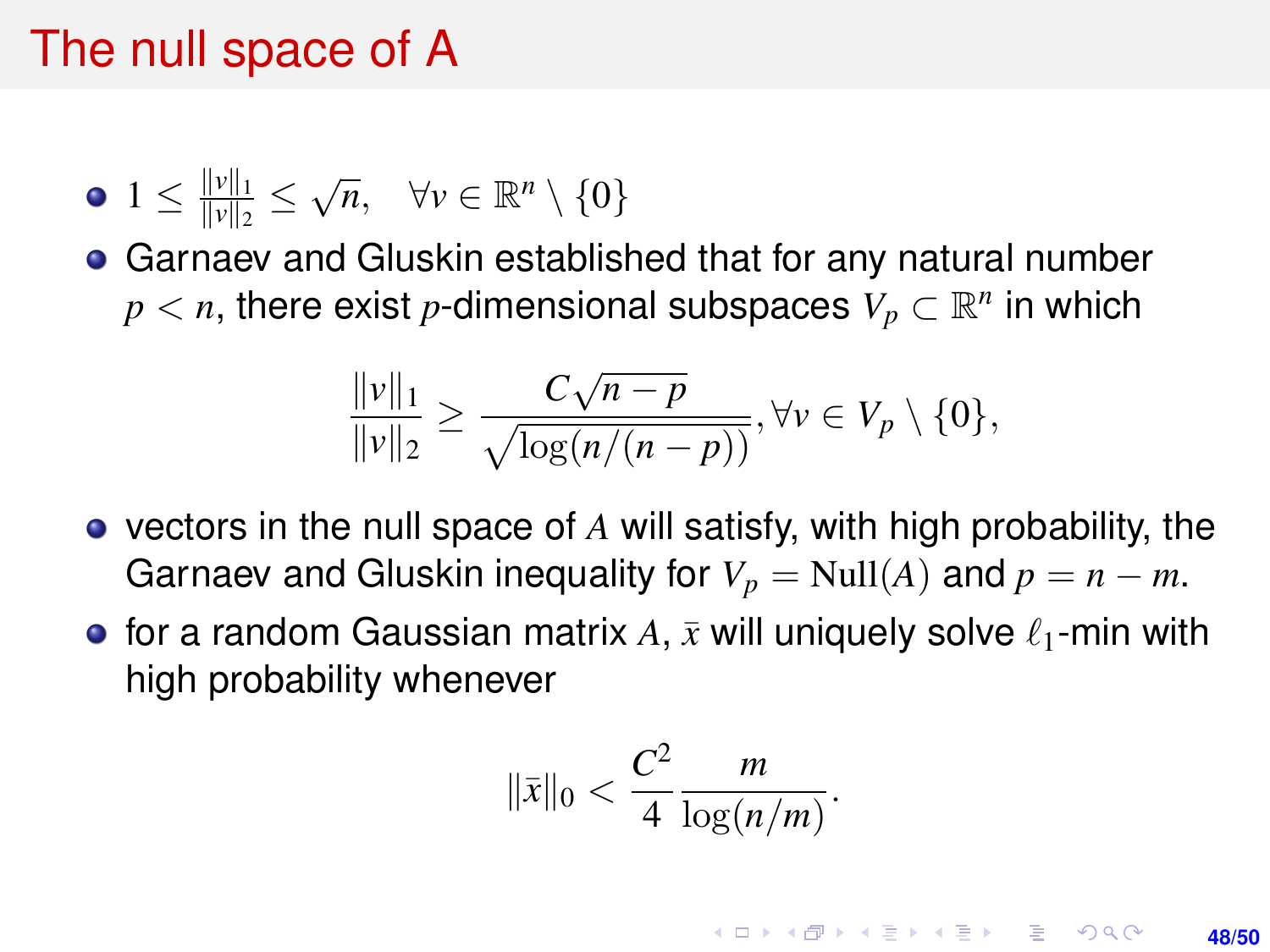## Formal equivalence

Suppose there is an *s*-sparse solution to  $Ax = b$ 

- $\delta_{2s}$  < 1 solution to combinatorial optimization (min  $\ell_0$ ) is unique
- δ2*<sup>s</sup>* < 0.414 solution to LP relaxation is unique **and the same** Comments:
	- RIP needs a matrix to be properly scaled
	- the tight RIP constant of a given matrix A is difficult to compute
	- the result is universal for all s-sparse
	- ∃ tighter conditions (see next slide)
	- all methods (including  $\ell_0$ ) require  $\delta_{2s}$  < 1 for universal recovery; every s-sparse x is unique if  $\delta_{2s} < 1$
	- $\bullet$  the requirement can be satisfied by certain A (e.g., whose entries are i.i.d samples following a subgaussian distribution) and lead to exact recovery for  $||x||_0 = O(m/log(m/k))$ .